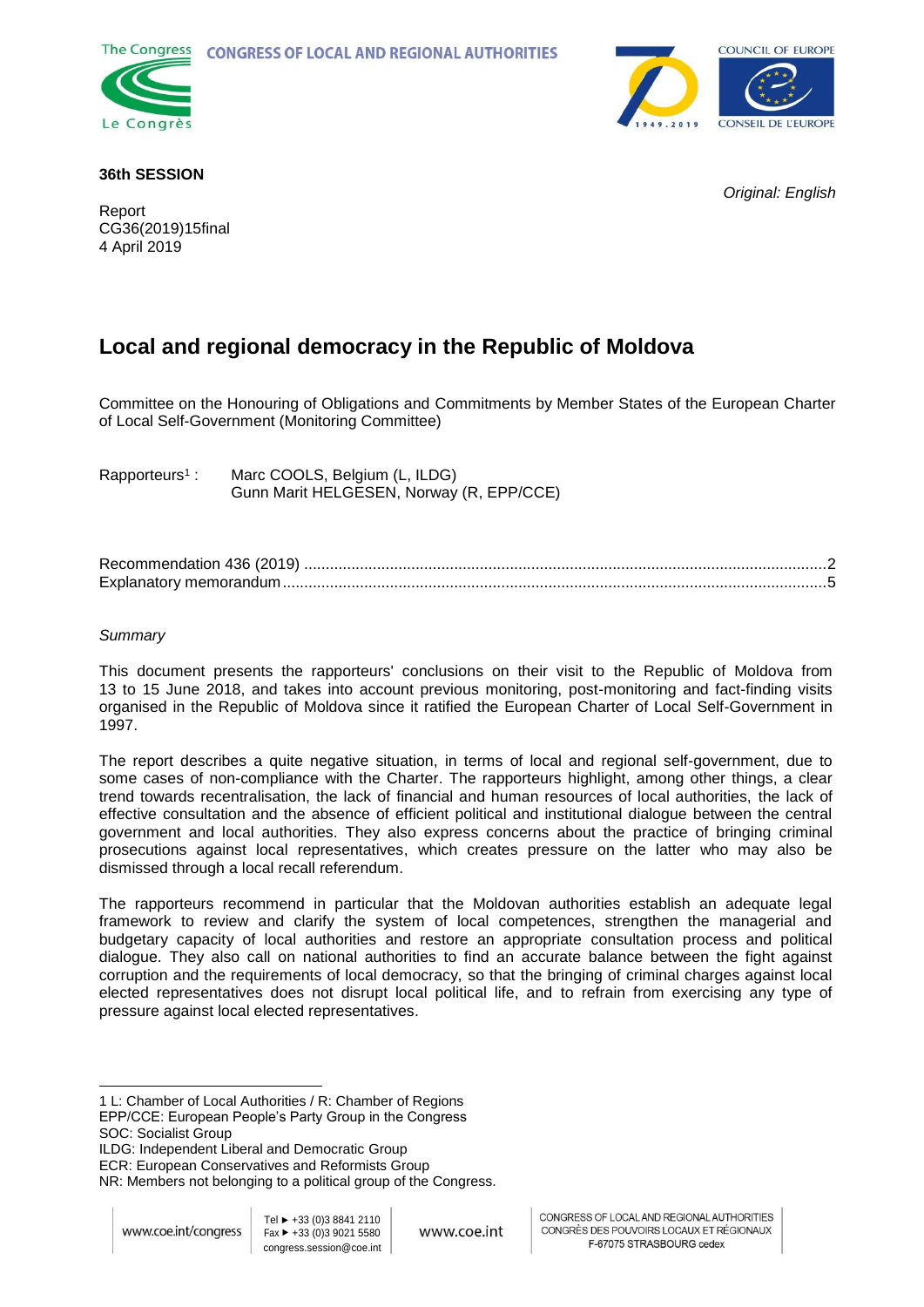# <span id="page-1-0"></span>**RECOMMENDATION 436 (2019)<sup>2</sup>**

1. The Congress of Local and Regional Authorities of the Council of Europe refers to:

*a.* Article 2, paragraph 1.b, of the Statutory Resolution CM/Res(2015)9 relating to the Congress, stipulating that one of the aims of the Congress is "to submit proposals to the Committee of Ministers in order to promote local and regional democracy";

*b.* Article 2, paragraph 3, of the Statutory Resolution CM/Res(2015)9 relating to the Congress, stipulating that "The Congress shall prepare on a regular basis country-by-country reports on the situation of local and regional democracy in all member States and in States which have applied to join the Council of Europe, and shall ensure, in particular, that the principles of the European Charter of Local Self-Government are implemented";

*c.* Chapter XVII of the Rules and Procedures of the Congress on the organisation of monitoring procedures;

*d*. Guidelines for civil participation in political decision making, adopted by the Committee of Ministers on 27 September 2017;

*e*. Recommendation CM/Rec(2018)4 of the Committee of Ministers to member States on the participation of citizens in local public life, adopted on 21 March 2018;

*f.* Congress Resolution 420 (2017) on "Local democracy in the Republic of Moldova: clarification of the conditions surrounding the suspension of the mayor of Chișinău" and Recommendation 411 (2018) on "the situation of local elected representatives in the Republic of Moldova"

*g.* The appended explanatory memorandum on local and regional democracy in the Republic of Moldova.

2. The Congress points out that:

*a.* The Republic of Moldova acceded to the Council of Europe on 13 July 1995. It signed the European Charter of Local Self-Government (ETS No. 122, "the Charter") on 2 May 1996 and ratified it on 2 October 1997 in full. The Charter came into force in respect of the Republic of Moldova on 1 February 1998;

*b.* The Republic of Moldova has not signed the Additional Protocol to the European Charter of Local Self-Government on the right to participate in the affairs of a local authority (CETS No. 207);

*c.* The Committee on the Honouring of Obligations and Commitments by Member States of the European Charter of Local Self-Government (hereinafter referred to as Monitoring Committee) decided to examine the situation of local and regional democracy in the Republic of Moldova. It instructed the co-rapporteurs on local and regional democracy Gunn Marit HELGESEN (Norway, R, EPP/CCE) and Marc COOLS (Belgium, L, ILDG), with the task of preparing and submitting to the Congress a report on local and regional democracy in the Republic of Moldova. The delegation was assisted by Prof. Angel MORENO MOLINA, Chair of the Group of Independent Experts on the European Charter of Local Self-Government, and the Congress Secretariat;

*d.* The monitoring visit took place from 12 to 15 of June 2018. During the visit, the Congress delegation met the representatives of various institutions at all levels of government. The detailed programme of the visit is appended to this document;

*e*. The co-rapporteurs wish to thank the Permanent Representation of the Republic of Moldova to the Council of Europe and all those whom they met during the visit.

l

<sup>2</sup> Debated and adopted by the Congress on 4 April 2019, 3rd sitting (see Document CG36(2019)15, explanatory memorandum), corapporteurs: Marc COOLS, Belgium (L, ILDG) and Gunn Marit HELGESEN, Norway (R, EPP/CCE).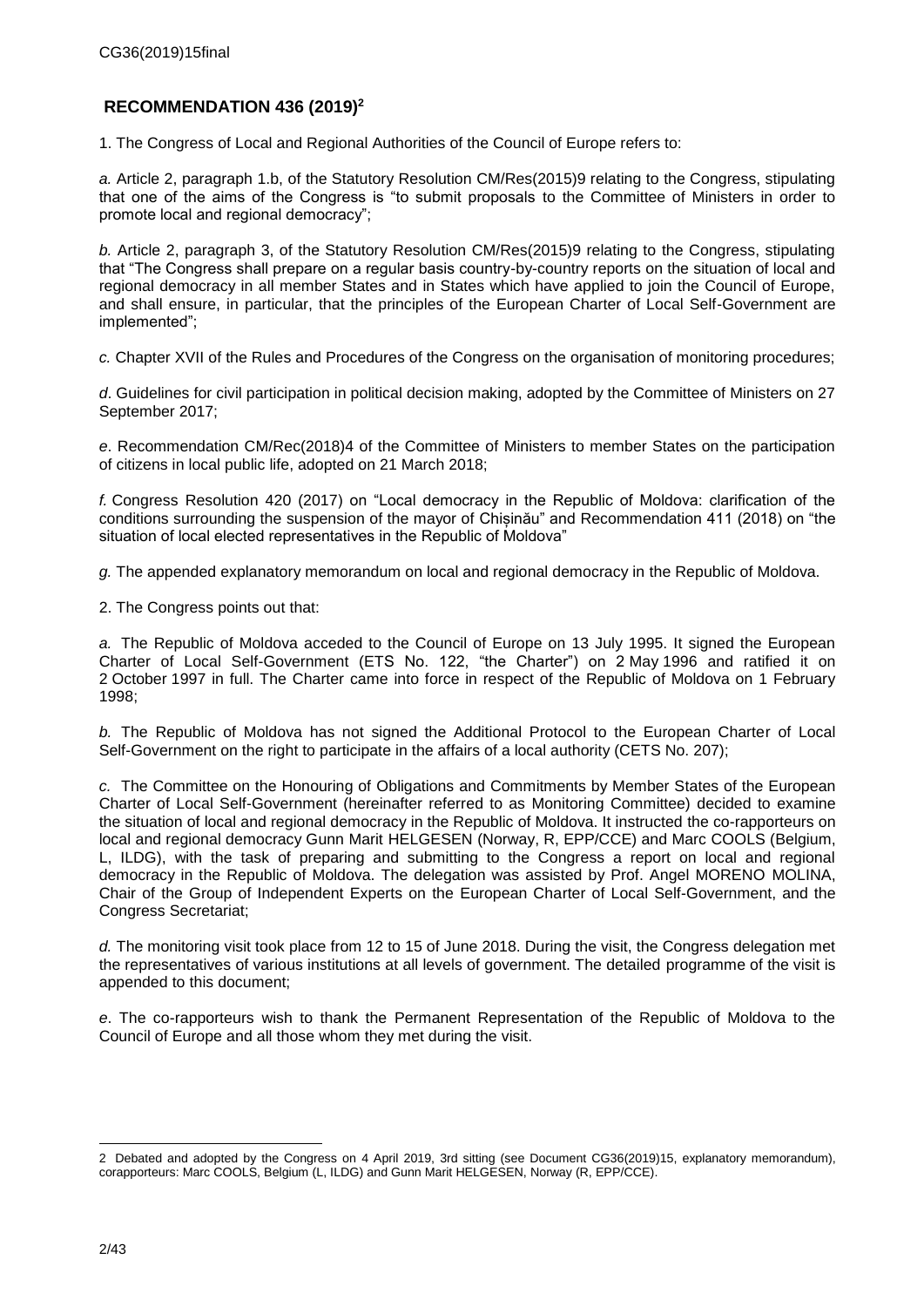3. The Congress notes with satisfaction that in the Republic of Moldova:

*a.* The principle of local self-government is explicitly recognised in the Constitution and in relevant legislation;

*b.* efforts have been made towards the full ratification of the Charter as well as a comprehensive change of the domestic legal order aimed at the inception of an autonomous local level of government;

*c.* the Charter is considered as a binding and operational set of rules, and the case law of the Constitutional Court ensures its applicability. Moreover, since 2016 every local authority has had the right to litigate in the Constitutional Court to protect local autonomy;

*d.* the present arrangements for the Autonomous Territorial Unit (ATU) of Gagauzia represent a workable political compromise between Chișinău and Comrat that is working well in general terms despite some points of tension and reconciles the unitary nature of the country with the aspirations for autonomy, devolution and self-determination of the Gagauzian people.

4. The Congress expresses its concerns on the following issues:

*a.* The National Strategy of Decentralisation, and the Roadmap for implementation of Recommendation 322 (2012) co-signed by the Congress of the Council of Europe and the Government of the Republic of Moldova, has been implemented only to a minor extent and the level of local autonomy seems to be eroded by a trend towards re-centralisation; furthermore Congress Recommendations 179 (2005), 322 (2012) and 411 (2018) have not been fully implemented;

*b.* Local authorities' financial autonomy is very limited and their finances are extremely poor both in terms of the proportion of own revenues in local budgets and of the share of local spending in total public sector expenditure. Local authorities clearly depend on State transfers and subsidies;

*c.* The local fiscal system is very weak. The lack of appropriate delimitation of municipal land from private or state property makes it impossible to evaluate the land units for tax purposes and causes a loss of potential local revenues;

*d.* In many cases, the law attributes new competences to local authorities without providing for new and adequate financial resources;

*e.* Local authorities do not enjoy full discretion to exercise their actions with regard to any matter which is neither excluded from their competences nor assigned to any other authority;

*f.* The lack of precision of the grounds to activate the mechanism of recall referendum deteriorates the conditions of office of local elected representatives and entails a serious dysfunction of local democracy as mayors work under the permanent threat of a revocation referendum;

*g.* Local authorities are not autonomous in the management of their human resources; they cannot recruit high-quality staff and provide for adequate training opportunities, salaries or career prospects;

*h.* The remuneration of mayors is far from being decent or sufficient which deters young and qualified people from engaging in local politics;

*i.* The State intervenes in local affairs through a supervision of local authorities which seems to be very invasive, frequent and much more discretional than the law would normally allow for;

*j.* There are no fruitful and transparent consultation mechanisms no dialogue between the central government and the local authorities either on financial issues or on any other matter which is of interest to the latter;

*k.* The situation with the position of the Mayor of Chişinău is unsatisfactory: since May 2017 the capital city has been run by acting mayors and the mayoral elections carried out on 3 June 2018 have been declared null on unclear and controversial grounds, despite an overall positive assessment of the said elections by international observers. The elected candidate has thus been prevented from starting his mandate;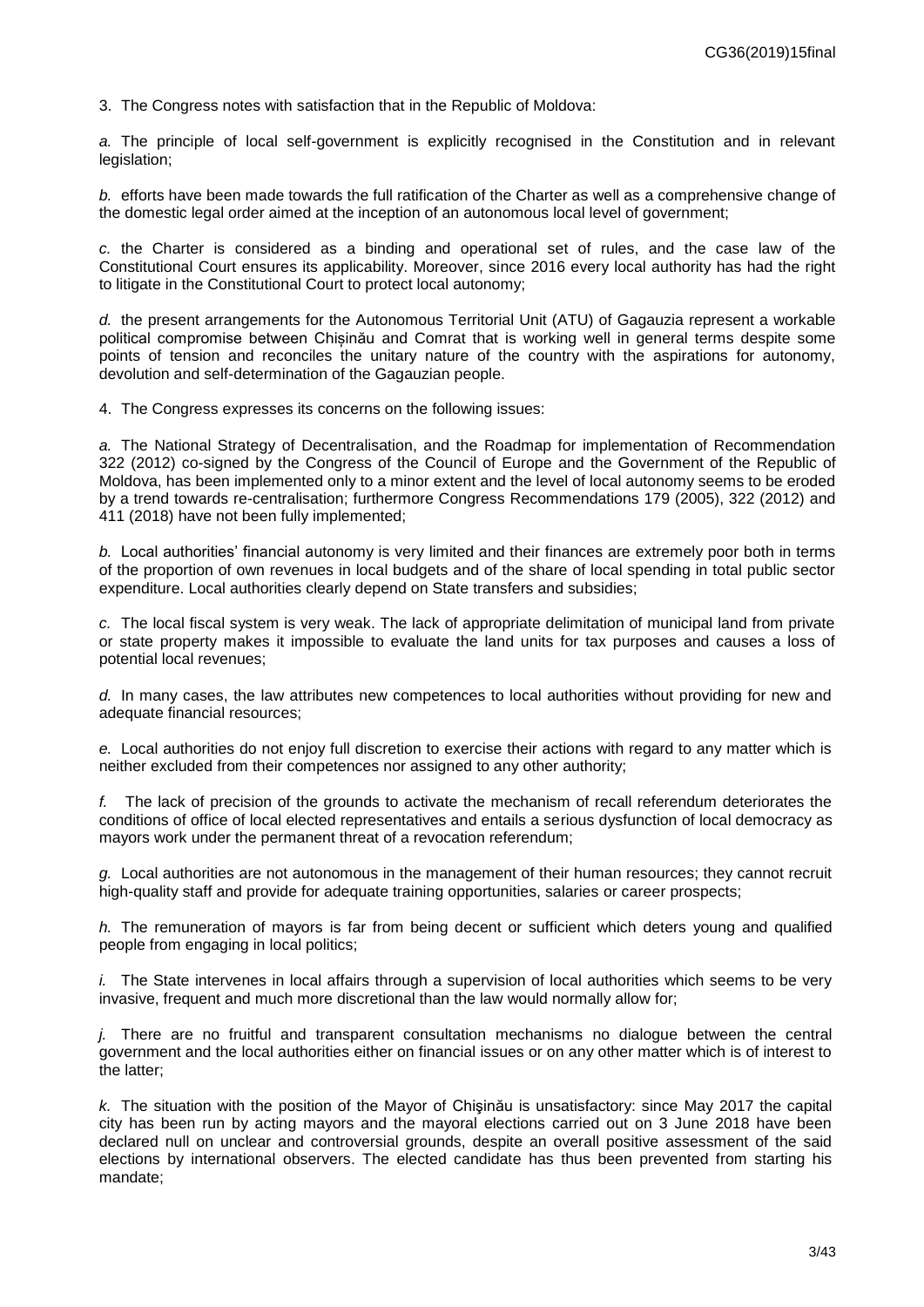*l.* The political context for the exercise of mayoral functions is negatively affected by the intensive practice of bringing criminal prosecutions against mayors and other local representatives (*dossar penale*). Some of these criminal charges seem to be brought for unreasonable or insignificant reasons, which sometimes are connected with the lack of resources for local authorities to discharge their competences.

5. In light of the above, the Congress requests that the Committee of Ministers invite the authorities of the Republic of Moldova to:

*a.* get back on the path to decentralisation through appropriate and full implementation of all previous Congress recommendations: 179 (2005), 322 (2012) and 411 (2018) as well as through the devolution of competences to the local level and speed up the process of meeting the objectives approved in the National Strategy of Decentralisation and other relevant policies;

*b.* allocate sufficient financial resources to local authorities, in line with the principle that the resources should match the functions;

*c.* increase fiscal capacity of local authorities by enabling them to establish local taxes and to determine their rate and by clarifying the delimitation of municipal lands to allow their re-evaluation for tax purposes;

*d.* revise and clarify the system of local competences, in order, *inter alia*, to avoid situations of overlap between local and central competences, and to ensure concomitant finances to local authorities;

*e.* allow local authorities to have more discretion in adapting the exercise of their tasks to local conditions;

*f.* adopt the necessary legal and regulatory arrangements to avoid the possible distorting consequences of the application of local recall referendums in local political life; and in the meantime, revise the legal provisions regulating the grounds for calling a local recall referendum (Article 177.2 of the Electoral Code), in order to provide for more legal certainty and to reduce the scope of discretionary decisions in triggering such popular consultations;

*g.* increase the managerial capacity of local authorities, by giving them more freedom and flexibility in the management of their human resources, so that the local authorities could offer training opportunities and adapt and upgrade the remunerations of their own staff members, as well as their career prospects;

*h.* raise the wages of mayors and district council presidents in order to offer a set of remunerations which are in proportion with the importance of their responsibilities;

*i.* make sure that the supervision over the acts of local authorities is proportional to the importance of the interests that it is intended to protect and is limited to controls of legality and refrain from the expediency controls over the local authorities' actions in the field of their own competences;

*j.* reinstate a fair consultation process with local authorities and political dialogue, in order to come to an agreement on the planned measures which may affect the interests of local authorities;

*k.* remedy in the shortest possible time the situation of the governance of the capital city of Chişinău in order to ensure the stability of the mayoral office in between the local elections and prevent such cases where non-elected acting mayors are appointed;

*l.* find a more appropriate balance between the fight against corruption and the requirements of local democracy, so that the bringing of criminal charges against local elected representatives does not disrupt local political life, and refrain from exercising any type of pressure against local elected representatives;

*m.* consider signing and ratifying the Additional Protocol to the European Charter of Local Self-Government on the right to participate in the affairs of a local authority (CETS No. 207) in the near future.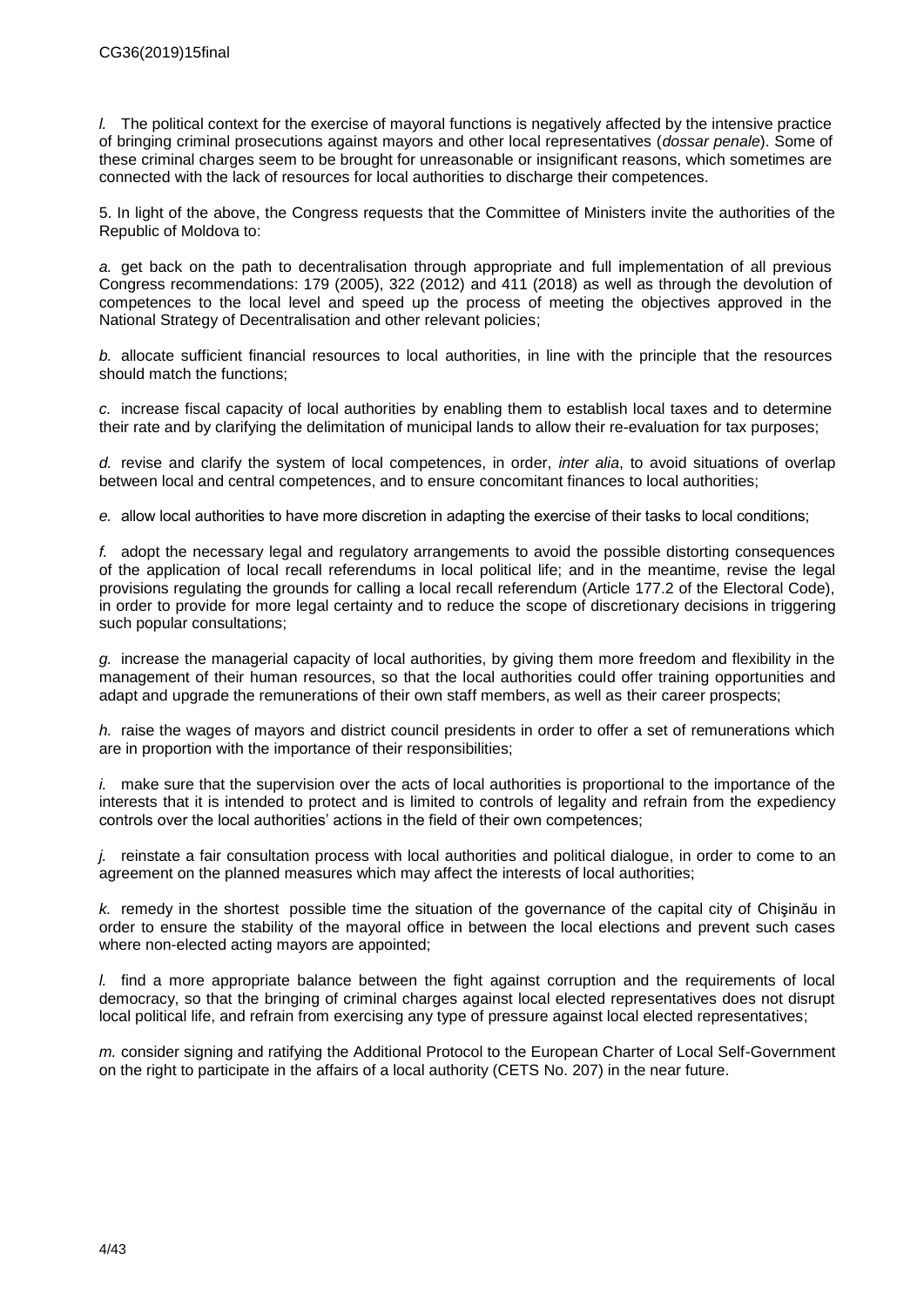# <span id="page-4-0"></span>**EXPLANATORY MEMORANDUM**

### **Table of contents**

| 1. INTRODUCTION: AIM AND SCOPE OF THE VISIT, TERMS OF REFERENCE 7                                       |     |
|---------------------------------------------------------------------------------------------------------|-----|
|                                                                                                         |     |
|                                                                                                         |     |
|                                                                                                         |     |
|                                                                                                         |     |
|                                                                                                         |     |
|                                                                                                         |     |
|                                                                                                         |     |
| 4. HONOURING OF OBLIGATIONS AND COMMITMENTS: ANALYSIS OF THE SITUATION OF                               |     |
| LOCAL DEMOCRACY ON THE BASIS OF THE CHARTER (ARTICLE BY ARTICLE) 12                                     |     |
| 4.1. Article 2: Foundation of local self-government (analysis and conclusion)12                         |     |
| 4.2. Article 3: The concept of local self-government (analysis paragraph by paragraph) 12               |     |
|                                                                                                         |     |
|                                                                                                         |     |
| 4.3. Article 4: Scope of local self-government (analysis paragraph by paragraph)14                      |     |
|                                                                                                         |     |
|                                                                                                         |     |
|                                                                                                         |     |
|                                                                                                         |     |
|                                                                                                         |     |
|                                                                                                         |     |
| 4.4. Article 5: Protection of local authority boundaries (analysis and conclusion)17                    |     |
| 4.5. Article 6: Appropriate administrative structures and resources (analysis paragraph by paragraph)17 |     |
|                                                                                                         |     |
|                                                                                                         |     |
| 4.6. Article 7: Conditions under which responsibilities at local level are exercised                    |     |
|                                                                                                         |     |
|                                                                                                         |     |
|                                                                                                         |     |
|                                                                                                         |     |
| 4.7. Article 8: Administrative supervision of local authorities' activities                             |     |
|                                                                                                         |     |
|                                                                                                         |     |
| 4.7.2. Article 8.2 (analysis and conclusion) and Article 8.3 (analysis and conclusion)22                |     |
|                                                                                                         |     |
| 4.8.1. Article 9.1 (analysis and conclusion), Article 9.2 (analysis and conclusion) and Article 9.4     |     |
| (analysis and conclusion)                                                                               | .23 |
|                                                                                                         |     |
|                                                                                                         |     |
|                                                                                                         |     |
|                                                                                                         |     |
|                                                                                                         |     |
| 4.9. Article 10: Local authorities' right to associate (analysis paragraph by paragraph) 29             |     |
|                                                                                                         |     |
|                                                                                                         |     |
|                                                                                                         |     |
| 4.10. Article 11: Legal protection of local self-government (analysis and conclusion)30                 |     |
|                                                                                                         |     |
| 5. ANALYSIS OF THE SITUATION OF REGIONAL DEMOCRACY IN THE LIGHT OF THE                                  |     |
|                                                                                                         |     |
|                                                                                                         |     |
|                                                                                                         |     |
|                                                                                                         |     |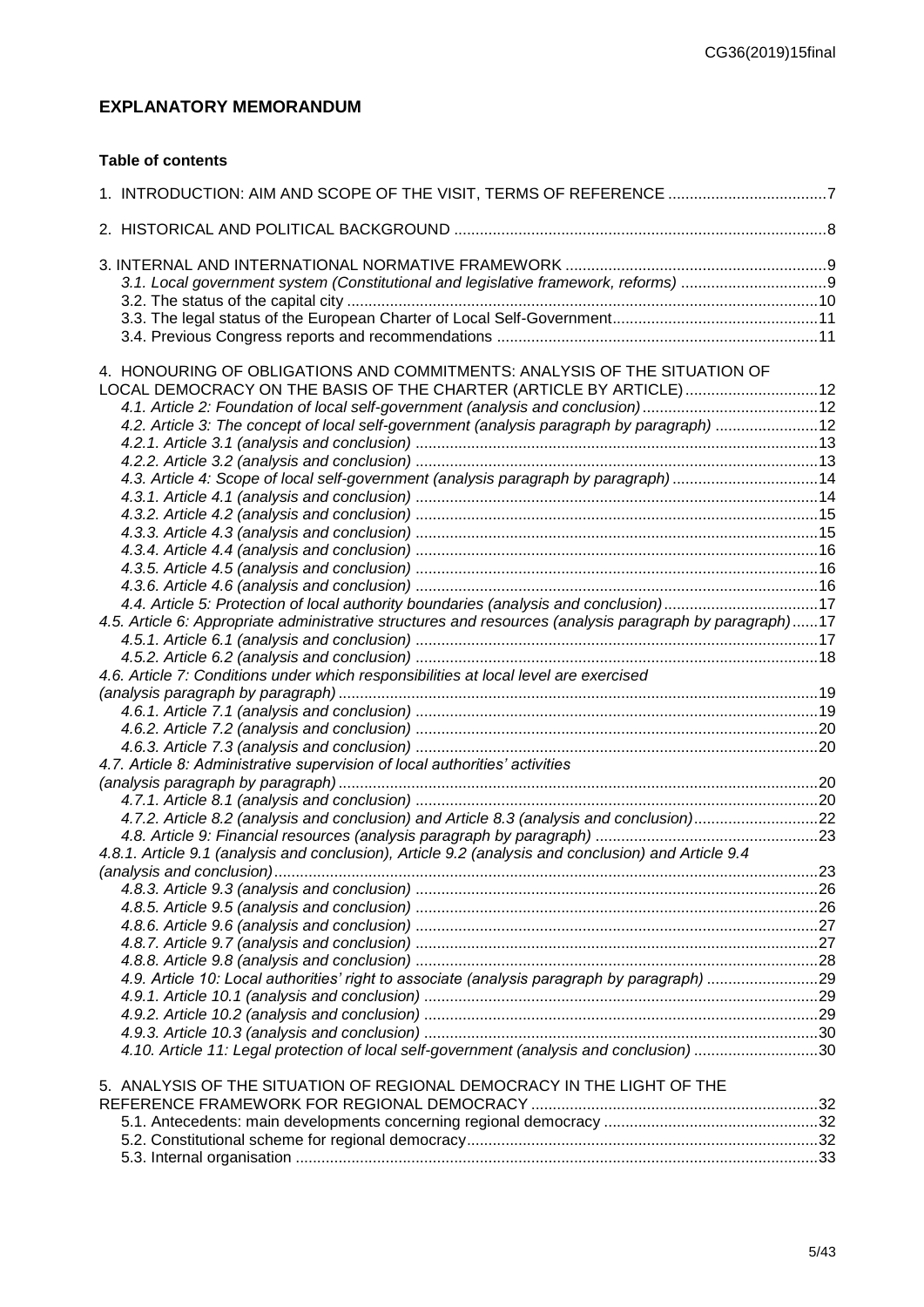| 5.4. Analysis of the situation of regional democracy on an article-by-article basis, from the perspective |     |
|-----------------------------------------------------------------------------------------------------------|-----|
|                                                                                                           |     |
|                                                                                                           |     |
|                                                                                                           |     |
|                                                                                                           |     |
|                                                                                                           |     |
|                                                                                                           |     |
|                                                                                                           |     |
| 6. OTHER MATTERS RELATED TO THE FUNCTIONING OF LOCAL AND REGIONAL SELF-                                   |     |
|                                                                                                           |     |
|                                                                                                           | -38 |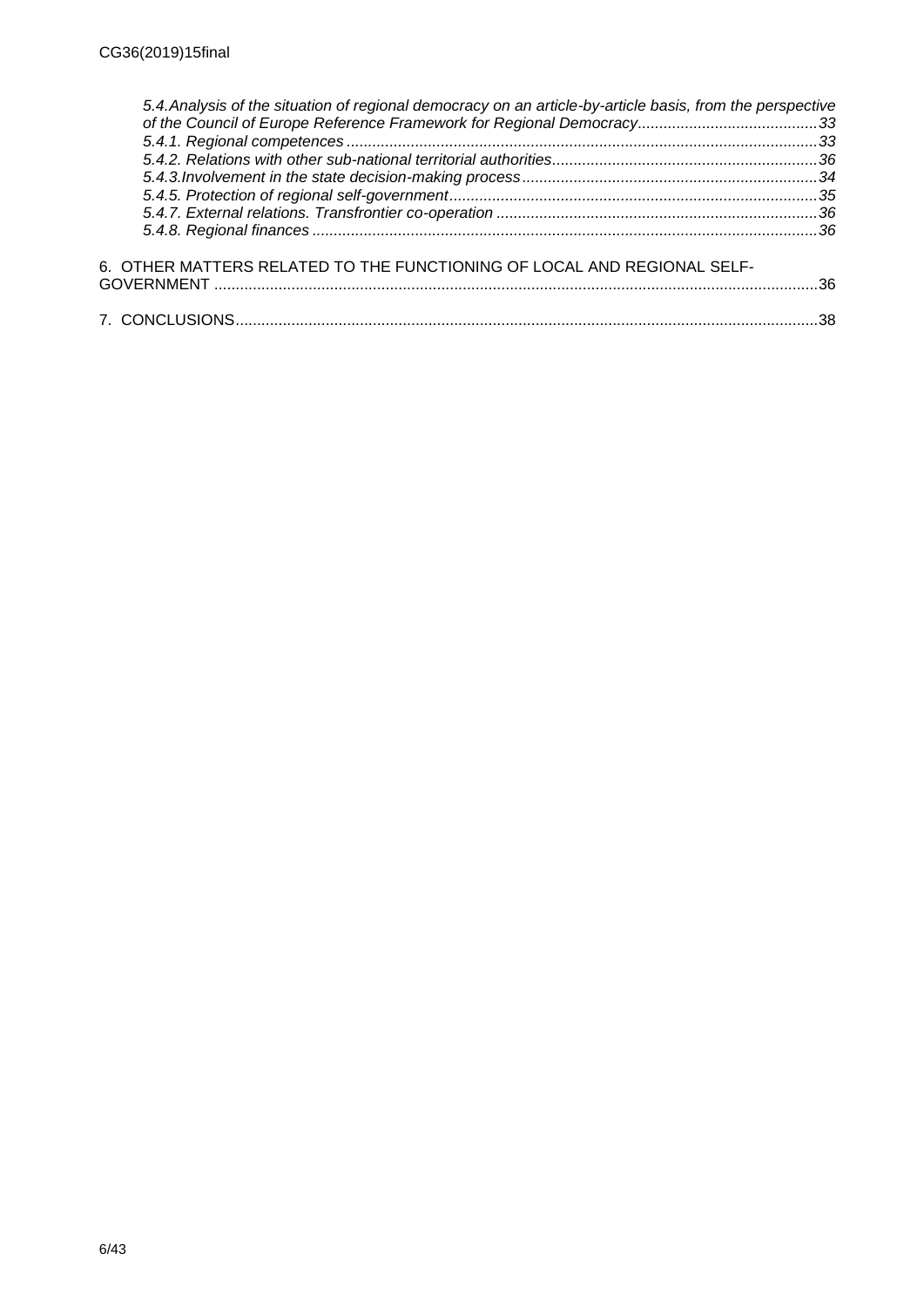### <span id="page-6-0"></span>**1. INTRODUCTION: AIM AND SCOPE OF THE VISIT, TERMS OF REFERENCE**

1. Pursuant to Article 2, paragraph 3 of Statutory Resolution (2015) 9 of the Council of Europe Committee of Ministers, the Congress of Local and Regional Authorities (hereinafter referred to as "the Congress") regularly prepares reports on the state of local and regional democracy in all Council of Europe member states.

2. The Republic of Moldova is a Party to the European Charter of Local Self-Government (ETS No. 122, hereinafter "the Charter"). Moldova signed the Charter on 2 May 1996, and ratified it on 2 October 1997. The Charter entered into force in Moldova on 1 February 1998. When ratifying the Charter, Moldova did not formulate declarations to any of the articles (on the ground of Article 12, paragraph 2 of the Charter). Moldova has thus been legally bound by all the articles of the Charter since 1998.

3. In the field of local and regional democracy, Moldova has also signed and ratified the following Council of Europe treaties and protocols:

- the European Outline Convention on Transfrontier Co-operation between Territorial Communities or Authorities (ETS No.106): signed on 4 May 1998 and ratified on 30 November 1999,entry into force for Moldova on 1 February 2000;
- the additional protocol to the European Outline Convention on Transfrontier Co-operation between Territorial Communities or Authorities, of 9 November 1995 (ETS No.159): signed and ratified on 27 June 2001, entry into force for Moldova on 28 September 2001;
- Protocol No. 2 to the European Outline Convention on Transfrontier Co-operation between Territorial Communities or Authorities concerning interterritorial co-operation, of 5 May 1998 (ETS No. 169): signed and ratified on 27 June 2001 and entered into force for Moldova on 28 September 2001.

4. However, the Republic of Moldova has not signed yet the Council of Europe's conventions that have a connection with local and regional government, such as the Additional Protocol to the European Charter of Local Self-Government on the right to participate in the affairs of a local authority, of 16 November 2009 (ETS No. 207) and Protocol No. 3 to the European Outline Convention on Transfrontier Co-operation between Territorial Communities or Authorities concerning Euroregional Co-operation Groupings, of 16 November 2009 (ETS No. 206).

5. The Congress adopted a decision to draft a report on local democracy in the Republic of Moldova. For this purpose, the Monitoring Committee of the Congress appointed Marc COOLS (Belgium, ILDG) and Gunn Marit HELGESEN (Norway, EPP/CCE) as rapporteurs, and instructed them to prepare and submit this report to the Congress. A visit to Moldova was carried out by a Congress delegation, which was assisted by Professor Angel M. MORENO MOLINA (expert consultant) and by the Congress secretariat. The rapporteurs wish to express their thanks to the expert for his assistance in the preparation of this report.

6. The delegation would like to thank the Permanent Representation of the Republic of Moldova to the Council of Europe, as well as all their interlocutors for the information they provided to the delegation during the visit.

7. The visit took place from 12 to 15 June 2018. The Congress delegation met representatives of the central administration (ministries), several mayors, members of the Moldovan delegation to the Congress, members of the National Parliament, representatives of the Moldovan Congress of Local Authorities (CALM) and the Constitutional Court. The detailed programme of the visit is appended to the present report.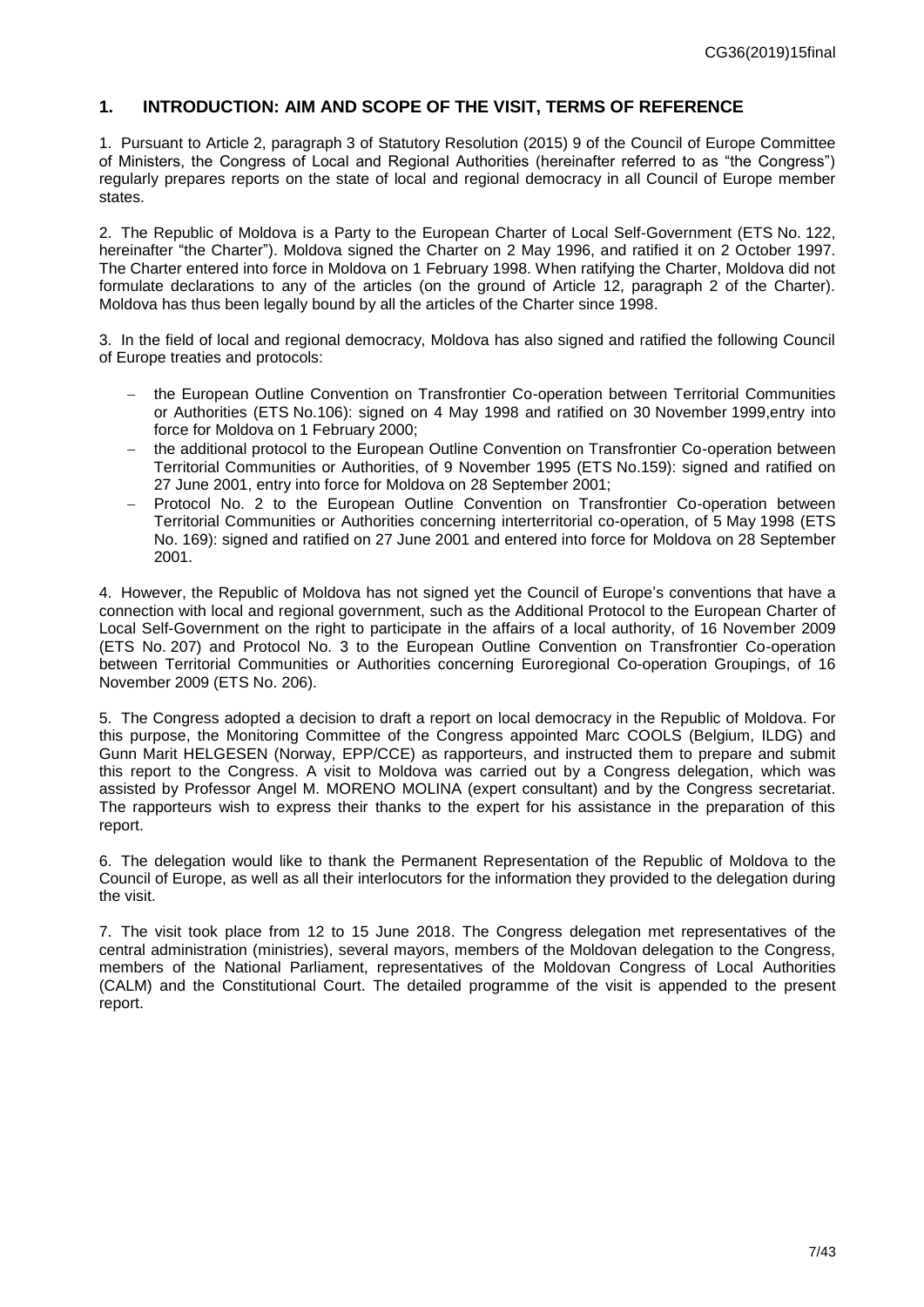# <span id="page-7-0"></span>**2. HISTORICAL AND POLITICAL BACKGROUND**

8. The territory of the Republic of Moldova has a rich history. Between 1917 and 1918, the Moldovan Democratic Republic was established, which eventually united with Romania. In the period from 1940 to 1991, under soviet domination, the "Moldovan Soviet Socialist Republic" was established. The current Republic of Moldova was born as an independent country in 1991, when it gained independence in the aftermath of the collapse of the Soviet Union. The declaration of independence was proclaimed on 27 August 1991.

9. Moldova has a total population of roughly 3,1 million inhabitants (2017 data) and an area of 33.846 Km<sup>2</sup> (including the Transnistrian region of the Republic of Moldova). The problem of this region has been unsolved for more than 25 years now since the armed conflicts between Chişinău and Tiraspol in spring 1992 led to the political and administrative territorial division of the country. As already underlined in the 2012 Congress report, the issue of the Transnistrian region of Moldova remains a very sensitive one faced by the Republic of Moldova.

10.Currently, the country is a young and developping democracy, with a relatively low GDP (roughly 8 billion\$, 2017 data) and GDP per capita (2,240\$, IMF 2016 data) and with a presence in international organisations. Namely, the country was admitted in the United Nations on 2 March 1992 and became a member of the Council of Europe in 1995. It is also a member of major international organizations such as the OSCE, the IMF, EBRD, etc. Moldova signed an Association Agreement with the European Union in 2014.

11.The current Constitution of Moldova was adopted in 1994. The form of government of the Republic of Moldova is that of a parliamentary Republic, "a sovereign, unitary and indivisible state" according to art. 1.1. of the Moldovan Constitution. The Head of State is the President of the Republic, who is elected by popular and direct vote on a two-round electoral system (art. 79 of the Constitution). The term of the President is four years. Since 23 December 2016 the current President of the Republic of Moldova is Mr Igor DODON.

12. The legislative power of the republic resides exclusively at the state level, in the national parliament (*Parlamentul Republicii Moldova*). This is a unicameral chamber, composed of 101 representatives (Article 60 of the constitution), who are elected every four years. The last general elections were held in 2014 and produced a split result among six different parties, where no one obtained the minimum of 51 seats needed to form a majority (the majority party is the Democratic Party, with 41 MPs). The next general elections are scheduled for 24 February 2019.

13. The executive branch is composed of the prime minister, vice prime ministers, ministers and "other members as determined by the law" (Article 97 of the constitution). In 2016, Pavel Filip (Democratic Party of Moldova) was appointed Prime minister. After a massive streamlining of the central administration, there are currently nine ministries in the central executive branch, six of which are run by politicians of the Democratic Party, two by the Liberal Democratic Party and one by the Popular Party.

14. The constitution clearly defines the Republic of Moldova as a unitary and indivisible state, but the country has experienced a mild and somehow erratic process of administrative decentralisation at the local level, which is discussed below. Since the recovery of its independence in 1991, Moldova has undergone many political and territorial reforms: transition to democracy and the free market, accession to international organisations and reorganisation of its territorial administration. In terms of this reorganisation, the most important reforms were conducted in the period from 1994 to 1998 and were anchored by the Administrative Territorial Reform Act of 1998.

15. Current Moldovan politics are clearly aligned along two different and usually antagonistic views or strategies: the pro-European approach and the pro-Russian one. This sharp and even Manichean contradiction pervades almost all aspects of Moldovan political life, from national politics and central authorities, to local politics and government.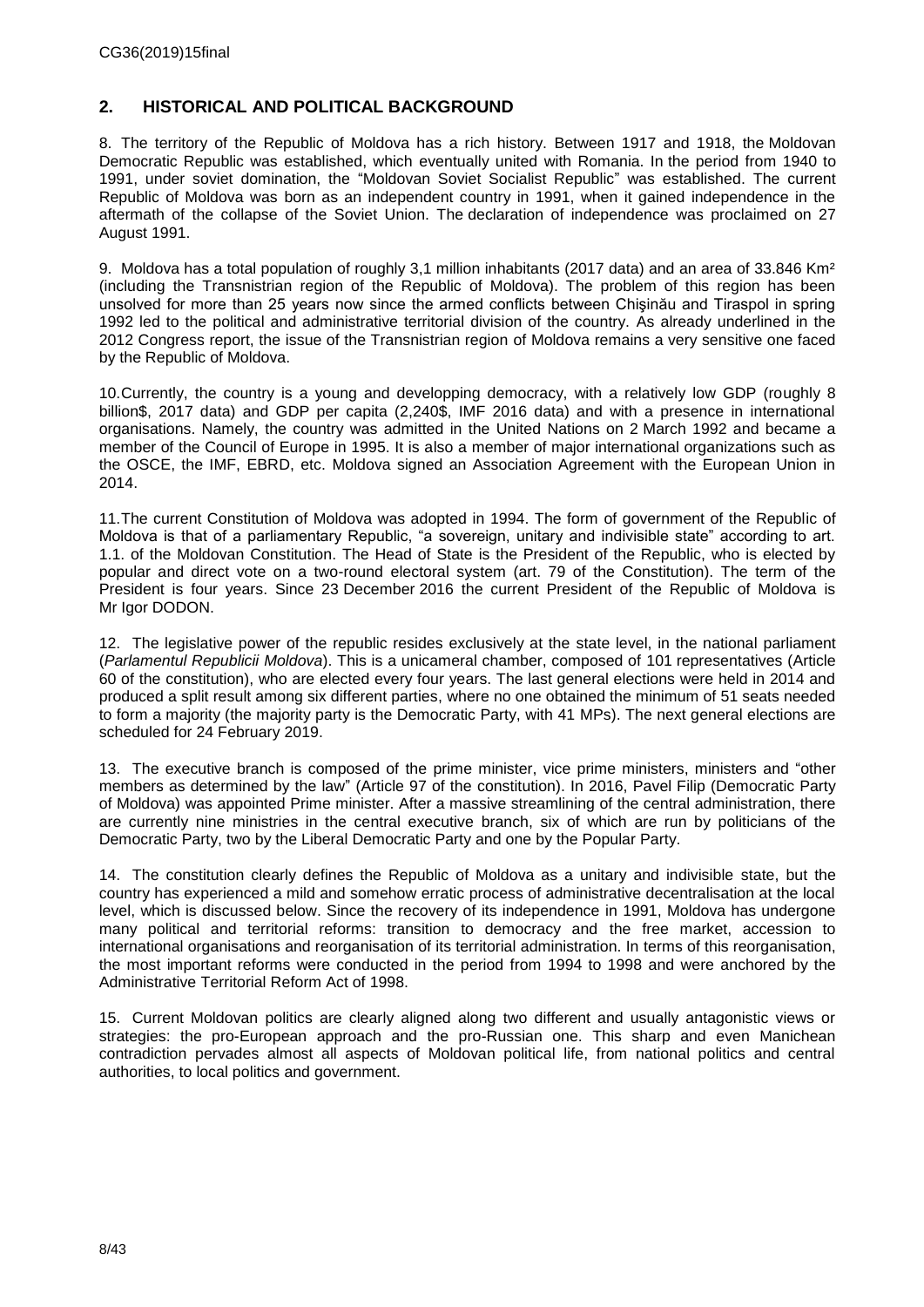### <span id="page-8-0"></span>**3. INTERNAL AND INTERNATIONAL NORMATIVE FRAMEWORK**

#### <span id="page-8-1"></span>*3.1. Local government system (Constitutional and legislative framework, reforms)*

#### **Constitutional framework**

16. The constitution includes specific provisions dealing with the territorial structure of the country, decentralisation and local government issues. To begin with, as noted above (Article 1.1) the constitution declares the country to be unitary and indivisible, and the value of unity is further stressed in Article 10.1: "The unity of people of the Republic of Moldova constitutes the foundation of the state. The Republic of Moldova is the common and indivisible motherland of all its citizens." This paramount and explicit importance given to unity is certainly connected to the contentious and problematic experiences of the ATU of Gagauzia and Transnistrian regions of Moldova (see below).

17. The constitution lays down specific provisions and principles for local government and local public administration. These provisions are included among others related for instance with the armed forces, in Chapter 8 of the constitution, "Public administration". From this systematic structure of the constitution, one can infer that local government and the local authorities are not truly identified as a "territorial" constituent layer of the country, but as a form of government (public administration) with a local dimension or territory. The constitution devotes several articles to local government and to local authorities. Thus, Article 109 defines the basic principle of "local public administration" (including the principles of local autonomy and decentralisation, Article 109.1, a key provision that will be commented below). Article 110 declares that the territory of the Republic of Moldova is structured in villages, towns, districts and the ATU of Gagauzia (paragraph 1). In addition, the city of Chișinău is proclaimed as the capital of the country. Specific provisions for the ATU of Gagauzia are laid down in Article 111, which explicitly declares the autonomy of that region. Article 112 deals with village and town authorities and Article 113 with the district councils (*Raioane*), a second-level local authority.

#### **Legislative frame work for local government**

18. The organisation, competences, finances and operational aspects of local authorities are regulated by a comprehensive set of laws and regulations. The most important piece of legislation is Law No. 436-XVI of 28 December 2006 on Local Public Administration, as amended. This statute acts as a code for the local administration system and regulates the organisation of the local authorities, their competences, their internal administration, the forms of control over their activities, their property and financial resources, and the forms of association and co-operation. Other important pieces of legislation are:

- the Law on Local Elected Officials, No. 768-XIV of 2 February 2000;
- the Law on Administrative Decentralisation, No. 435-XVI of 28 December 2006;
- the Law on Regional Development in the Republic of Moldova No. 438-XVI of 28 December 2006;
- the Law on Local Public Finances No. 397-XV of 16 October 2003;
- the Law on Administrative and Territorial Organisation of the Republic of Moldova No. 764-XV of 27 December 2001;
- the Law on Framework Status of the Villages (Communes) and Towns (Municipality) No. 436-XV of 6 November 2003.

#### **The local government system**

19. At present, Moldova has two layers of government: the central state administration and the local level. The only exception to this two-layer organisation is the ATU of Gagauzia, which can be considered as a genuine (and the only) region in the country. The local level is composed of 932 different types of local entities, which can be categorised into first-level and second-level entities.

20. There are 898 authorities at first level, of which there are 34 towns/cities (*orase*) and 864 villages (*sate*). Villages are small settlements, usually located in rural areas and having a farming background. Towns are bigger and may include one or more villages. Towns are area-based administrative units with industries, commercial businesses, services and cultural activities. The population mostly works in industry or services. Some towns may be designated as "municipalities" on account of their special economic, socio-cultural, scientific and administrative significance to the country. The number of municipalities has fluctuated over the years, but at present there are roughly 12, including Chisinău, Bălți and Comrat. The average size of these administrative entities is 3 827 inhabitants for the towns, while the number is much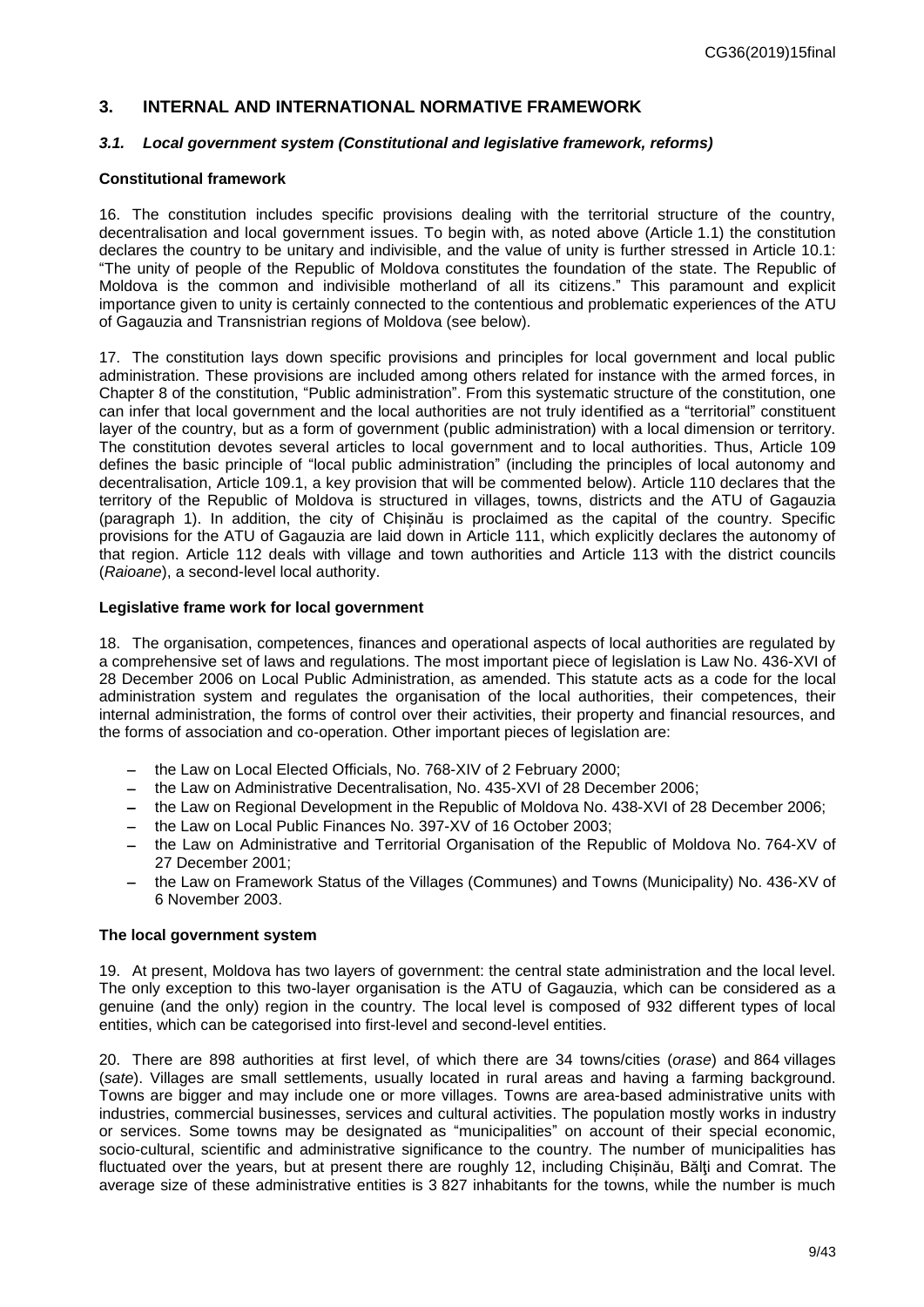smaller for villages. All the first-level units of local self-government have identical competences, no matter the name, type or size. The system is therefore very symmetric or homogeneous throughout the country.

21. The second level of local entities is comprised of districts (*Raioane*), of which there are 32.

22. In the light of the information collected by the delegation during the visit, the number and size of local authorities are considered as a structural problem and are therefore unsatisfactory. National authorities and local leaders consider that there are too many local authorities, and that most of them are too small and inefficient. The number of more than 900 local authorities seems by all accounts excessive for the country. The system is too fragmented and most local authorities have limited administrative capacity to fulfil their functions. This is coupled with reduced managerial capacity and a weak financing system. While the problem is evident, the delegation did not hear about the existence of any systematic governmental plan to address this issue. No structural reorganisation of the local level is foreseen in the short term, and since the new general elections are expected by the end of 2018, it should be at least a couple of years before there is any significant development in this area. The government apparently encourages the merging of municipalities, especially among the smallest ones, but no figures or specific strategies were mentioned to the delegation.

### **Reforms**

23. As mentioned above*,* independence led to a multitude of reforms in Moldova. Among those changes, the Republic of Moldova initiated a series of reforms aimed at establishing a modern and autonomous local administration system. The decentralisation process in Moldova has gone through several stages of development and reforms. Thus, shortly after independence, the country enacted the Territorial Administration Organisation Act of 7 December 1994, the Local Public Administration Act of 7 December 1994 (No. 310-XIII) and the Local Elections Act of 14 January 1995. At that time, the country was formed by 44 districts and by some 900 local authorities divided into "towns" and "villages". Some towns could be designated as municipalities on account of their special economic, socio-cultural, scientific and administrative significance.

24. Substantive reforms were enacted in 1998 and 2001, basically by the reduction of the number of districts from 44 to 9, therefore producing larger territorial units. In addition, the number of municipalities was increased to include the following: Chisinău, Bălți, Bender, Cahul, Căușeni, Comrat, Edineț, Hîncesti, Orhei Soroca, Tiraspol and Ungheni.

25. In recent years, the national authorities have approved several strategic policy documents identifying priorities and the pathways to accomplish their goals for public administration in general and local government in particular. Specific mention should be made of the National Decentralisation Strategy and the Action Plan for 2012-2015 extended till 2018; both documents were approved in 2012. However, the central government and the national association of local authorities have contradictory views on the degree of completion and achievement of those policy documents.

### <span id="page-9-0"></span>*3.2. The status of the capital city*

26. Chișinău has traditionally been the most important Moldovan city, from a political, economic and social perspective. It has a surface area of 123  $km^2$  and a population of 532 513 inhabitants (662 836 including the population of nearby communities, 2014 census data). This means that 21% of the Moldovan population lives in the capital. Chișinău, in addition, has the status of municipality. Article 14 of the constitution provides that "the capital of the Republic of Moldova is the city of Chișinău" and Article 110 states that "the status of the capital of the Republic of Moldova, the city of Chișinău, is regulated by organic law". In fact, Chișinău has a special status and a special law regulating it (the new law was adopted in 2016 replacing an outdated one): the Law No. 136 on the Status of Chișinău Municipality of 17 June 2016.

27. In terms of administrative organisation, Chișinău is subdivided into 5 sectors. Besides the city itself, the municipality comprises 34 other suburban localities: 6 towns and 12 communes. The municipality in its totality elects a mayor (*primar general*) and a local council, which appoints five *pretors*, one for each sector. Each sector encompasses a part of the city and several suburbs. The delegation did not hear any significant complaints about the status of the capital city, from a legal point of view. The main complaint heard by the rapporteurs about the current situation had to do with financing. However, in recent years Chișinău has been the centre of much media and political attention regarding the mayor's office. This issue will be developed below (point 6).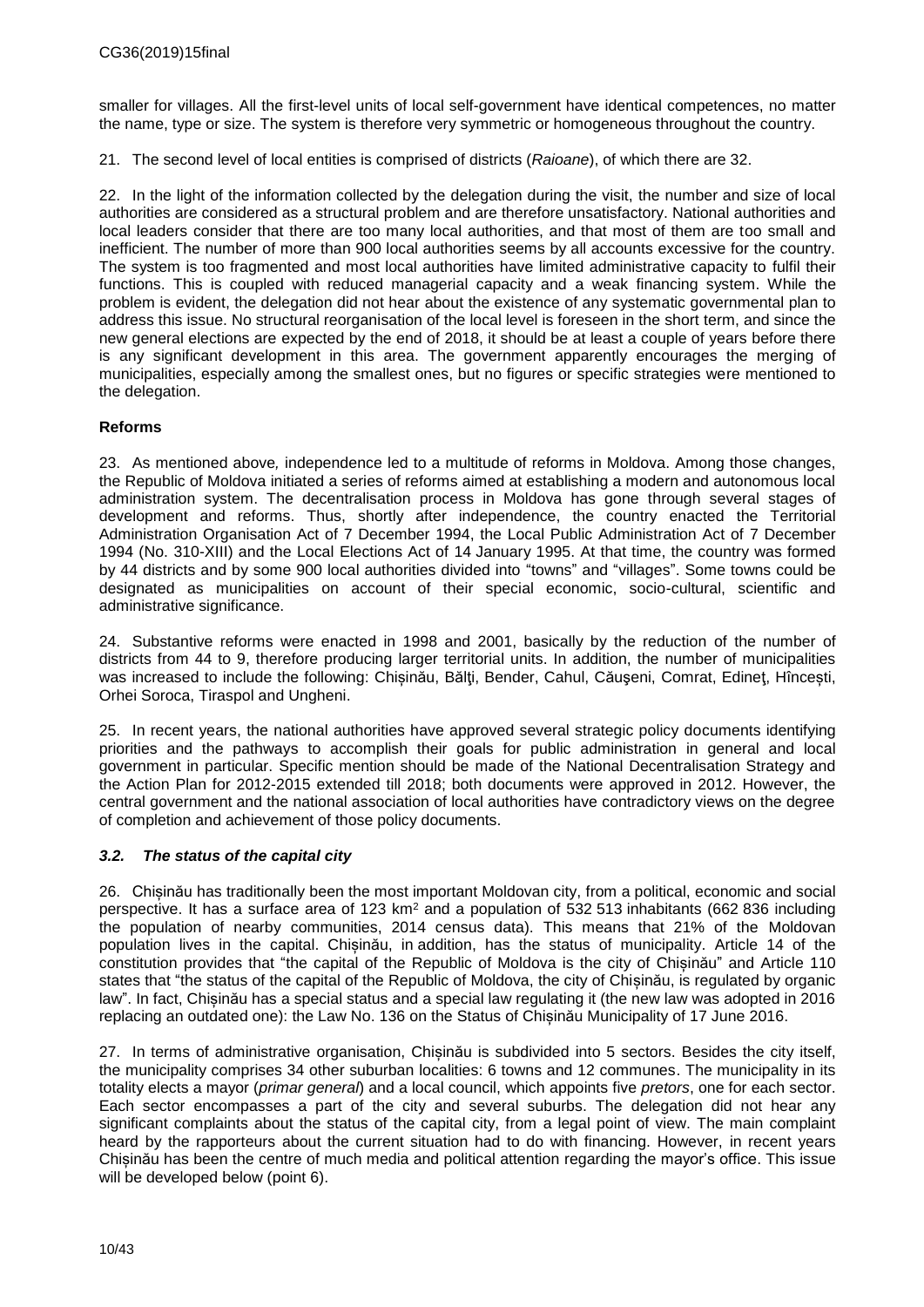### <span id="page-10-0"></span>*3.3. The legal status of the European Charter of Local Self-Government*

28. As noted above, the Republic of Moldova ratified the Charter in full and without restrictions on 2 October 1997. In addition, Article 8 of the constitution provides that "the Republic of Moldova commits to observe the Charter of the United Nations and the treaties to which it is a party". Beyond this statement, the real and effective status of the Charter in Moldova, like in any other country, depends on a set of variables such as the national legal tradition, the political willingness to apply and implement the treaty, and the national understanding of the legal force of the Charter in the domestic forum. From this perspective, the case law of the Constitutional Court of the Republic of Moldova is of paramount importance.

29. In this sense, the Constitutional Court has declared that the unanimously recognised principles and provisions of international law (among them, the *pacta sunt servanda* principle), found in the ratified international treaties joined by the Republic of Moldova are part of the domestic legal framework (ruling No. 55/1999). Derived from that basis, and given that the National Parliament of Moldova ratified the Charter by Decision No. 1253-XIII of 16 July 1997, the provisions of the Charter are considered to be an integral part of the legal system of Moldova. Moreover, the Constitutional Court has had the opportunity to issue a handful of rulings where the nature, effectiveness and legal power of the Charter have been analysed. From this case law, the Constitutional Court has elaborated a concept of local autonomy, where the Charter has played a fundamental role. Furthermore, as will be considered below (point 4.10) since 2016 local authorities have had the ability to apply to the court, thanks to an amendment of Article 25 of the Law on the Constitutional Court of Moldova.

#### <span id="page-10-1"></span>*3.4. Previous Congress reports and recommendations*

30. The Congress has been following the developments in Moldova since 1998. Just to mention the most recent monitoring exercises, in 2005 the situation of local democracy in Moldova was the object of a monitoring visit that resulted in Recommendation 179 (2005) on local democracy in Moldova. In September and November 2011, other monitoring visits were carried out in the country. This led to the adoption by the Congress of Recommendation 322 (2012) on local and regional democracy in the Republic of Moldova*,* on 22 March 2012*.* In this monitoring exercise, the Congress noted with satisfaction "the progress made in the Republic of Moldova since the Recommendation 179 (2005), in particular the measures launched by parliament in the form of an action plan in response to all of the Council of Europe recommendations".

31. However, since then, the overall situation of local democracy in the Republic of Moldova has unfortunately become an almost recurrent point of attention for the Congress, due, among other things, to several complaints forwarded by both the national Congress of Local Authorities (CALM, *Congresul Autoritatilor Local din Moldova*) and by individual mayors or local elected representatives. On 30 and 31 August 2017, a fact-finding mission of the Congress was carried out in Chișinău in order to learn first-hand about the personal situation of Dorin CHIRTOACĂ, Vice-President of the Congress of the Council of Europe and Mayor (*Primar general*) of the city of Chișinău. He was suspended from office and has been subject to house arrest since May 2017, as a consequence of a criminal investigation opened against him. This fact-finding mission resulted in the adoption of Congress report CG33(2017)23 final, of 19 October 2017, "Local democracy in the Republic of Moldova: clarification of the conditions surrounding the suspension of the Mayor of Chisinău", in which several violations of the Charter were noted, and the adoption of Congress Resolution 420(2017) on local democracy in the Republic of Moldova. 3

32. Furthermore, on 13 December 2017, the second part of the fact-finding mission in Chișinău was carried out. The purpose of the visit was to get more updated and thorough information on the personal situation of Mr CHIRTOACĂ and to investigate serious claims of deterioration and degradation of local democracy in Moldova, as formulated by the CALM. As a result of this mission, the Congress adopted Recommendation 411(2018) on 27 March 2018. This recommendation highlighted that "the situation of local democracy has substantially deteriorated in Moldova since the last Congress monitoring report (2012) and the way the local recall referendum was carried out, targeting the Mayor of Chișinău entailed the dysfunction of local governance in the capital city and more broadly affected the functioning of local democracy"*.* The co-rapporteurs expressed their concern regarding the lack of a clear legal basis on the suspension of a local elected official and the inadequate consultation with the CALM. They also found that the situation in Moldova was not in compliance with Articles 8.3 and 3.2 of the Charter on the freely elected members of councils and assemblies. The Congress recommended the Republic of Moldova "to examine the Court proceedings against local elected representatives and to revise the Moldovan legislation, and

l

<sup>3.</sup> Debated and adopted by the Congress on 19 October 2017.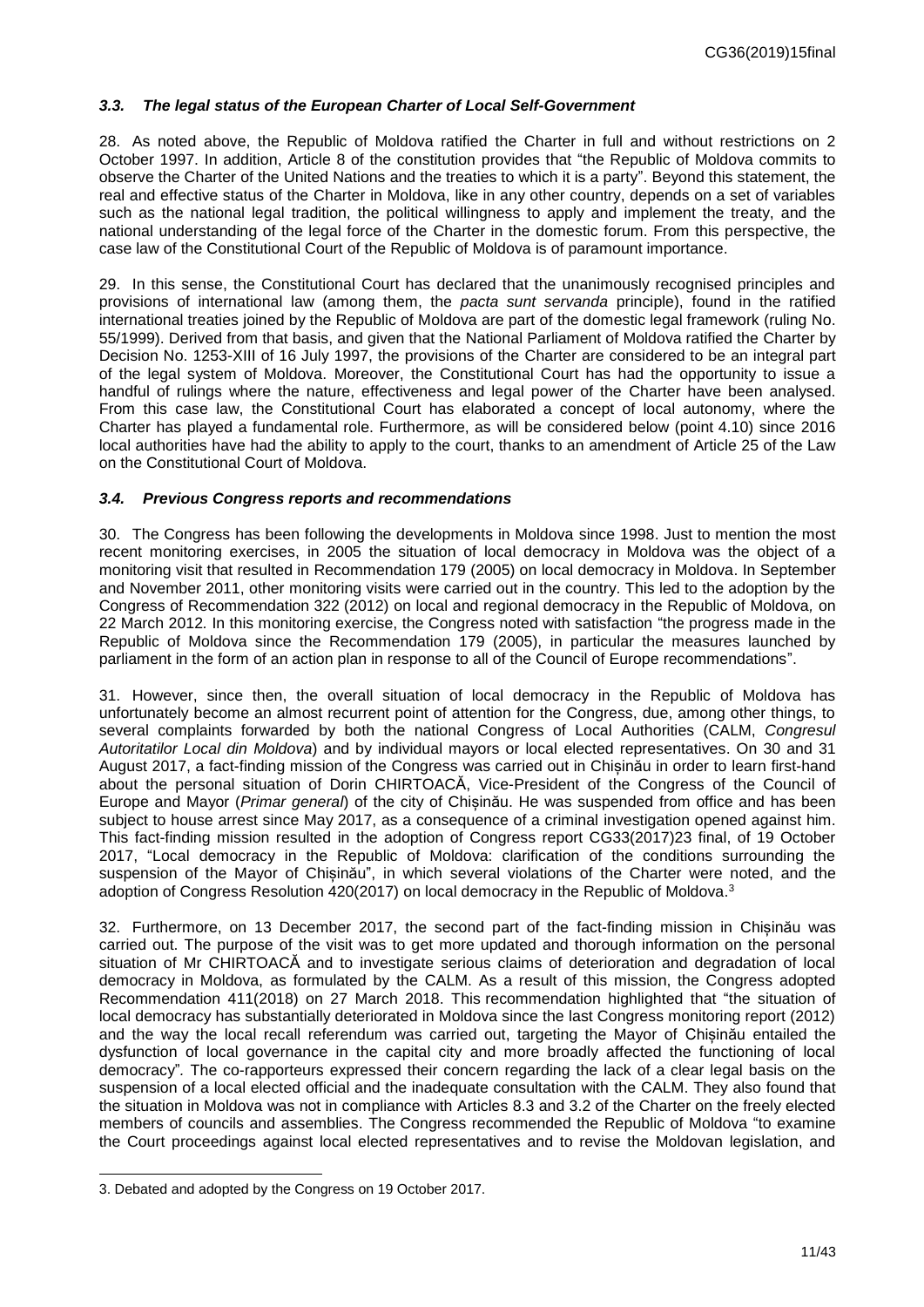notably the Electoral Code, to ensure that local elected representatives manage their municipalities freely and are not exposed to judicial harassment." According to the co-rapporteurs, the anti-corruption fight had been used as a ground for a large number of criminal prosecutions against local officials.

### <span id="page-11-0"></span>**4. HONOURING OF OBLIGATIONS AND COMMITMENTS: ANALYSIS OF THE SITUATION OF LOCAL DEMOCRACY ON THE BASIS OF THE CHARTER (ARTICLE BY ARTICLE)**

### <span id="page-11-1"></span>*4.1. Article 2: Foundation of local self-government (analysis and conclusion)*

### **Article 2 – Constitutional and legal foundation for local self-government**

The principle of local self-government shall be recognised in domestic legislation, and where practicable in the constitution.

33. In the Republic of Moldova, the principle of local self-government is explicitly recognised and established in the constitution and in regular legislation. For example, Article 109.1 of the constitution provides that "public administration within the administrative territorial units shall be based on the principles of local autonomy, decentralisation of public services". The second paragraph of this article even provides a wide definition of the extent of local autonomy: "The concept of autonomy shall encompass both the organisation and functioning of the local public administration, as well as the management of the communities represented by that administration." The general legislation on local government also establishes and recognises the principle of autonomy, with explicit references to the Charter. Thus, Article 3 of the Law on Local Public Administration enumerates the "basic principles of local public administration" and provides that: "The public administration in administrative and territorial units shall rely on principles of local autonomy, decentralisation..." (paragraph1). Finally, Article 7 provides that: "In carrying out their competences, the authorities of local public administration enjoy autonomy, enshrined in and safeguarded by the Constitution of Moldova, the European Charter of Local Autonomy and by other treaties Moldova is a party to." This express reference to the Charter in domestic legislation constitutes a recognition of the principle of local self-government.

34. The Constitutional Court has systematically underlined and stressed the importance of local autonomy and provided a clear definition. Thus, in its ruling No. 71/1999 the court stated that "local autonomy presumes the right and effective capacity of local authorities to manage and solve, under the law, under their own responsibility and in favour of the local population, an important part of public affairs", a definition that strongly resembles that provided by Article 2 of the Charter. Furthermore, in its ruling No. 14/2004 (on co-ordination of local public administration activity), the court went on to declare that "the principle of local autonomy is one of the fundamental principles of any democratic system. It governs the local public administration and the work of its authorities. This constitutional principle gives local administrative units the possibility of self-government at local level, to the extent there is no interference with the autonomy of other local communities and with general interests of the nation." Finally, the Law on Local Public Administration also recognises and establishes the principle of local autonomy.

35. In the light of the above, it may be concluded that Article 2 of the Charter is fully respected in the Republic of Moldova.

### <span id="page-11-2"></span>*4.2. Article 3: The concept of local self-government (analysis paragraph by paragraph)*

#### **Article 3 – Concept of local self-government**

- 1 Local self-government denotes the right and the ability of local authorities, within the limits of the law, to regulate and manage a substantial share of public affairs under their own responsibility and in the interests of the local population.
- 2 This right shall be exercised by councils or assemblies composed of members freely elected by secret ballot on the basis of direct, equal, universal suffrage, and which may possess executive organs responsible to them. This provision shall in no way affect recourse to assemblies of citizens, referendums or any other form of direct citizen participation where it is permitted by statute.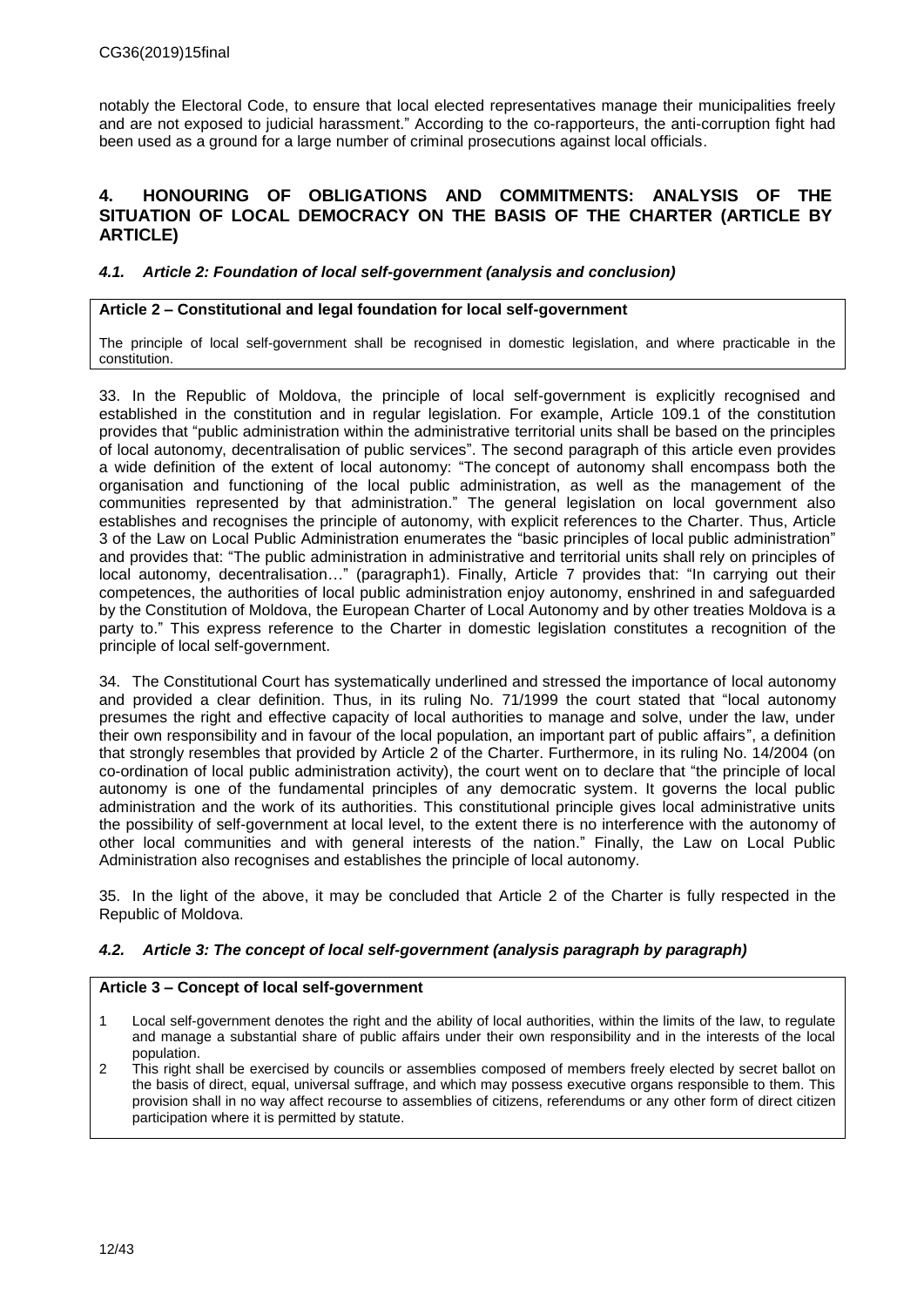### <span id="page-12-0"></span>*4.2.1. Article 3.1 (analysis and conclusion)*

36. The analysis of this article deserves a nuanced assessment in the case of Moldova. On the one hand, the rapporteurs are convinced that local bodies (councils and mayors) are for the most part free and autonomous in adopting decisions, plans and budgets at local level. In this sense, they heard unequivocal testimony that, in general, local rulers feel free to take decisions, in their day-to-day activities, and that there is room for autonomy. The rapporteurs are of the opinion that, for the most part, Moldovan local authorities are "autonomous" in the sense that they can take decisions freely.

37. However, and for the sake of this provision of the Charter, the main question is whether, in the present situation, Moldovan local authorities regulate and manage a "substantial share of public affairs", in the light of the most common standards across Europe. This share may be substantial considering the political and economic situation of the country, but certainly not when compared to the most general standards across Europe. The rapporteurs consider that in the Republic of Moldova the substantial scope of local autonomy is too limited. This assessment is based on different elements, that will be developed further below, but which can be enumerated here: *a.* the relatively low level of local competences; *b*. the total dependency on financial transfers and subsidies from the state; *c.* the *de facto* incapability of framing and implementing real public policies in the interest of the local residents *d.* the lack of human resources; and *e.* the small amounts of the local budgets and the low level of local expenditure in the context of the general public sector expenditure. In this sense, Moldovan indices and figures are below the average figures in Europe.

38. In the light of the above, it may be concluded that Article 3.1 of the Charter is respected in the Republic of Moldova, but there is room for substantial improvement.

### <span id="page-12-1"></span>*4.2.2. Article 3.2 (analysis and conclusion)*

39. The structure of Moldovan local authorities is similar to other European countries: there is a council and a mayor, elected through different electoral processes. Elections are held every four years at national level, and the last local elections were held in June 2015. Elections are regulated by the constitution and by the Electoral Code. Every person who is a Moldovan citizen, has reached the age of 18 and has been registered on the voters register has the right to vote in local elections. Moldovan local elections have been subject to observation by the Congress<sup>4</sup> and other international organisations and bodies. The general appraisal was that they were fair and regular.

40. In the local authorities of the first level (villages/towns) the representative body is the council (48 towns with city councils, and 850 communes with local councils) composed of "councillors", whose number is proportional to the number of local residents. The council is the body for debate and decision making; it adopts the most important political decisions: the local budget, the local internal by-laws, the local master plan, etc. Its members are elected by the citizens of the municipalities, through a process of secret, general and direct ballot.

41. The mayor (*primar*) is also elected directly by the local residents in a specific electoral process, different from that of the council but which also takes place every four years. The elections for mayors are based on a two-round system, where if no candidate obtains 50% of the vote, a second round is organised among the two candidates that obtained the most ballots in the first round. Once the elections have taken place, the Central Electoral Commission must validate the results. It is only after this validation that the elected mayor can become the effective mayor and take the oath of office. The mayor is the top executive authority of the town/village/city/municipality and has a clear political leadership capacity and executive functions: the awarding of contracts, the execution of laws and regulations, the management of staff, etc.

42. In the case of the second-level local authorities (districts or *Raioane*) there is a council and a president. The council is also elected by means of a universal, equal and direct suffrage by secret ballot for a term of four years. The president of the *Raion*, however, is elected for a term of four years, and is the executive head of the *Raion.*

43. Apart from the formal bodies for decision making, Moldovan legislation provides for other forms of citizen participation, such as local referendums. The most controversial form of local referendum is the one that may be organised to recall or dismiss the mayor of the city/village/municipality (Article 177 of the Electoral Code). The Congress and the European Commission for Democracy through Law (Venice

l

<sup>4.</sup> For instance, the local elections held in Moldova on 25 May and 8 June 2003.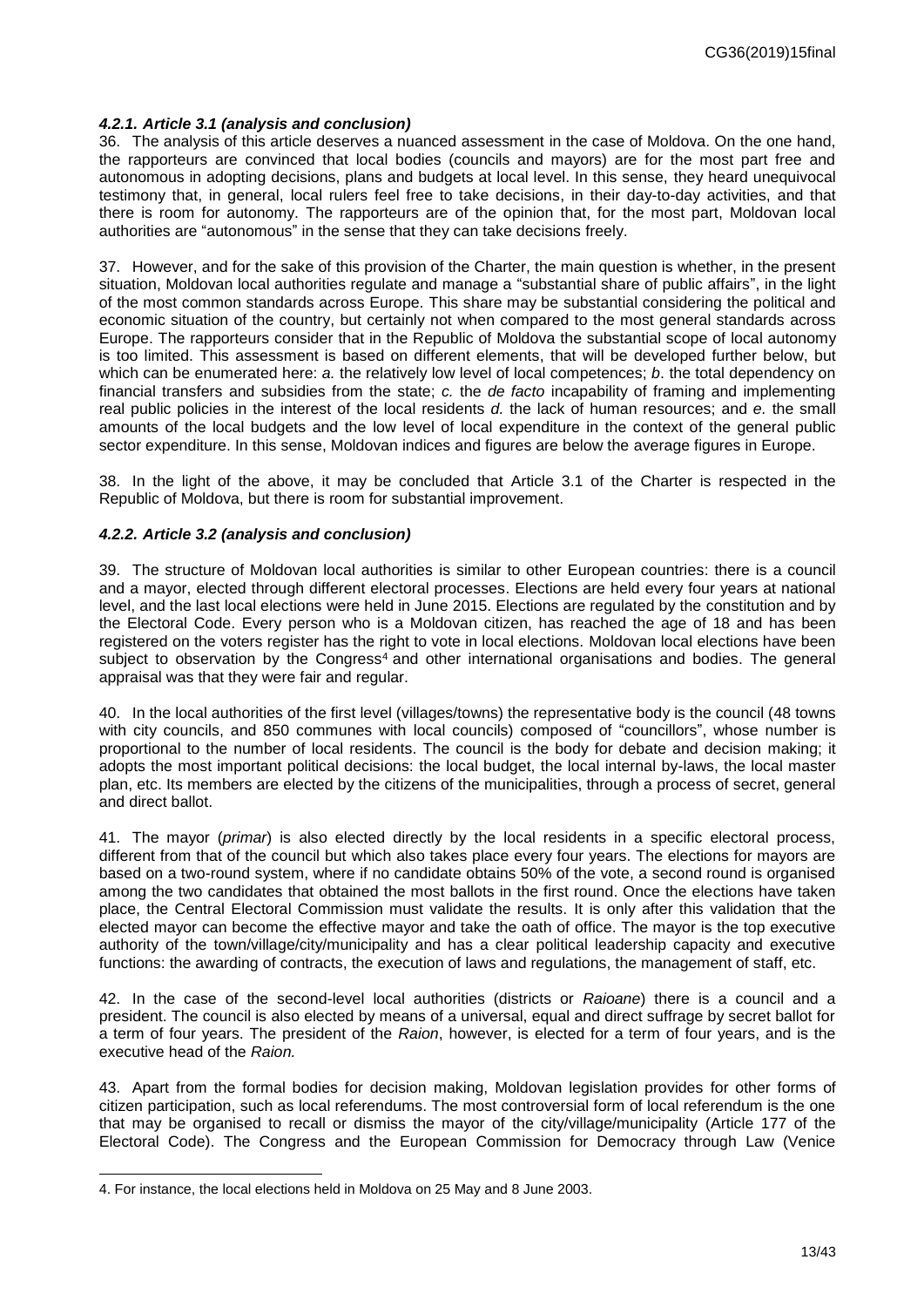Commission) have already analysed this peculiar feature of the Moldovan system (see the explanatory memorandum to Recommendation 411 (2018), drafted after the fact-finding mission carried out in December 2017 and further comments will be made, below, under point 6).

44. In the light of the above, the delegation draws the conclusion that the provisions of Article 3.2 of the Charter are respected in the Republic of Moldova.

### <span id="page-13-0"></span>*4.3. Article 4: Scope of local self-government (analysis paragraph by paragraph)*

#### **Article 4 – Scope of local self-government**

- 1 The basic powers and responsibilities of local authorities shall be prescribed by the constitution or by statute. However, this provision shall not prevent the attribution to local authorities of powers and responsibilities for specific purposes in accordance with the law.
- 2 Local authorities shall, within the limits of the law, have full discretion to exercise their initiative with regard to any matter which is not excluded from their competence nor assigned to any other authority.
- 3 Public responsibilities shall generally be exercised, in preference, by those authorities which are closest to the citizen. Allocation of responsibility to another authority should weigh up the extent and nature of the task and requirements of efficiency and economy.
- 4 Powers given to local authorities shall normally be full and exclusive. They may not be undermined or limited by another, central or regional, authority except as provided for by the law.
- 5 Where powers are delegated to them by a central or regional authority, local authorities shall, insofar as possible, be allowed discretion in adapting their exercise to local conditions.
- 6 Local authorities shall be consulted, insofar as possible, in due time and in an appropriate way in the planning and decision-making processes for all matters which concern them directly.

### <span id="page-13-1"></span>*4.3.1. Article 4.1 (analysis and conclusion)*

45. The competences and responsibilities of Moldovan local authorities are not prescribed by the constitution, but they are identified in statutes, namely by the Law No. 436-XVI on Local Public Administration, the Law No. 435-XVI on Administrative Decentralisation and the Law on Public Finance. In addition, the sectoral legislation also stipulates responsibilities for local authorities. According to those laws, the main responsibilities for first-level local authorities are:

- socio-economic development;
- $-$  territorial and urban development;
- construction and maintenance of roads, streets, local bridges and traffic management;
- maintenance and operation of water supply systems, sewerage, water treatment, sanitation and domestic waste;
- social housing; social assistance to the population, protection of children;
- local public transportation; bus and train stations;
- pre-school education;
- public cultural institutions; maintenance of libraries and museums;
- sports facilities and sports schools;
- markets and other public places; protection of consumer rights;
- registration and maintenance of households; management of local property assets;
- fire departments;
- maintenance of parks and green spaces; environmental protection;
- management of land;
- maintenance of cemeteries;
- green areas;
- waste management.
- 46. The competences of the second-level local authorities (*Raioane*) include:
	- management of public property;
	- construction of roads of raional interest;
	- regional public transport;
	- spatial planning;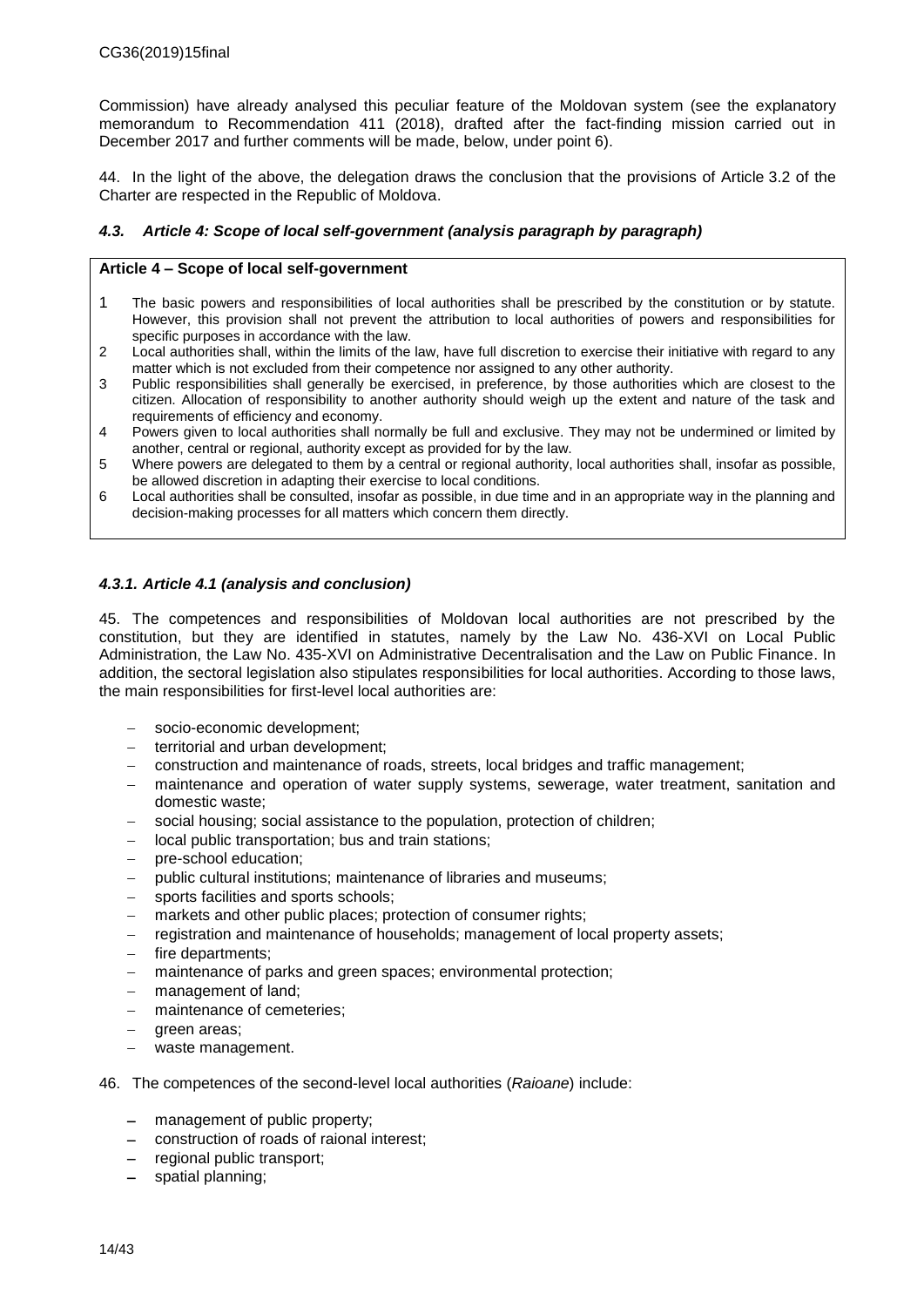- economic development support;
- local gas and heat distribution;
- maintenance of education buildings;
- cultural, tourism and sport management:
- social assistance;
- co-ordination of the activities of the local councils in order to provide public services at district level;
- management and maintenance of systems and infrastructure providing services to different towns and villages.

47. In addition to these clearly defined competences, local authorities may receive "delegated" tasks from central authorities and legislation. Moldovan local authorities also have regulatory powers, since they can approve local binding regulations imposing duties, conditions and obligations on the local residents.

48. Despite this classification of competences, the delegation heard several complaints from local leaders that local competences are not clearly delimited, and that there are many cases of overlapping between the responsibilities of the different levels of local authorities, or with those of the state. It seems that there is also an overlapping between the competences of the *Raioane* and that of the cities. This seems to be a structural problem in the Moldovan system of local competences, as it was underlined by Recommendation 322 (2012), point (5.*f*). Apparently, little or no progress has been achieved in this field.

49. In the light of the above, Article 4.1 of the Charter is complied with in the Republic of Moldova.

#### <span id="page-14-0"></span>*4.3.2. Article 4.2 (analysis and conclusion)*

50. According to the information collected by the delegation, Moldovan local authorities do not enjoy full discretion to exercise their initiative "with regard to any matter which is not excluded from their competence nor assigned to any other authority". Local authorities are supposed to act strictly within the domains and spheres where the law has attributed competences to them. Furthermore, the lack of operational capacity of most Moldovan local authorities prevents them from exercising new or innovative actions outside the circle of competences identified in the law.

51. In the light of the above, the rapporteurs consider that the Republic of Moldova does not comply with Article 4.2 of the Charter.

#### <span id="page-14-1"></span>*4.3.3. Article 4.3 (analysis and conclusion)*

l

52. This provision embodies the so-called principle of subsidiarity, according to which, "public responsibilities shall generally be exercised, in preference, by those authorities which are closest to the citizen. Allocation of responsibility to another authority should weigh up the extent and nature of the task and requirements of efficiency and economy." This also embodies a call for decentralisation, something which is especially needed in a country coming from the soviet system where over-centralisation was the rule. In this sense, decentralisation is established in the constitution as a founding principle of local government (Article 109) and, in regular legislation, for there is a specific law on decentralisation: Law 435- XVI of 28 December 2006 on Administrative Decentralisation.

53. However, the rapporteurs are not convinced that the principle of subsidiarity is respected in Moldova and that it has inspired a real devolution strategy. In fact, the delegation heard and read many complaints from local leaders and representatives that the National Decentralisation Strategy has not been implemented, or only to a minor extent; that most elements of the roadmap have not been implemented; and that the government has extended the deadlines of the public administration reform. 5 In recent years, it appears that there have not been any further transfers of competences and powers to the local authorities, and devolution at local level has been halted. What is more, the delegation heard complaints that the political party in power is favouring a clear move towards re-centralisation. The central government, for its part, provided a different view on the matter. Governmental officials claimed that the government is about to make reforms and changes towards further decentralisation, but they did not provide details or a realistic work plan.

<sup>5</sup> . See CALM, "Situatia democratiei local si gradului de implementare a documentelor de politici in domeniul descentralizarii din Republica Moldova", 2017.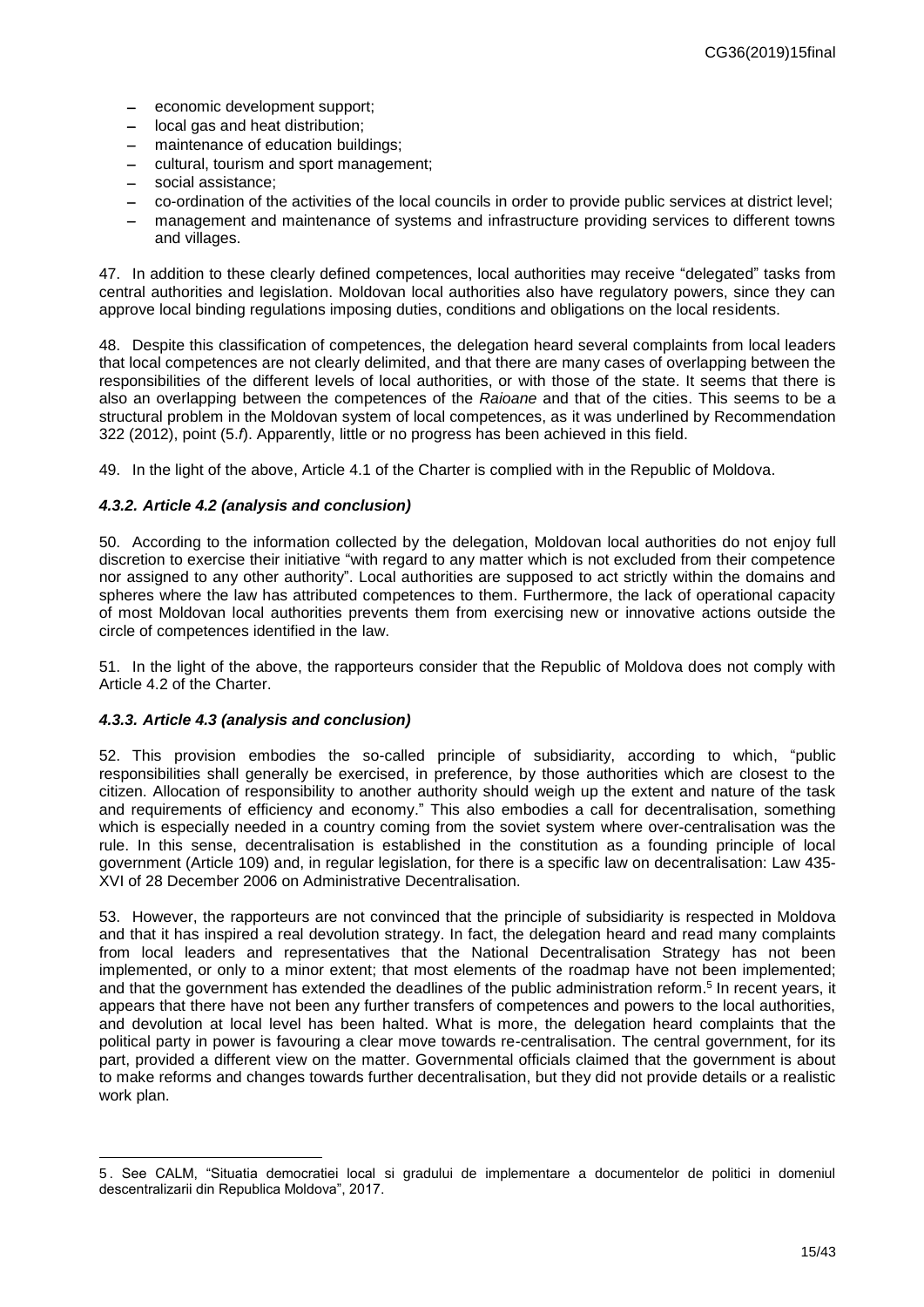54. In the light of the above, the rapporteurs conclude that the Republic of Moldova does not fully comply with Article 4.3 of the Charter.

### <span id="page-15-0"></span>*4.3.4. Article 4.4 (analysis and conclusion)*

55. Under the law, the powers granted to local authorities are full and exclusive in the sense of Article 4.4 of the Charter, and the delegation did not hear specific complaints on this issue.

56. Consequently, the delegation believes that the Republic of Moldova complies with Article 4.4 of the Charter.

### <span id="page-15-1"></span>*4.3.5. Article 4.5 (analysis and conclusion)*

57. Under Article 4.5 of the Charter, "where powers are delegated to them by a central or regional authority, local authorities shall, insofar as possible, be allowed discretion in adapting their exercise to local conditions". As noted above, Moldovan local authorities may receive delegated powers by the central authorities on the basis of the law (Law no.436-XVI of 28.12.2006 and Law no.435-XVI of 28.12.2006). However, the delegation heard many complaints from local elected representatives that when this happens, they are not allowed discretion in adapting their exercise to local conditions*.* The discharge of these competences must be implemented strictly within the guidelines and directives issued by the central government.

58. In the light of the above, the rapporteurs are of the opinion that the Republic of Moldova does not comply with Article 4.5 of the Charter.

### <span id="page-15-2"></span>**4.3.6. Article 4.6 (analysis and conclusion)**

59. This provision of the Charter deals with consultation and participation of local authorities in decision making. On the one hand, Moldovan legislation provides for the obligation to consult the local authorities and their associations*: inter alia*, Article 3 of Law No. 435 on Administrative Decentralisation; and Article 6 of Law No. 436 on Local Public Administration.

60. However, the overall impression of the delegation is that Moldovan local authorities are not regularly consulted in the adoption of legislation that affect their interests, and that they do not regularly participate in the decision making of state institutions on matters concerning them. This situation was one of the aspects analysed during the second fact-finding mission conducted by the Congress in the country in December 2017. On that occasion, the local politicians told the rapporteurs that the CALM is systematically excluded from governmental talks and negotiations in the field of local reforms. For instance, they claimed that the strategy on the reform of public administration was approved by a commission where there was not even one representative of the CALM.

61. During this monitoring visit, the local elected representatives met by the delegation insisted on the same points, although they conceded that there had recently been some minor changes. For instance, the government decided to organise some meetings, and the "parity commission" was not dismantled, as had been announced by the government. A "working group" to discuss further strategies and decentralisation initiatives was also anticipated. However, these slight changes are qualified as merely "political signs" by the CALM, and they do not constitute a true systematic change. In this respect, the local representatives (CALM and local elected representatives) that spoke with the delegation made two substantive claims:

- the CALM does not influence legislation on matters affecting local interests in any way;
- consultation is not systematic, but rather selective and limited. Important issues are not discussed with local authorities. They are only consulted on minor issues and on a selective basis.<sup>6</sup>

62. For its part, the central government denied the claims formulated by the CALM and by other local elected representatives in this field. Government officials contended that a platform for the efficient communication between the government and local authorities had been created, to which the CALM was invited; that government officials hold regular meetings with mayors around the country; that the "parity commission" for decentralisation is working well; that the government holds one meeting every three weeks in different cities, in order to be closer to local authorities; that the government regularly hears and receives

l

<sup>6.</sup> See CALM: "Situatia democratiei locale…" op. cit., pages 9-11.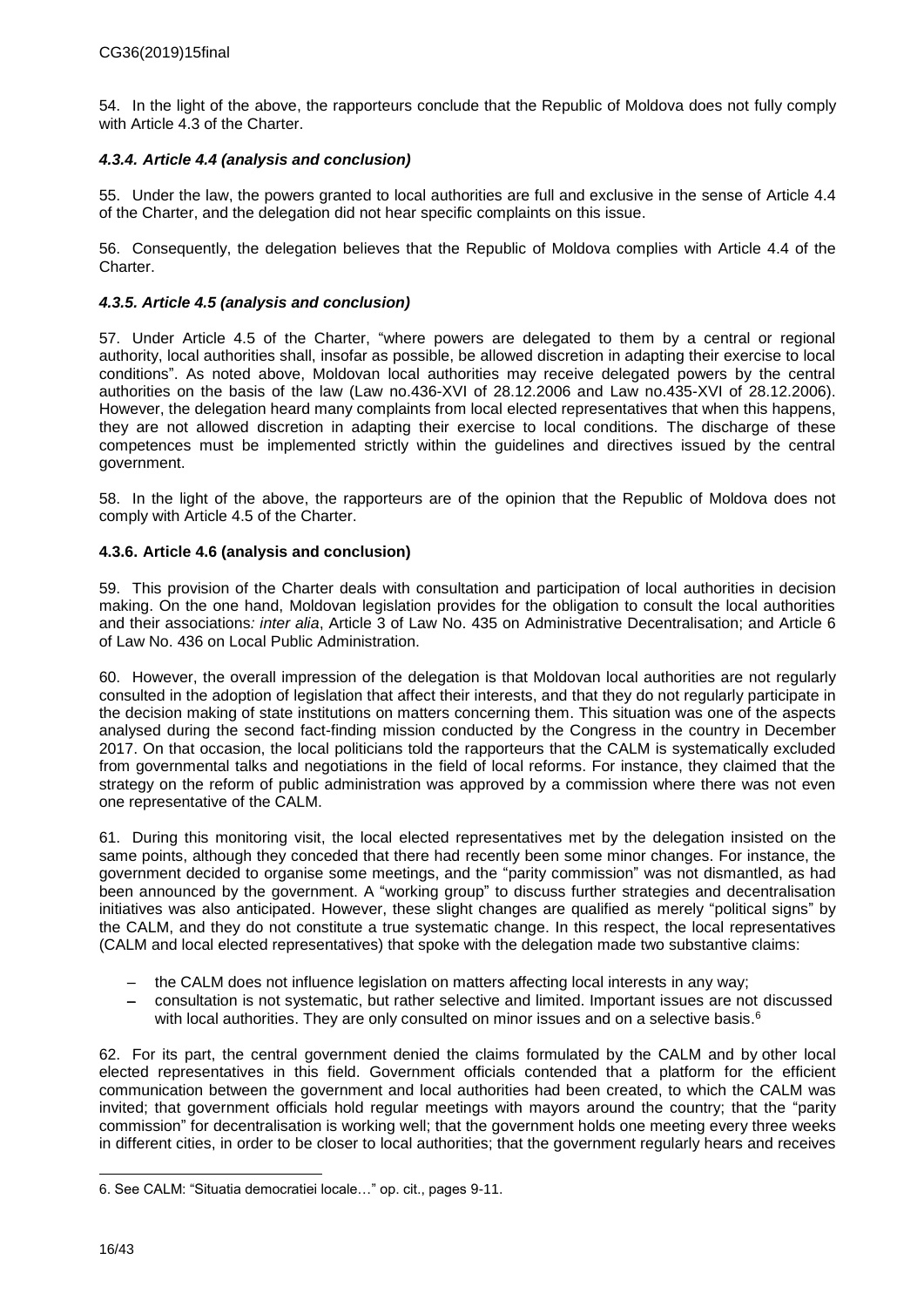communications and complaints from local authorities; and that the government has offered the CALM the possibility to attend the regular, weekly meetings of the government (which are broadcast in streaming) and that the CALM has refused to attend those meetings. In conclusion, the government claims that there has been a great opening of the government for dialogue with the CALM, which has refused this invitation.

63. The impression of the delegation is that, beyond the existence of legal provisions requiring the effective consultation of local authorities, the extent and effectiveness of this consultation depends on many variables, such as the political orientation of the ruling government, the personal affinities between local and central rulers, or the will of certain politicians. The tone of interterritorial dialogue, in any case, seems to be at its lowest level in years. This situation falls short of what is required by Article 4.6 of the Charter.

64. In the light of the above, the rapporteurs conclude that the Republic of Moldova does not comply with Article 4.6 of the Charter.

### <span id="page-16-0"></span>*4.4. Article 5: Protection of local authority boundaries (analysis and conclusion)*

#### **Article 5 – Protection of local authority boundaries**

Changes in local authority boundaries shall not be made without prior consultation of the local communities concerned, possibly by means of a referendum where this is permitted by statute.

65. As noted above, the number and size of local authorities in the Republic of Moldova is unanimously perceived as a negative: there are too many first-level local authorities, and they are too small and weak in terms of finances and administrative and managerial capacity. This situation would be the ideal context for governmental policies or plans for amalgamations and mergers of local authorities. However, whether Article 5 of the Charter is currently respected in the Republic of Moldova is somewhat difficult to determine, because in recent years there have not been substantive alterations to local authority boundaries. Therefore, this provision could hardly be applied. During the meeting with the association of *Raioane* Councils, the rapporteurs were told that that the government is working on a project of merging the current *Raioane* to produce larger and more efficient units (7 or 8 districts), that the councils were involved in the discussions and that the *Raioane* bodies and the mayors were consulted regularly.

66. The previous monitoring reports of the Congress did not identify a definite problem in this respect. During this visit, the delegation did not hear any complaints from political leaders or associations on the possible non-recognition of this article in the current situation. In any case, there is no constitutional provision on the matter.

67. In conclusion, the Republic of Moldova complies with Article 5 of the Charter.

#### <span id="page-16-1"></span>*4.5. Article 6: Appropriate administrative structures and resources (analysis paragraph by paragraph)*

#### **Article 6 – Appropriate administrative structures and resources for the tasks of local authorities**

- 1 Without prejudice to more general statutory provisions, local authorities shall be able to determine their own internal administrative structures in order to adapt them to local needs and ensure effective management.
- 2 The conditions of service of local government employees shall be such as to permit the recruitment of high-quality staff on the basis of merit and competence; to this end adequate training opportunities, remuneration and career prospects shall be provided.

#### <span id="page-16-2"></span>*4.5.1. Article 6.1 (analysis and conclusion)*

68. As a rule, Moldovan local authorities have the power to determine their own internal administrative structures, with due respect to statutory provisions and limitations. This is usually done through decisions of the local council, on the basis of a proposal from the mayor. The mayor, as the executive head, also has moderate powers to introduce changes and adaptations in the executive apparatus of the local authority.

69. However, this observation is mainly a legal one, because in the large majority of local authorities, the administrative and human resources are so reduced and weak that in reality there is almost nothing to determine or to adapt in order to ensure "effective management". This aspect will be developed below.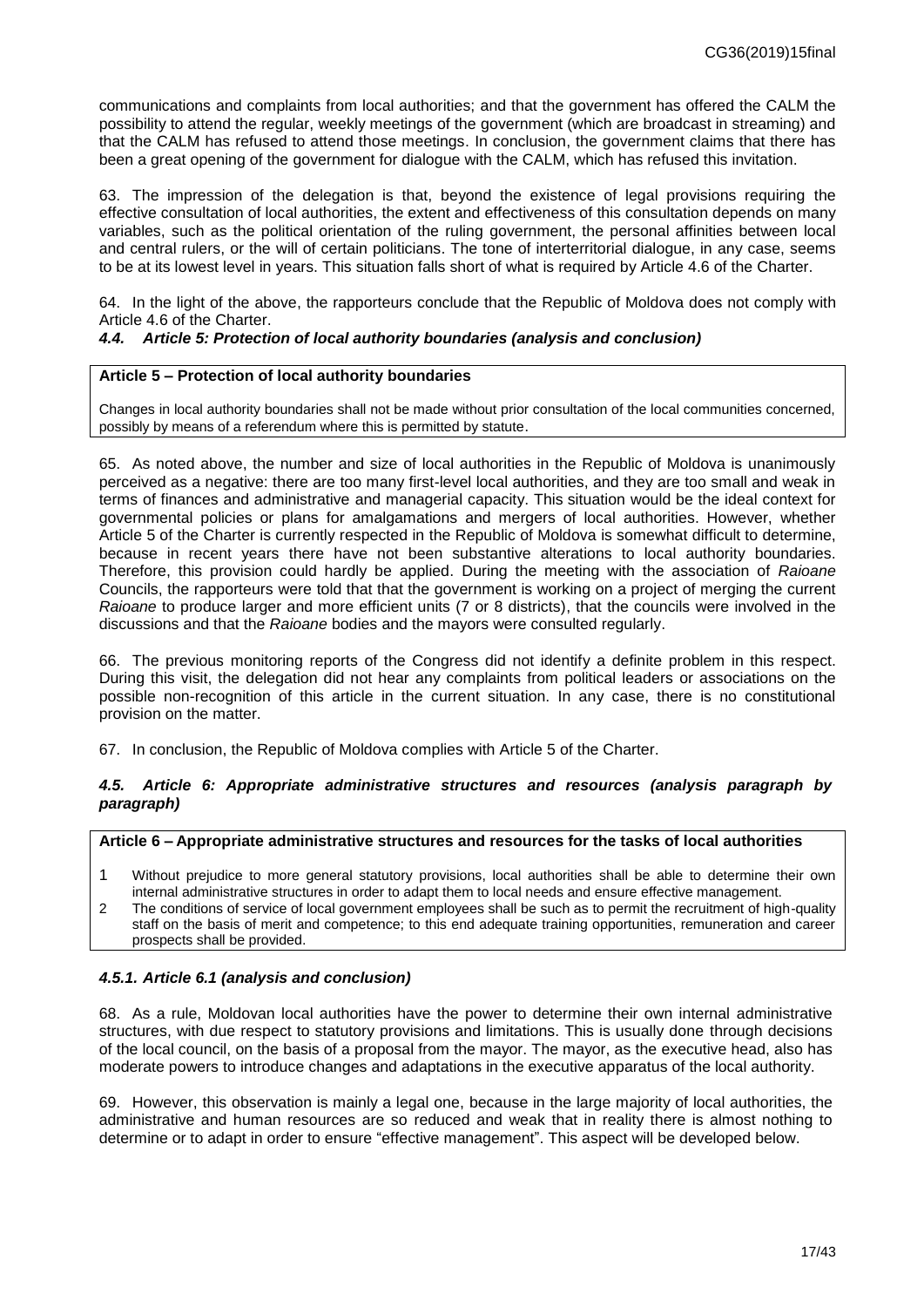70. In conclusion, and with this caveat in mind, the delegation considers that, at least in the law, the Republic of Moldova complies with Article 6.1 of the Charter.

### <span id="page-17-0"></span>*4.5.2. Article 6.2 (analysis and conclusion)*

71. The delegation has the clear impression that the present conditions of office of local government employees do not allow Moldovan local authorities to recruit high-quality staff; and that there are neither "adequate training opportunities", nor "remuneration and career prospects". In reality, the delegation was impressed to hear the testimonies and data provided by local leaders and by the national local associations on the matter. In many local entities, especially in the smallest ones, the number of staff members is very low, and they are poorly paid. Many local authorities do not have lawyers, architects or auditors, as would be required by some of the responsibilities put on the shoulders of local authorities by the law. For instance, the delegation was told that only Chișinău can afford to have internal auditors, the other local authorities cannot afford them. Most Moldovan local authorities are clearly understaffed. The delegation was told by local leaders that three quarters of all local administrative units have an average of six employees, and that 24% have four or fewer staff members.

72. Concerning salaries and wages for local employees, local governments have no discretion to decide on the remuneration of their staff. Salaries cannot be determined freely by the local authority, and there is no individual or collective bargaining as the remuneration of local employees is rigidly regulated by national laws and regulations.

73. In this sense, local leaders made a double claim: first of all, salaries of local officials are very low, for instance a lawyer may be paid 100€ per month, a figure that appears to be extremely low. Another example, a local staff member of the municipality of Chișinău (clerical position) makes 100€/month, and an official may be paid 200€/month (one should remember that the city of Chișinău concentrates almost 70% of all local staff of Moldovan local authorities). This situation was qualified by some mayors as "unacceptable". Secondly, the remuneration of the civil servants working in the central administration is much higher, which amplifies the salary gap. The example was given of the director of the state energy regulation agency, with a monthly salary of 3 000€/month.

74. There is low remuneration for local civil servants and officials, and the local authorities cannot afford better salaries for their staff. This unsatisfactory situation produces many negative results: on the one hand, this facilitates the spread of corruption. On the other hand, employees leave the local administration and local authorities have many vacancies that they cannot fill. There is also a more subtle consequence: the lack of specialised and qualified staff prevents many local authorities from fulfilling their responsibilities in an appropriate and professional way, and when they refrain from taking action or intervening in a given issue, mayors are prosecuted for prevarication by omission. An example was given of a case concerning the competences in the area of the protection of children. Under Law No. 140 of 2013, towns and villages must provide protection for children at risk and for minors who are abused or abandoned, but the local bodies do not have social workers, psychologists, etc. as needed to provide adequate protection to children. The delegation was told that in a couple of cases the mayors had been prosecuted for failure to take action in such situations. Another example of the impact of the lack of human resources in specific competences is that, under the law, the villages and towns are responsible for the inspection of buildings. However, most local authorities do not have specialised staff (for instance, architects) to discharge that function. Therefore, some local elected representatives told the delegation that in the Republic of Moldova the problem is not that local authorities want more competences, but that in reality there are some local competences that they do not want because they simply do not have the staff or the administrative capacity to discharge them. In recent years, the government has promoted new laws giving more responsibilities to local authorities, but no additional means (especially human resources) to discharge them.

75. Moreover, this lack of managerial and administrative capacity of most local authorities has been also detected and underlined by studies carried out by international organisations. A performance audit accomplished by the Court of Auditors and released in 2017 concluded that the staff of local authorities is poorly paid, that the employees frequently leave local offices and that there is a high level of turnover and unfilled vacancies.

76. Furthermore, villages and towns in Moldova are not autonomous in terms of human resources and in the management of their own staff. There is no "professional career" in the local sector in the country and working in local administration is usually unattractive for young, qualified people.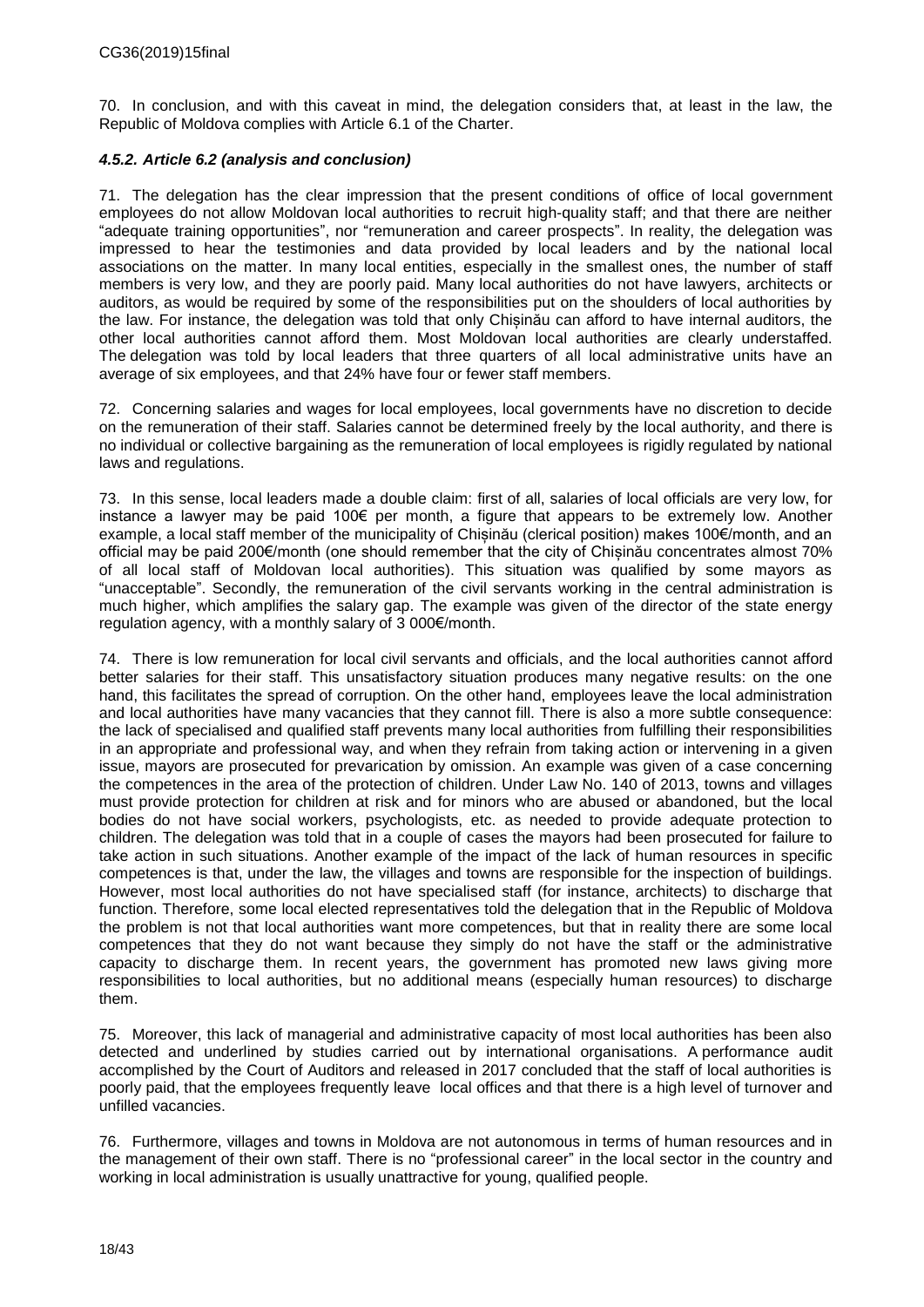77. During the consultation procedure, the Government argued that its work agenda provides for a review of the wage system and uniformity of salaries in the budgetary sector, starting with the next budget cycle. It further claimed that the amendments made to the Law no. 355/2005 on the salary system in the budgetary sector of 26.07.2018 increased the incentive payments for civil servants dealing with a mandate obtained directly after the election, or indirectly, and contributed to the increase of their wages.

78. The rapporteurs come to the conclusion that Article 6.2 of the Charter is clearly not complied with in the Republic of Moldova.

#### <span id="page-18-0"></span>*4.6. Article 7: Conditions under which responsibilities at local level are exercised (analysis paragraph by paragraph)*

#### **Article 7 Conditions under which responsibilities at local level are exercised**

- The conditions of office of local elected representatives shall provide for free exercise of their functions.
- 2 They shall allow for appropriate financial compensation for expenses incurred in the exercise of the office in question as well as, where appropriate, compensation for loss of earnings or remuneration for work done and corresponding social welfare protection.
- 3 Any functions and activities which are deemed incompatible with the holding of local elective office shall be determined by statute or fundamental legal principles.

#### <span id="page-18-1"></span>*4.6.1. Article 7.1 (analysis and conclusion)*

79. The compliance with Article 7.1 of the Charter in the Republic of Moldova was twice the subject of attention by the Congress in 2017, in connection with the fact-finding missions carried out in Chișinău (see point 3.4, above). The conclusions drawn during those visits was that, on paper, Moldovan legislation does provide for conditions of office of local elected representatives guaranteeing them the free exercise of their functions (Law No. 436 on Local Public Administration and Law No. 768 of 2 February 2000 on Conditions of Office of Local Elected Representatives).

80. However, and beyond this formal compliance, the Congress rapporteurs who carried out those visits were seriously concerned about the impact of local recall referendums on the "free exercise of functions". Under Moldovan Law (Article 177 of the Electoral Code) a local referendum can be called by the council to recall or dismiss the mayor of a city or town. The reports and explanatory memorandums produced following these fact-finding missions already analysed in depth this peculiar feature of Moldovan legislation, so there is no need to carry out another extensive explanation of what was said at that time.<sup>7</sup> In addition, and as a consequence of this monitoring visit, the delegation learned that there is specific case law of the Constitutional Court that has determined that local recall referendums are not unconstitutional, "given that under the constitution, the mayor is elected by the citizens, it is them (the local community) who are the competent subjects, under the law, to decide the revocation of the mayor" (Ruling 13/2002 on local autonomy, paragraph 7, applicant: Parliamentary faction).

81. Despite the fact that this mechanism may comply *in abstracto* with the Moldovan Constitution, the delegation understands that it contains unsatisfactory aspects which might go against the Charter, at least in the way that the mechanism is regulated in domestic legislation. The most important one is that the grounds or reasons for activating such a mechanism do not meet appropriate standards of certainty. In other words, the local recall referendums may produce a serious dysfunctioning of local democracy, for mayors work under the permanent "sword of Damocles" of a revocation referendum. In addition, the law leaves the door open to organised factions of citizens, who may want to use this mechanism in a perverse way to revoke a mayor. Finally, there are still negative outcomes and open questions in the practical application of this instrument. For instance, what happens if the local referendum is "successful" and later the suspended mayor is judged on the merits and acquitted by a court? In this case he or she would have been removed "by the people" on the basis of accusations that eventually turned out to be unfounded. In the light of the above considerations, the delegation understands that it would be advisable to revise the current legal scheme governing local recall referendums, in order to provide for more certainty and predictability of the grounds for calling those referendums; to ensure the participation of the mayor in the preceding electoral campaign, and to avoid distorting consequences of the application of this instrument in local democratic life.

l

<sup>7.</sup> See Congress Report CG33(2017)23 final, of 19 October 2017.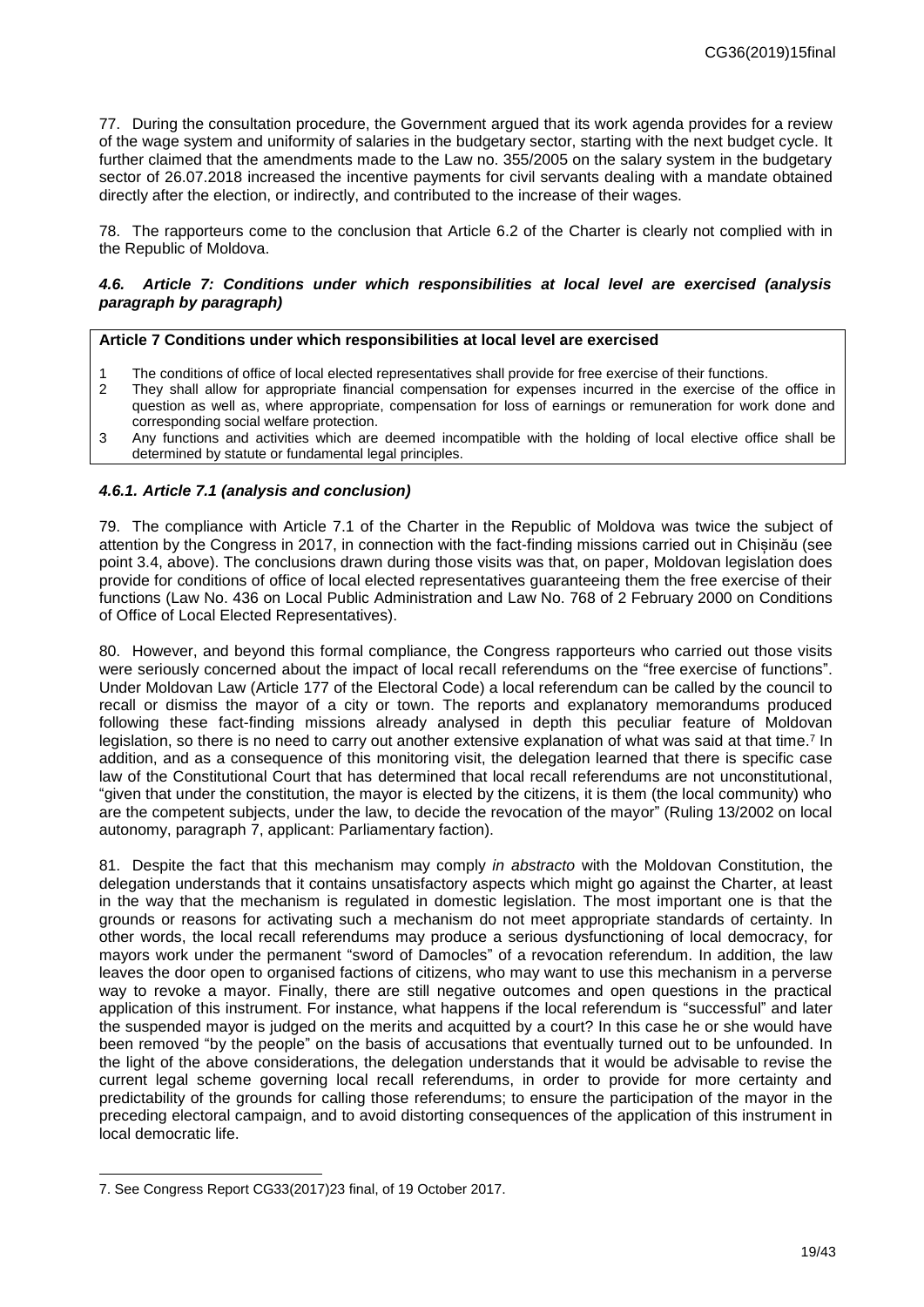82. Another matter of concern in connection with Article 7.1 is the political and judicial context surrounding the discharge of mayoral functions. Claims have been repeatedly made by the CALM and by local representatives that there is a systematic and unfair use of the opening of criminal files (*dossar penale*) against mayors, who are later suspended from office and even subject to restrictions of liberty. The monitoring visit has confirmed the existence and seriousness of that pattern, which *de facto* weakens the "free exercise" of functions by local elected rulers (see point 6 of this report, below).

83. In conclusion, Article 7.1 is not respected in the Republic of Moldova.

### <span id="page-19-0"></span>*4.6.2. Article 7.2 (analysis and conclusion)*

84. The testimonies, data and information collected by the delegation on this point clearly show that, at present, the conditions of office for local elected representatives do not provide for appropriate financial compensation. In fact, the remuneration awarded to mayors is extremely low, which results in the economic situation of the local officials and civil servants analysed above*.* This has been a structural complaint made by the CALM association in recent years. The following figures were given to the delegation during their visit: the Mayor of Chișinău, the largest and most important city in the country, has a salary of 400€/month, which seems to be extremely low; a regular mayor may earn about 200€ or 300€/month. In 2015, the situation was even worse, and the salary for the mayor of a small to medium sized town was 2 800 lei (about 130€/month), but the mayors went on strike and the then Prime Minister Filat increased the salaries to 200€/month, the present average figure.

85. A president of a *Raioane* Council also receives approximately 300€/month. Many mayors have to work part time in other professional activities, such as teaching, or running their own private businesses. This prevents many mayors from discharging their duties in a professional manner. Moreover, those salaries are strictly determined and regulated by national laws and regulations, therefore there is no possibility for local councils or bodies to establish a higher or different level of remuneration for mayors or for the presidents of the *Raioane* Councils. These figures speak for themselves and they create many ancillary problems, for example the difficulty to get young and qualified people involved in local politics and the lack of professionalism in local management. In addition, this creates fertile ground for the spread of economic corruption.

86. In the light of the above, the rapporteurs conclude that Article 7.2 is violated in the Republic of Moldova.

### <span id="page-19-1"></span>*4.6.3. Article 7.3 (analysis and conclusion)*

87. The Law on Local Public Administration and the Law on the Conditions of Service of Local Representatives regulate what functions and activities are deemed to be incompatible with the holding of local elective office.

88. Consequently, Article 7.3 is respected in the Republic of Moldova.

### <span id="page-19-2"></span>*4.7. Article 8: Administrative supervision of local authorities' activities (analysis paragraph by paragraph)*

#### **Article 8 – Administrative supervision of local authorities' activities**

- 1 Any administrative supervision of local authorities may only be exercised according to such procedures and in such cases as are provided for by the constitution or by statute.
- 2 Any administrative supervision of the activities of the local authorities shall normally aim only at ensuring compliance with the law and with constitutional principles. Administrative supervision may however be exercised with regard to expediency by higher-level authorities in respect of tasks the execution of which is delegated to local authorities.
- 3 Administrative supervision of local authorities shall be exercised in such a way as to ensure that the intervention of the controlling authority is kept in proportion to the importance of the interests which it is intended to protect.

### <span id="page-19-3"></span>*4.7.1. Article 8.1 (analysis and conclusion)*

89. In the Republic of Moldova, the oversight and supervision of local authorities are not regulated in the constitution, but by regular statutes and administrative regulations, that lay down the cases and the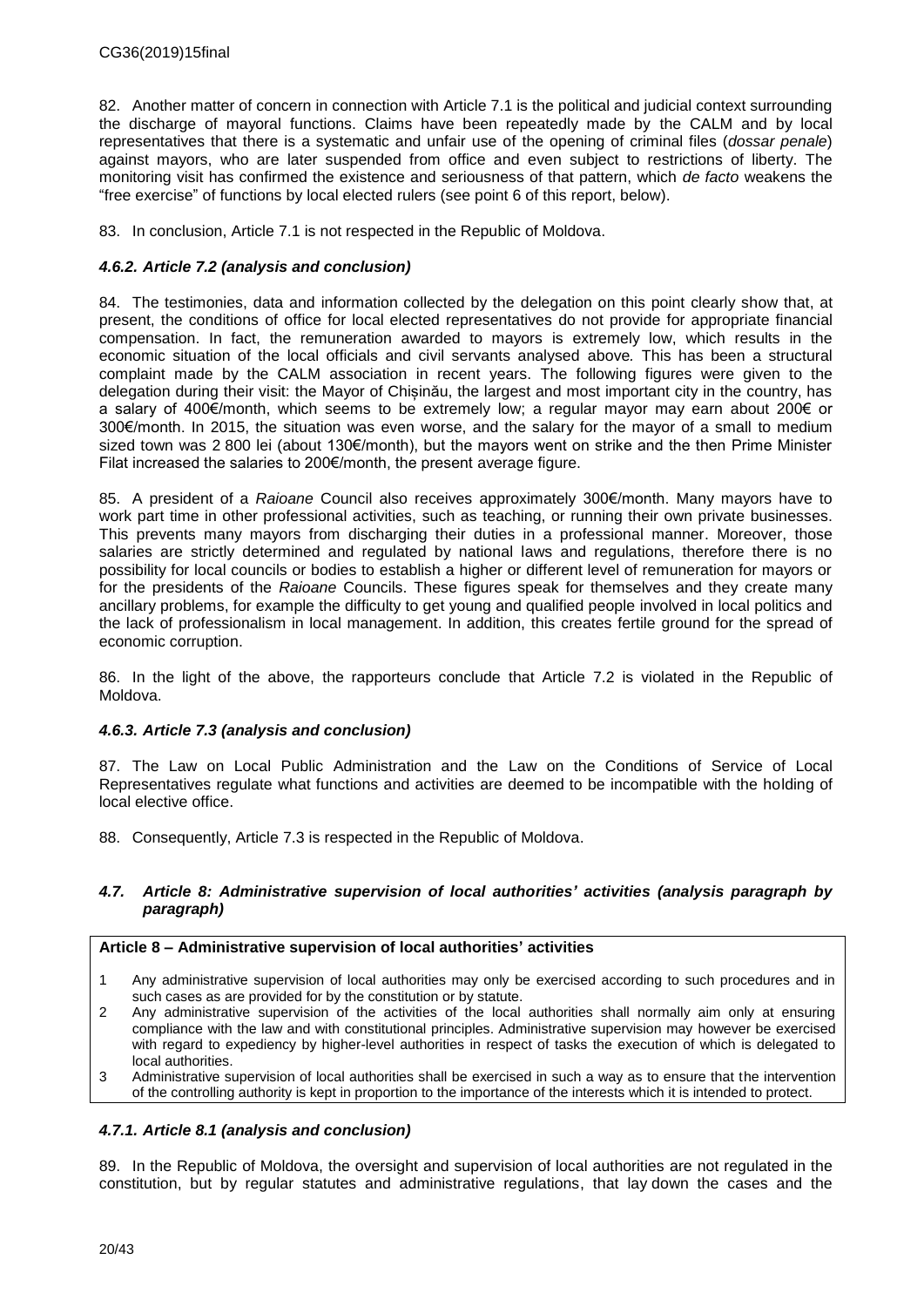procedures under which this supervision can take place. At least on paper, the supervision of local authorities by the state ministries and departments is limited and strictly regulated by law.

90. To begin with, it should be noted that this supervision is not carried out by the districts (*Raioane*), or by any sub-state authority, since there are no regions in the country except in the case of Gagauzia. Therefore, the control and supervision of local authorities are exclusively carried out by the state authorities. From this perspective, supervision of local authorities is carried out by different governmental bodies and authorities, and there is no central Department on Public Administration or on Local Authorities, a situation that was identified by the previous Congress monitoring reports as a weakness in the Moldovan system. In Recommendation 322 (2012), the Congress recommended that the Moldovan authorities establish such a department (point 6.*b*), but this recommendation has not been followed. Moreover, the structure of the central government was recently streamlined and the number of central departments was dramatically reduced, so there is no prospect that in the short or middle term a Department on Public Administration or on Local Authorities will be established in the country. According to central government officials, the fact that local government issues are handled in the State Chancellery is a better option than having a specific ministry working on the subject.

91. At present, the key bodies for the supervision of local authorities are the State Chancellery and the Ministry of Finance. The State Chancellery is the body that concentrates the most important powers in the field of local government and decentralisation and it co-ordinates all issues dealing with local governments. The State Chancellery has the power to validate the legality of the acts and decisions of the local authorities, something it does through its regional offices.

92. The Ministry of Finance also plays an important role in administrative supervision, but it is limited to financial and fiscal issues. According to Article 78 paragraph (4) letter a) of the Law no.181 of 25.07.2014 on public finances and budget-fiscal responsibility, the financial inspection shall be initiated: a ) at the request of the Prime Minister; b) by the Minister of Finance, who, through the responsible administrative authority under the Ministry of Finance, plans financial inspections based on the assessed risks related to the activities of the budgetary process and the subjects mentioned. While the local authorities are free to approve their own annual budgets, they are required to send a copy of those budgets to the ministry. However, this body does not approve or amend the local budgets, it keeps them for information-gathering purposes and for the analysis of the evolution and trends of the public sector. A "financial inspectorate" of the Ministry of Finance may conduct inspections in any local authority in the country. This financial inspectorate may decide to audit any local authority according to their own discretion, plans and strategies. As a result of those inspections, the financial inspectorate may impose fines on a local authority. The prime minister may also order that such an inspection be carried out in any local authority, something that, in the political context of the country, may be used as a tool to threaten or exert undue pressure on local bodies. Ministry of Finance officials conceded that the system is not efficient and does not work correctly, and they want to revamp it.

93. The Ministry of Agriculture, Regional Development and Environment plays a minor role in this respect, and its intervention is limited to the co-ordination and implementation of development projects, infrastructure and planning. Outside the executive branch, the Court of Accounts of the Republic of Moldova plays a fundamental role in the administrative oversight of local authorities. The Court of Accounts, regulated by Article 133 of the constitution, performs an important role in the control of local accounting and public expenditure, a role that has been reinforced by recent measures adopted in the wake of the economic crisis and the fight against corruption. The Court of Accounts is an independent agency that reports to the parliament. It has the legal power to audit any body or entity in the public sector, which gives it the power to audit local entities as well. In fact, there is a special division in the Court of Accounts dealing with local governments. In carrying out its functions, the Court of Accounts performs financial audits and issues recommendations. It may also refer to the prosecutor if mismanagement or misappropriation is unveiled as a consequence of the audit.

94. The most worrying part of this system is that the Court of Accounts unfortunately has insufficient human and administrative resources to audit all the Moldovan local authorities. In fact, the Court of Accounts audits only a small number of local authorities (usually the largest ones), in a selective or "strategic" manner and following their own policies and auditing strategies. The Court of Accounts has developed its own strategic programmes for auditing at local level and so far it has focused only on "systemic" issues. This means that a large part of Moldovan local authorities (especially the small ones) are not audited on a regular basis by the Court of Accounts. The Court of Accounts has no power to impose a course of action on the local authorities that have been audited, but it can address reports and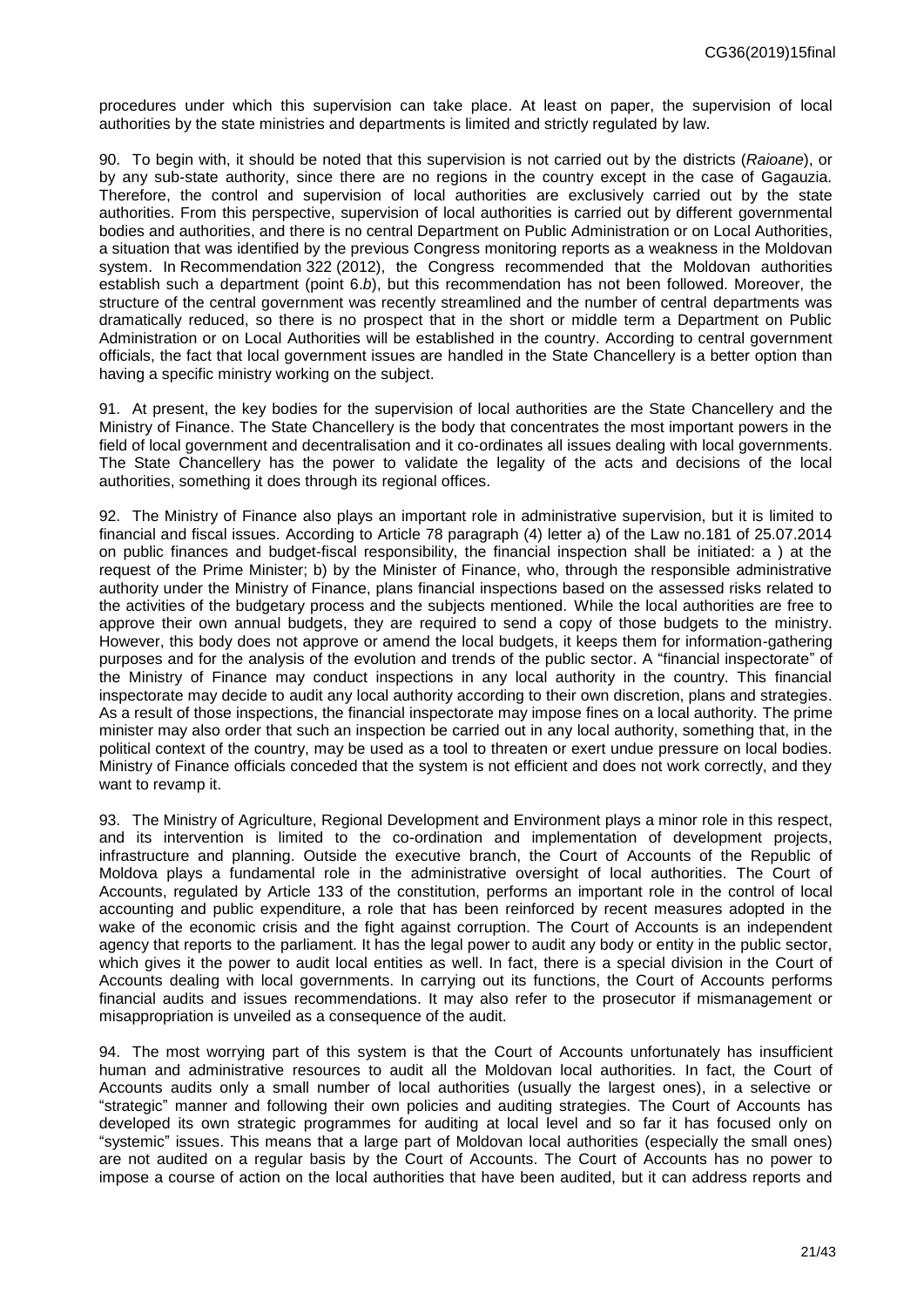recommendations to them (the representatives of the Court of Accounts reported that only 37% of their recommendations are followed and implemented by local authorities).

95. In many local authorities there is no system of internal control or audit mechanism (finance control, audit commission, control services, etc.), for the simple reason that, as mentioned above, the local authorities do not have the adequate staff to assume this task. Furthermore, they do not have the means to hire private sector sworn auditors to audit their accounts.

96. There are also extraordinary measures that can be adopted by state authorities in this respect. For instance, the control exercised by the public prosecutor and by criminal courts. As discussed in other parts of this report, a structural pattern in the Moldovan system of local government is the important and very frequent intervention of the prosecutors and the judiciary in the day-to-day activities of local authorities. Mayors and council members/presidents are often subject to investigation, indicted, and on this basis suspended from office by the court (or even subject to measures of restriction of freedom). This produces a fundamental disruption in the work of local authorities, although in strict terms this situation does not fall into the scope of Article 8.1.

97. In view of the above, the delegation considers that Article 8.1 is respected in the Republic of Moldova.

### <span id="page-21-0"></span>**4.7.2. Article 8.2 (analysis and conclusion) and Article 8.3 (analysis and conclusion)**

98. These two points will be considered jointly since they are strongly related. There are two key legal provisions in this field: on the one hand, Article 6.3 of the Law on Local Government establishes the principle of autonomy, legality and no subordination relationships between the central and local authorities. The controls exercised by the state must be only controls of legality, while controls of expediency can only concern delegated powers and competences. On the other hand, Article 7.2 of the Law on Administrative Decentralisation provides for the principle of no interference of central authorities in the activities of the local administrations. Beyond these legal provisions, the delegation could appreciate that the current system of interadministrative control by state ministries is a source of permanent concern or controversy on the part of local authorities. Most of the interlocutors told the rapporteurs that there are too many cases and circumstances of control, and that in many cases this is not just a control of legality. They claim that since a new act was passed in 2017 these controls have been reinforced, and that now they can consist of checks by the State Chancellery, inspections by the Financial Inspectorate of the Ministry, audits by the Court of Accounts and referrals to the public prosecutor.

99. In particular, they claim that the State Chancellery checks the legality of actions by local authorities in delegated tasks, but that they also perform in practice an assessment of the appropriateness or opportunity of the local measures when local authorities act in the field of their own competences. Furthermore, in doing so they allegedly implement a broad interpretation of the legal system, disregarding the local autonomy and the powers of the local authorities. For instance, the officers of the State Chancellery can examine the accuracy of a mayor's decision to sell or not to sell an asset; to distribute bonuses or not, etc. Urban planning and urban management are apparently an area where this control is more severe. Local representatives told the delegation that in many local authorities the State Chancellery has modified the legal status of many local properties (even public parks) changing them and converting them into state properties (which are later privatised). They claimed also that the government unilaterally marks the limits of the municipal and state land properties, where those two types of real estate public property are not delimited.

100. During the consultation procedure, the government pointed out to the revision of the control and transparency mechanisms, based on the Law no.161 of 07.07.2016 on the amendment of some legislative acts (which will enter into force on 28.10.2018). It informed the rapporteurs that a series of regulations were introduced to publicize the activity of the local public administration authorities by using the information platform (the State Register of Local Acts). It would also publicize the activity of the territorial offices of the State Chancellery, which will control the administrative acts through the same Register. The government stressed that all interested persons will be able to view any local public administration act placed in the system at any stage of verification procedure.

101. However, in the rapporteurs' view, this information does not bring anything new to the conclusions of the report.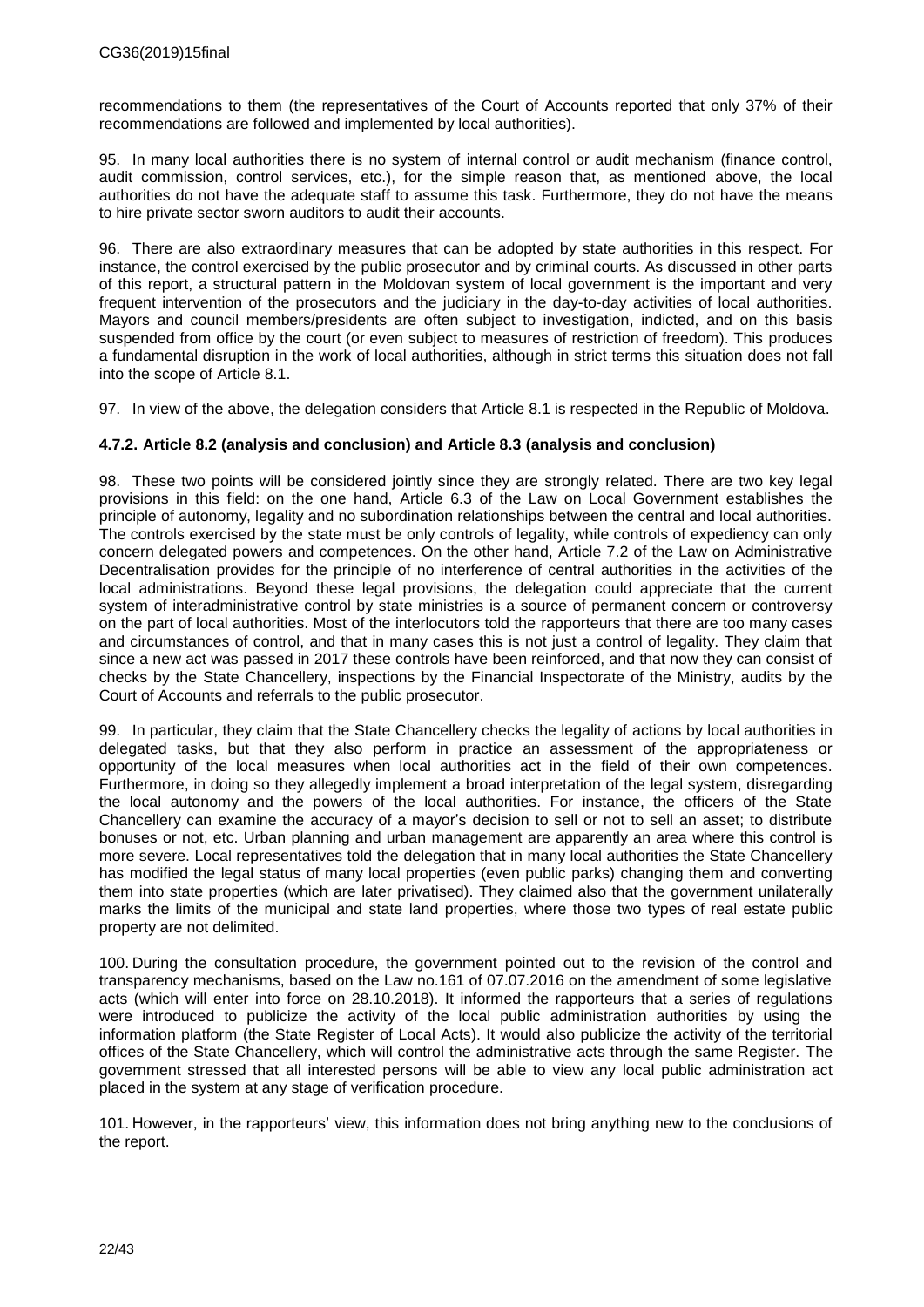102. Apparently the situation has not improved since the last monitoring report of 2012, where it was found that there was a lack of regulations for expediency checks carried out by the central government bodies and it was recommended that the supervision over local authorities should be reduced in order to satisfy the requirements of Article 8.3 of the Charter. The tendency of widespread administrative controls seems to have been reinforced during recent years.

103. In the light of the precedent, the rapporteurs find a violation of Article 8.2 and Article 8.3 of the Charter.

### <span id="page-22-0"></span>*4.8. Article 9: Financial resources (analysis paragraph by paragraph)*

#### **Article 9 – Financial resources of local authorities**

- 1 Local authorities shall be entitled, within national economic policy, to adequate financial resources of their own, of which they may dispose freely within the framework of their powers.
- 2 Local authorities' financial resources shall be commensurate with the responsibilities provided for by the constitution and the law.
- 3 Part at least of the financial resources of local authorities shall derive from local taxes and charges of which, within the limits of statute, they have the power to determine the rate.
- 4 The financial systems on which resources available to local authorities are based shall be of a sufficiently diversified and buoyant nature to enable them to keep pace as far as practically possible with the real evolution of the cost of carrying out their tasks.
- 5 The protection of financially weaker local authorities calls for the institution of financial equalisation procedures or equivalent measures which are designed to correct the effects of the unequal distribution of potential sources of finance and of the financial burden they must support. Such procedures or measures shall not diminish the discretion local authorities may exercise within their own sphere of responsibility.
- 6 Local authorities shall be consulted, in an appropriate manner, on the way in which redistributed resources are to be allocated to them.
- 7 As far as possible, grants to local authorities shall not be earmarked for the financing of specific projects. The provision of grants shall not remove the basic freedom of local authorities to exercise policy discretion within their own jurisdiction.
- 8 For the purpose of borrowing for capital investment, local authorities shall have access to the national capital market within the limits of the law.

#### <span id="page-22-1"></span>*4.8.1. Article 9.1 (analysis and conclusion), Article 9.2 (analysis and conclusion) and Article 9.4 (analysis and conclusion)*

104. These three indents of the Charter should be analysed jointly since they are interrelated and in summary they require the sufficiency of financial resources for local authorities. Before analysing these provisions, it is important to stress two important points. On the one hand, it should be underlined that the Moldovan Constitution, although it devotes several provisions to local government, does not include any paragraph or indent on the issue of the financing of local authorities. The only reference to local finances is to be found in Article 131.5, which states that "the district, town and village budgets shall be drafted, approved and carried out in accordance with law", which is basically an empty provision. The same is true for Article 132.1, which provides that, "all taxes, duties, other revenues of the state budget and of the social insurance budget, as well as of the district, town, village budgets are established under the law by the competent representative bodies". Therefore, the principles of sufficiency and commensurability of local finances, as well as the buoyancy and variation of those resources, are not recognised in the constitution. Moreover, the Constitutional Court has not issued any ruling on the issue of local financial autonomy.

105. Consequently, the regulation and structure of local financing is left totally in the hands of the legislature and of the government. In this field, the most important pieces of legislation on this matter are the Law No. 397-XV on Local Public Finance of 16 October 2003; the Tax Code of the Republic of Moldova No. 1163 of 24 April 1997, the Law No. 847-XIII on the Budget System and Budgetary Process and the Local Public Administration Act of 2006.

106. In the area of budgeting and expenditures, villages and towns are free to draft and to approve their own budgets, a process that is governed by the Public Finances Act. The local council is the competent authority to approve the budget. Local authorities are in theory autonomous in deciding their spending priorities (at least with their "own revenue"), and in principle the central government or other state authority cannot interfere with municipalities' budgetary autonomy. In this sense, state institutions are not allowed to interfere with the drafting and execution of local budgets. As noted above, once the local annual budget is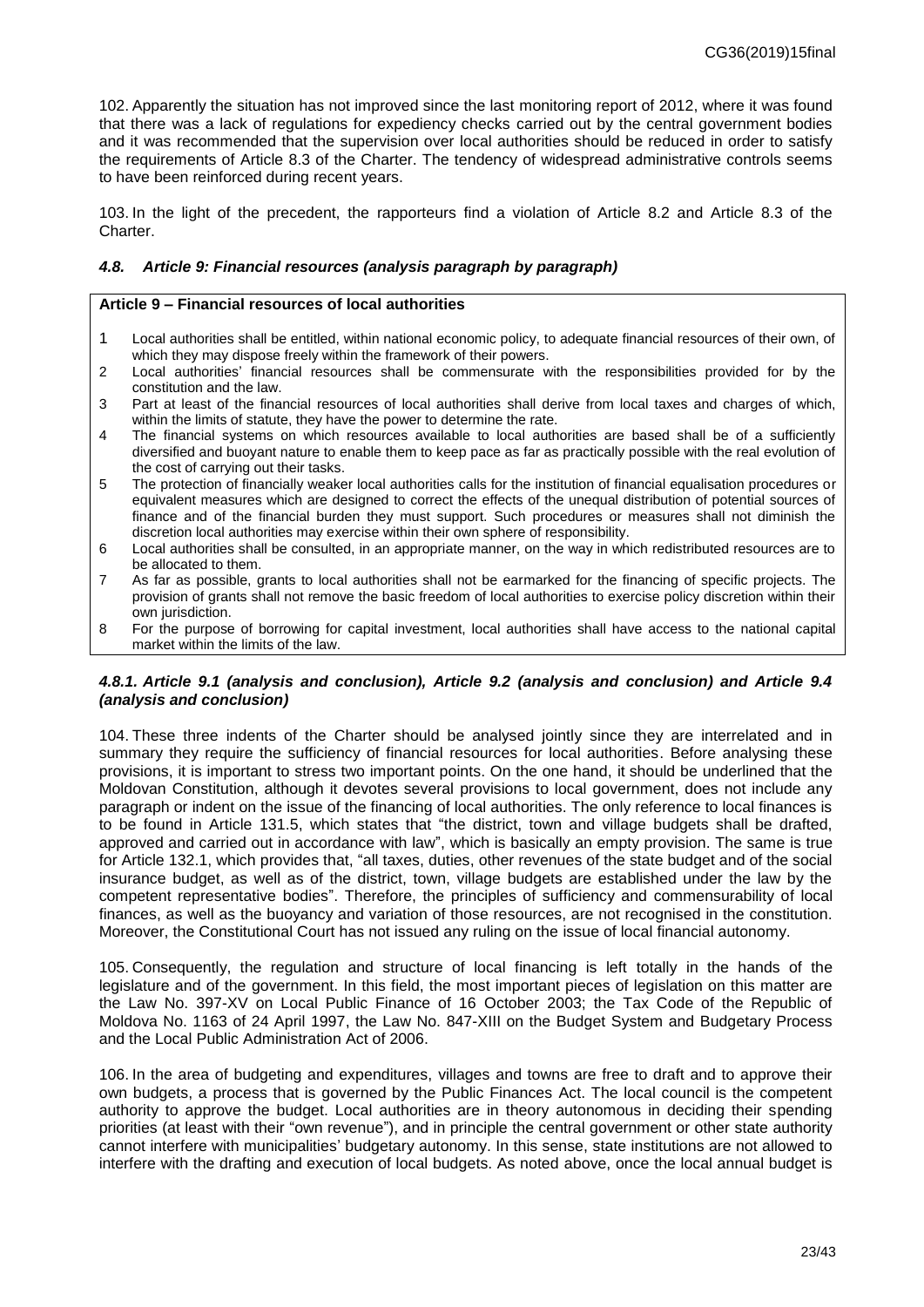approved it must be forwarded to the Ministry of Finance, but this body does not carry out any formal approval or amendment of the budget.

107. The general situation of local finances in Moldova has recurrently been evaluated as poor by the Congress. Thus, in Recommendation 179 (2005) on local democracy in Moldova, the Congress introduced several recommendation and points in this field, and went on to note, among other things, "the very limited extent of local financial autonomy in Moldova and the almost total lack of freedom on the part of local authorities to decide on financial matters" (point 8.c.i). And in Recommendation 322 (2012), the Congress also observed several unsatisfactory aspects in this respect (point 5, c-e). The rapporteurs did not see any substantial improvement during their visit. Moreover, in a report made in 2017, the Court of Auditors of the Republic of Moldova concluded that local authorities are totally dependent on the central government.

108. In the Republic of Moldova, the main sources of local revenue are the following:

- **-** own revenue (local taxes and fees). Local taxes will be addressed in more detail below;
- **-** shared taxes and fees;
- **-** special means (special funds);
- **-** transfers (from the state budget). In the Republic of Moldova, most of the revenue of local authorities comes from transfers granted by the central government. These transfers will be analysed at point 4.8.7, below;
- **-** borrowing. This will be address in more detail below;
- **-** revenues from property sales, rent and privatisation; revenues from commercial activities.

109. According to figures provided for the Ministry of Finance for the last three years, the revenue structure of local authorities can be broken down as follows: in 2015, the total revenue for local budgets was 11 039 million lei, of which "own revenue" represented 981.7 million lei (8.9% of revenues); the share in state taxes was 1 901 million lei (17.2%) and the total transfers were 7 504 million lei (68% of total revenue), including "general purposes transfers" to the amount of 852.9 million lei (7.7%). In 2016, the total revenue for local budgets was 12 053 million lei, of which "own revenue" represented 1 022 million lei (8.5% of revenue); the share in state taxes was 2 272.1 million lei (18.9%) and total transfers were 8 263.7 million lei (68.6% of total revenue), including "general purposes transfers" to the amount of 1 082.6 million lei (9%). In 2017, the total revenue for local budgets was 13 461 million lei, of which "own revenue" represented 1 280.4 million lei (9.5% of revenues); the share in state taxes was 2 171.2 million lei (16.1%) and the total transfers were 9 552.5 million lei (71% of total revenue), including a "general purposes transfers" to the amount of 1 211.1 million lei (9%).

110. Two preliminary conclusions can be drawn from these figures. First, that the proportion of "own revenue" in the budgets of local authorities is very low. Second, that local authorities are primarily funded through transfers granted by the state. The major part of local revenue in Moldova is represented by intergovernmental transfers and shared taxes and none of these sources are under the control of local authorities. These preliminary findings clearly go against the requirements of Articles 9.1 and 9.3 of the Charter.

111. The most important budget expenditures of local authorities in 2015 were as follows:

- **-** first-level local authorities: *a.* education: 37%; *b.* general purpose state services: 12%; *c.* environmental protection: 12%; d. transport, roads and streets: 12%; *e.* culture, arts and sports: 12%;
- **-** second-level local authorities (Districts-*Raioane*): *a.* education: 52%; *b.* general purpose state services: 16%; *c.* social assistance: 8%; *d.* communal households: 7%. A clear picture emerges from these figures: education is the greatest expense of local authorities, but they have no power over the salaries of their employees (including teachers), since they are determined by the central government. They have little over social policies, too. Consequently, public finances are still centralised to a large extent.

112. Several indicators make it possible to assess the degree of fiscal decentralisation in the country. To begin with, the weight and importance of local budgets. In this area, the budgets of Moldovan local authorities are very low in comparison with European standards, according to experts and international organisations, and even the Ministry of Finance. For instance, the delegation was told that the total budget for expenses in the City of Chișinău is roughly €50 million, which is a small amount for such a big and important capital city. Another indicator is the share of local government expenditure in the total public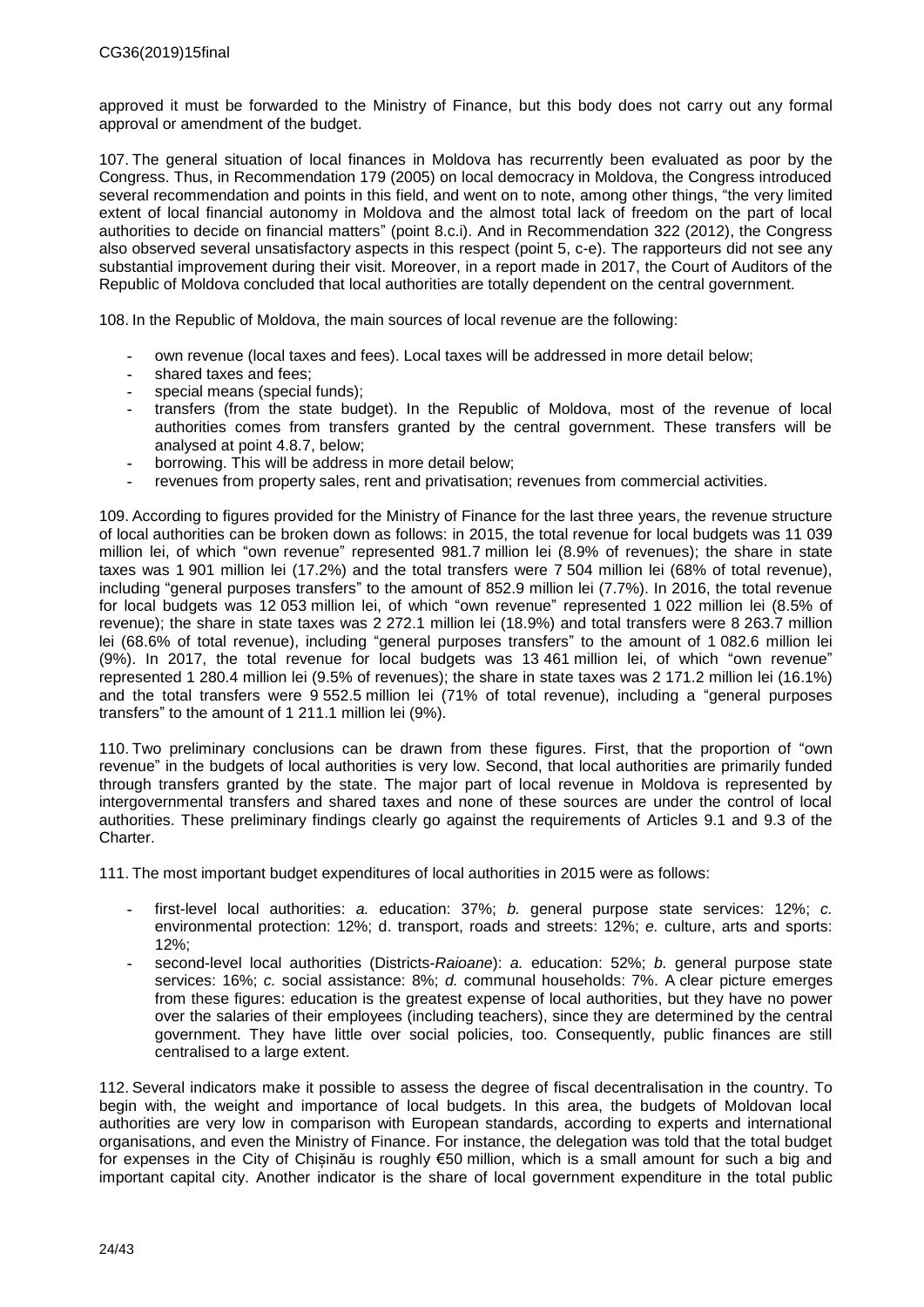sector expenditure. According to the data provided by the Ministry of Finance, this percentage was 24.8% in 2015, 23.2% in 2016 and 24.3% in 2017. These data may seem to be positive in the European context, but it should be remembered that there are no regions in the country (except the ATU of Gagauzia), therefore, the roughly 75% of public expenditure is still made at central level.

113. The fact that the system of local financing is insufficient and unsatisfactory is not only a recurrent claim of the CALM and local representatives; but it was also admitted by government officials during the meetings that the delegation had in Chișinău. According to the Ministry of Finance, the sources of revenue are not sufficiently diverse. Local finances are hit by different structural problems, such as the lack of resources for capital investment and the low level of collection of own revenue. Most of the Moldovan local authorities are underfunded, and the vast majority does not collect own resources to cover even its operational costs.

114. Officials from the Ministry of Finance also informed the delegation that in the last couple of years the government has adopted several initiatives to improve the situation of local finances. For instance, Law No. 281 of 16 December 2016 increased the maximum tax rate for housing real estate from 0.3% to 0.4%. And Law No. 288 of 15 December 2017 granted local authorities the right to determine the degree of completion of the construction for tax purposes based on the method established by the central specialised body, and the right of local authorities to decide whether to exempt certain individuals from the tax on real estate. They added that local authorities do enjoy discretion in the use of their own resources. The prioritisation and use of the available financial resources rests exclusively with local public authorities. The existence of local entities with low financial potential is the consequence of the underdeveloped economic base (potential taxpayers), which is due mainly to the existence of too many local authorities with a small population.

115. During the visit, the Ministry of Finance conceded that the situation is unsatisfactory, but pointed out that the economic situation of the country is also bad; that there is a high rate of tax evasion and corruption, and that the taxable basis of many local authorities (especially the small and medium-sized ones, and those located in rural areas) is very limited because of the poor economic structure in the country. Consequently, changing the regulatory framework to reinforce the fiscal autonomy of local government would not make a real change, because there is not very much to be taxed at local level. Therefore, the economic situation of local authorities seems to be a vicious circle: it is closely linked with the overall economic situation of the country, and will not change until the economic situation of the country improves significantly.

116. During the consultation procedure, the government pointed out that in the context of the National Decentralization Strategy a new system of local public finances was introduced in the Republic of Moldova, which radically changed the way of financing local self-government, the budgetary relations between the national budget and local budgets of all levels. The government evaluates this new financial system as transparent, predictable and offering greater autonomy to local budgets and some incentives for local revenue growth.

117. Regarding local elected representatives' position on the matter of finances, they unanimously stated that in general terms they were highly unsatisfied with the present arrangements. First, they complain that local authorities are clearly underfunded and they depend on transfers granted by the state. For instance, only 10 towns in Moldova collect enough resources to pay the salaries of their staff. All the rest have recourse to state transfers to pay its human resources and operational expenses. Second, they complained that the current system of transfers is also unsatisfactory, for the reasons that will be stated below. Finally, in too many cases, the law attributes new competences to local authorities without providing for new and adequate financial resources.

118. Finally, concerning municipal property, Moldovan local authorities have their own property, goods and assets. Their right to own land and real estate property is fully recognised, and they are free to manage their own assets and properties. For instance, they own the local streets, roads, parks, cemeteries, administrative buildings and facilities, schools, kindergartens, culture clubs, libraries, sport facilities, etc. One of the main problems in this regard, however, is that in many places the municipal land is not delimitated appropriately from private or state property. Consequently, the land units cannot be evaluated for tax purposes and the local authorities thus lose an important source of potential own resources.

119. In view of all these considerations, the rapporteurs conclude that Article 9, paragraphs 1, 2 and 4 of the Charter are violated in the Republic of Moldova.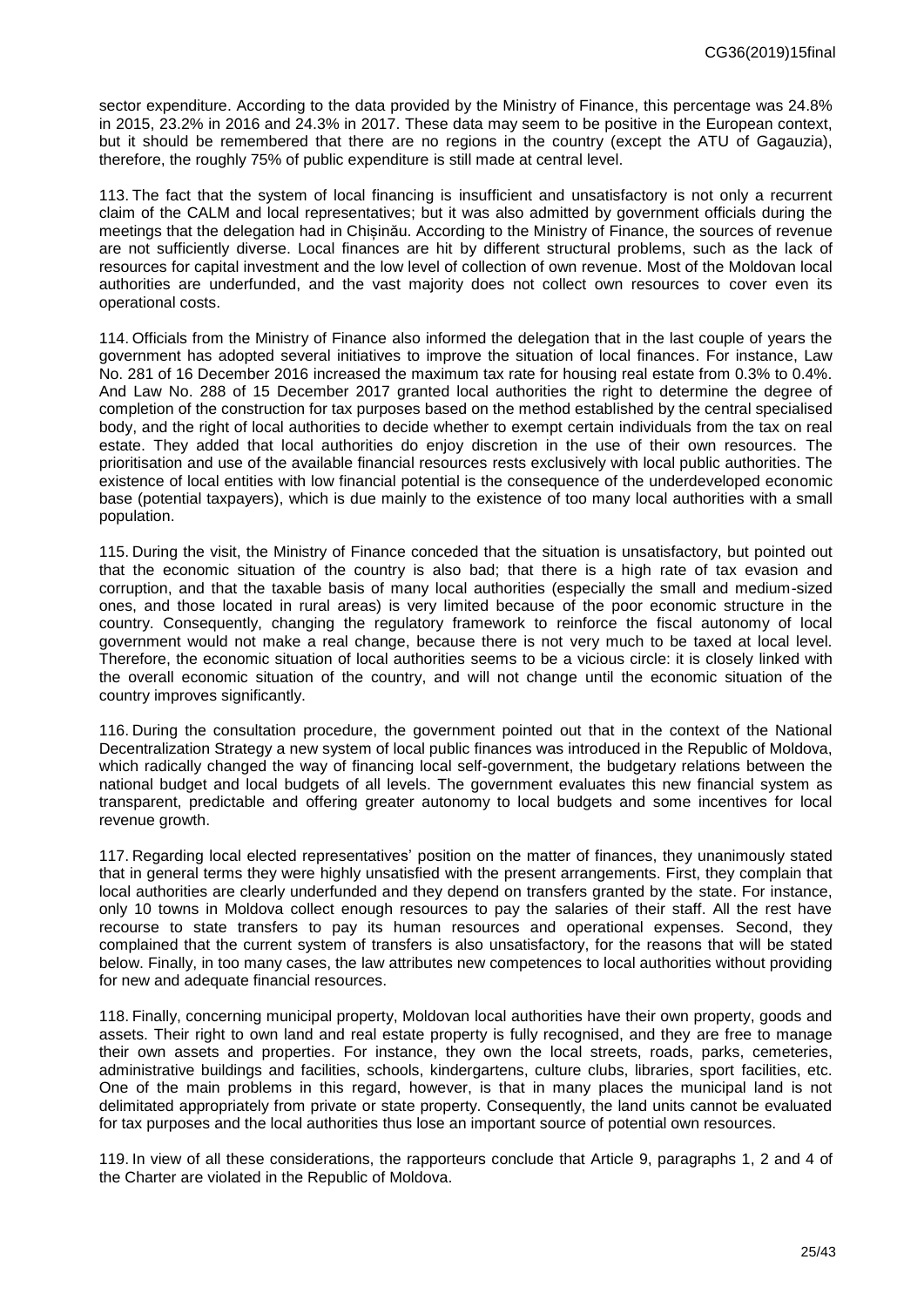### <span id="page-25-0"></span>*4.8.3. Article 9.3 (analysis and conclusion)*

120. First-level Moldovan local authorities can perceive local taxes and fees, while second-level authorities have no taxes of their own but can collect fees, for example for water distribution and waste-water treatment.

121. All local authorities also have a share of some state taxes (shared taxes), the most important being the personal income tax (PIT). In reality, these "shared taxes" can be categorised both as "transfers" and as "equalisation mechanisms" since the local entities have absolutely no power to regulate, manage or collect those taxes. They are the exclusive responsibility of the state, which later on redistributes all or part of the taxes collected to the local authorities.

122. As for local taxes and fees, and according to Article 6, paragraph 6, of the Tax Code No. 1163-XIII of 24 April 1997, the system of local taxes and fees includes: *a*. real estate tax; *b*. taxes on natural resources; *c.* land-use tax; *d*. fees on the organisation of auctions and lotteries on the territory of the administrative territorial unit; *e.* taxes on advertising; *f.* taxes on the application of local symbols; *g.* taxes on commercial units and/or service provision; *h.* market taxes; *i.* accommodation taxes; *j.* resort fees; *k.* taxes for the provision of passenger transport services on municipal, town and village (communal) routes; *l.* parking fees; *m.* taxes from dog owners; *n.* sanitation fees; *o. ad unit* fees. Several remarks should be made on this enumeration. First, that taxes and fees are regulated in the same text, without any clear distinction. Second, this enumeration does not mean that all these fees exist in all Moldovan local authorities, but only in those who have decided to create and collect them. Third, that the most important "local" tax is the real estate tax, which is in reality probably the only genuine "local" tax in Moldova. It is regulated by state law but leaves some discretion to the local authorities to set the tax rate and grant tax exemptions.

123. Regarding the discretion and the room to manoeuvre that local authorities enjoy in regulating their ''own'' taxes, the system can in short be presented as follows: *a.* as a general rule, the local tax rate is set by the local authority according to the characteristics of the taxation objects, without the existence of a tax ceiling. Local authorities may grant additional exemptions from paying local taxes. *b.* In the case of real estate tax, the exact quota is established annually by local councils, based on the minimum and maximum quota set in the Tax Code. Local authorities (councils) can also grant additional tax relief on real estate (tax exemptions or deferrals) under the conditions set by Article 284 of the Tax Code. According to the Ministry of Finances, the government has recently promoted several changes in the field of local taxation, the most important being the abolition of caps or limits on real estate tax. Apparently the local authorities hesitate to raise their taxes, however.

124. Different structural problems affect the system of local taxation: *a.* lack of information about taxpayers and the resulting tax evasion; *b.* non-delimitation of many local properties, whose ownership is disputed, which negatively affects the collection of real estate tax; *c.* lack of significant taxable transactions or events. Therefore, the possibility of expanding the local tax base is very limited; *d.* the fact that many local properties are not registered in the cadastre (apparently, only 20% of local assets have been registered with the Cadastre Agency). Many properties are not evaluated for tax purposes, and therefore real estate tax cannot be collected on them.

125. The Moldovan system for local taxes has been consistently assessed as weak, and the present visit highlighted the fact that the structural situation has not improved. In the light of this fact, the rapporteurs consider that the requirements of Article 9.4 of the Charter are not satisfied.

### <span id="page-25-1"></span>*4.8.5. Article 9.5 (analysis and conclusion)*

126. This provision of the Charter deals with the equalisation of local finances, "which are designed to correct the effects of the unequal distribution of potential sources of finance and of the financial burden they must support". In the Republic of Moldova, the equalisation system for local authorities operates through two mechanisms:

**-** on the one hand, by the share or participation that local authorities have in the PIT that is collected in their territories. Roughly one quarter of total local-government revenue comes from PIT sharing, which is a state tax. There are different shares or percentages of the overall state taxes collected that are transferred to the different local authorities according to their type (villages, communes, cities, municipalities and districts). This share ranges from 20% to 75%. In the case of villages and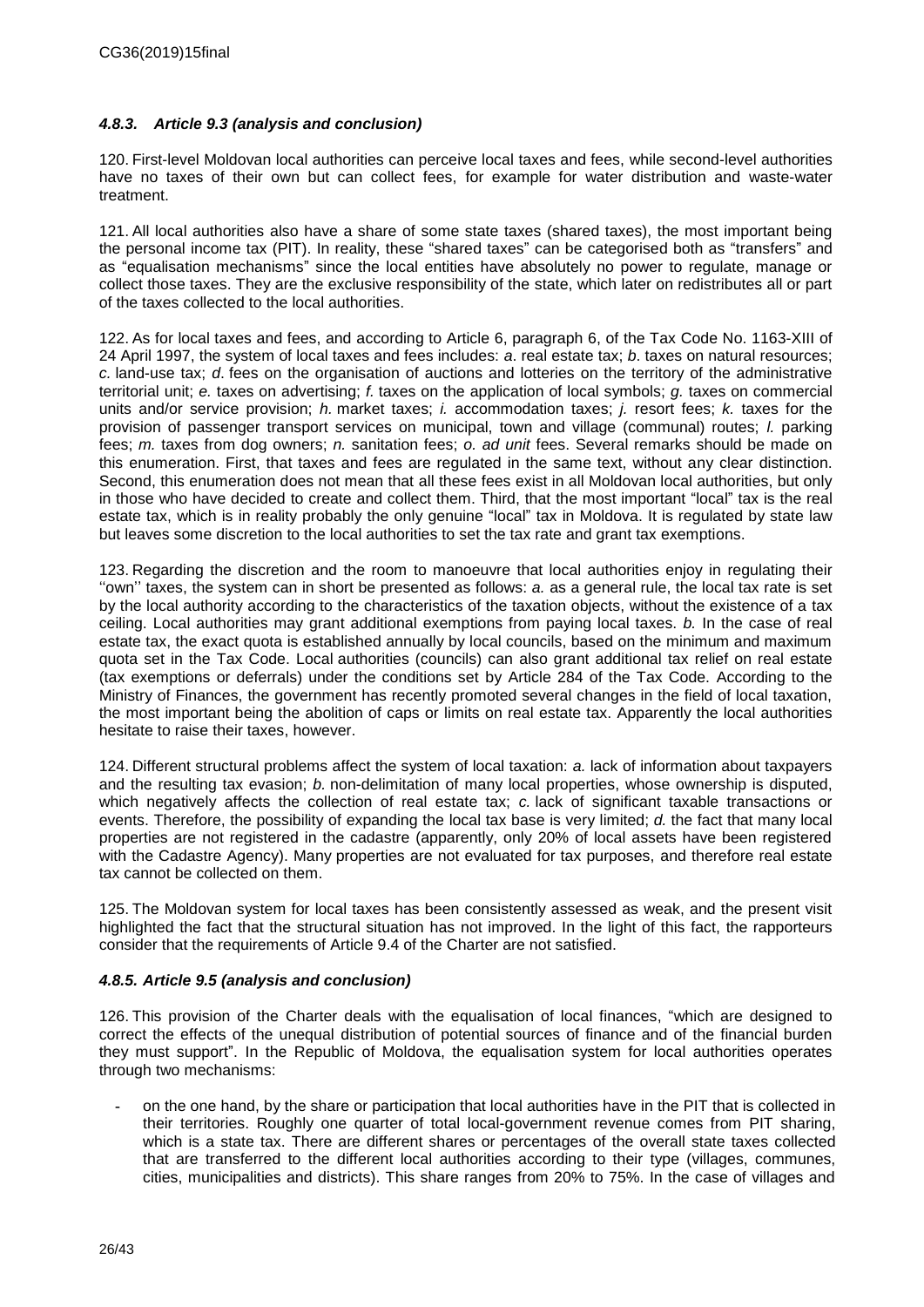cities that are centres of the *Raions*, this percentage is 20%. For the towns and cities with the status of municipality, that percentage is 75% of the PIT collected on their territory. Balti receives 45% and the Chișinău municipality 50%. Therefore, an important part of PIT is redistributed to local authorities;

**-** on the other hand, by general balance transfers *(de echilibrare)*, which are calculated on a formula basis, distinct for local authorities of first or second level. For first-level authorities (towns, cities and villages), these transfers are calculated according to a formula that uses several indicators: the fiscal per capita income, determined according to the income obtained from PIT; the population and the area of the local entity. The allocation of transfers pays particular attention to the poorest local authorities and is carried out in inverse proportion to the fiscal capacity per inhabitant and in direct proportion to the population and area. For second-level bodies (districts-*Raioane*), these transfers are calculated according to a formula where two indicators are used: the population and the district size.

127. According to the representatives of the Ministry of Finance with whom the delegation met during the visit, the system implemented so far has focused on maintaining the financial capacity of local bodies, and is based on the principles of decentralisation, territorial cohesion (solidarity) and the ensuring local resources correspond to local competences. The new system of local public finances allegedly ensures that the vast majority of local authorities preserve their financial potential, at least at the level achieved in the old local budgeting system.

128. In light of these facts, the rapporteurs conclude that, although the system could be improved Article 9, paragraph 5, of the Charter is respected in the Republic of Moldova.

### <span id="page-26-0"></span>**4.8.6. Article 9.6 (analysis and conclusion)**

129. According to this provision of the Charter, local authorities shall be consulted, in an appropriate manner, on the way in which redistributed resources are to be allocated to them. According to the CALM and other local leaders and representatives, local authorities are not consulted by the central government on the way in which redistributed resources are to be allocated to them. Moldovan local authorities are not consulted by state bodies and institutions regarding financing. The general system for local-government consultation and participation in the decision making of state bodies has already been presented, with generally unsatisfactory conclusions (see point 4.3.6, above). Therefore, this lack of consultation may not be an exception in a very sensitive area such as financing.

130. Consequently, the rapporteurs believe that Article 9, paragraph 6, of the Charter is not respected in the Republic of Moldova.

#### <span id="page-26-1"></span>**4.8.7. Article 9.7 (analysis and conclusion)**

131. As noted above, grants and transfers from state budget constitute the fundamental source of revenue for Moldovan local authorities. Basically, there are two types of transfers: the transfer for general purposes and transfers for specific purposes.

In the last four years, the figures concerning the total transfers granted by the state to the local budgets can be broken down as follows:

- **-** in 2015, the total amount of transfers was 7 504 million lei, of which 852.9 million lei (11.4%) were general purpose transfers (*echilibrium*), and 6 651.1 million lei (88.6%) were special purpose (earmarked) transfers;
- **-** in 2016, the total amount of transfers was 8 263.7 million lei, of which 1 082.6 million lei (13.1%) were of general purpose transfers (*echilibrium*), and 7 181.1 million lei (86.9%) were special purpose (earmarked) transfers ;
- **-** in 2017 the total amount of transfers was 9 552.5 million lei, of which 1 211.1 million lei (12.7%) were general purpose transfers (*echilibrium*), and 8 341.4 million lei (87.3%) were special purpose (earmarked) transfers.

132. These figures seem to indicate that most of the transfers granted by the state are earmarked, or for specific purposes. In this sense, there are different special funds, from which local authorities may receive specific grants: *a.* the regional development fund; *b.* the environmental fund; *c.* the energy efficiency fund;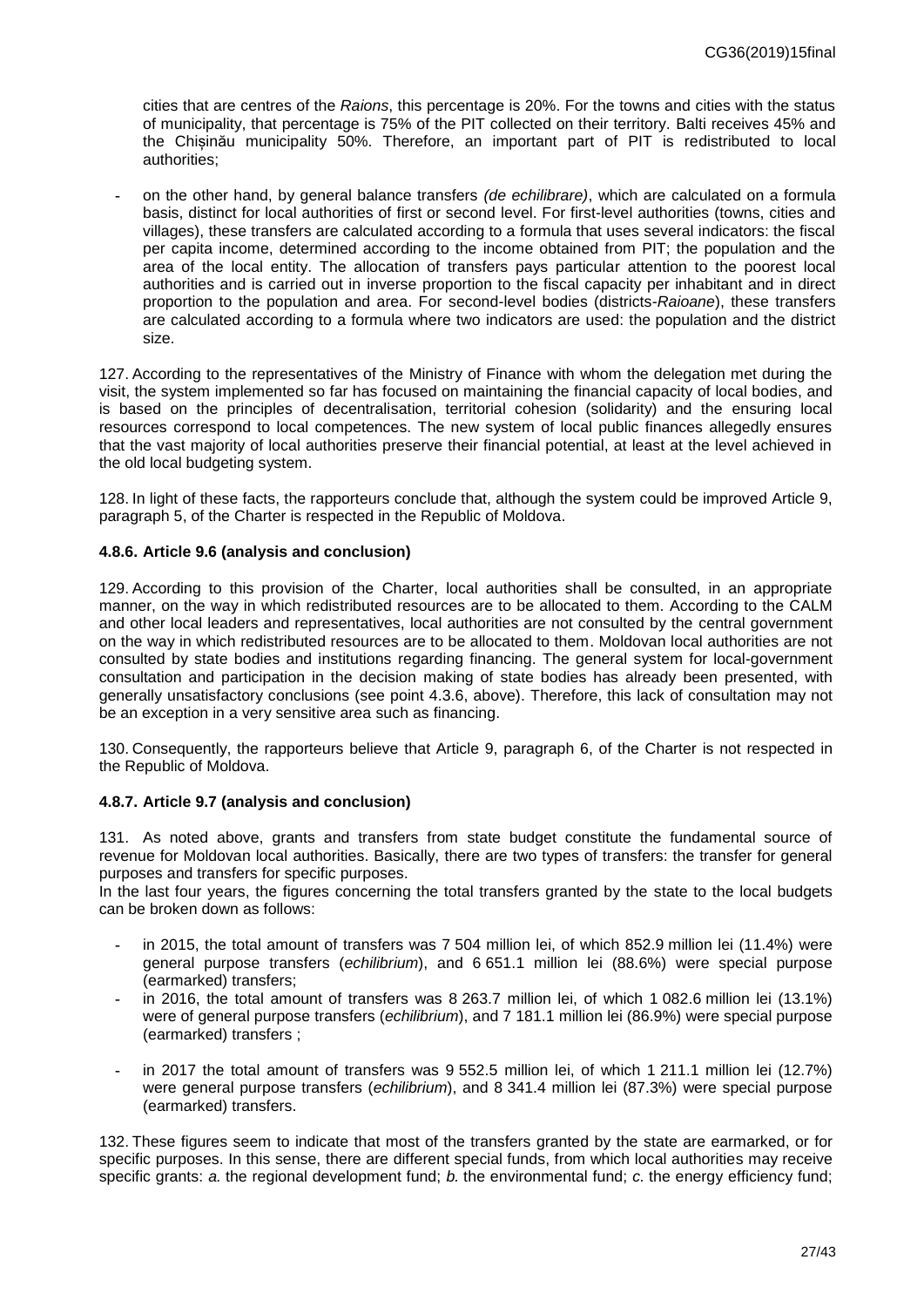*d*. the special fund for construction and maintenance of roads. The *Raions* receive money from this fund, according to a number of lei per km.

The local authorities have no power of decision regarding these transfers, and the arrangements in place do not therefore meet the requirements of Article 9.7 of the Charter.

133. According to local government representatives, local authorities do not participate in decisions regarding these funds, since they are granted on an *ad hoc* basis by the line ministries according to criteria that are neither clear, stable or transparent. The CALM and several local leaders have recurrently complained that local authorities are clearly underfunded and that they depend on the transfers granted by the state. Furthermore, they have complained that the current system of transfers is also unsatisfactory, essentially for two reasons. First, most of transfers are earmarked, meaning they are granted for specific purposes (for instance, paying the salaries of local teachers). Second, when transfers are supposed to finance new investments for infrastructures, new facilities or the paving of streets or roads, the system lacks transparency and is allegedly politicised in the sense that local authorities whose mayor belongs to the ruling political party (the Democratic Party) have better chances of obtaining financing than local authorities that are run by other parties. Although the second claim cannot be formally proved by factual data, the first one sounds plausible, in the light of the figures provided by the Ministry of Finance.

134. Government officials disagreed with the contentions of the CALM. On the one hand, they stated that the share of local authorities own revenue has remained relatively stable over the years. On the other hand, they explained that the lack of discretion in the use of special-purpose transfers is set out in the law. The Local Public Finance Act defines "special-purpose transfers" as financial means allocated from the state budget, conditional upon and linked to ensuring the performance of public functions or for other special purposes. According to another norm of the act cited, these transfers can only be used for a specific, predetermined purpose and are to be returned to the state budget otherwise. However, these replies from the government do no mitigate the situation, as illustrated by the eloquent figures provided above.

135. Consequently, the rapporteurs conclude that Article 9.7 of the Charter is infringed in the Republic of Moldova.

### <span id="page-27-0"></span>*4.8.8. Article 9.8 (analysis and conclusion)*

136. This provision of the Charter states that for the purpose of borrowing for capital investment, local authorities shall have access to the national capital market within the limits of the law.

137. Moldovan local authorities have recourse to borrowing from private or public banking institutions. The Law No. 397/2003 on Local Public Finance allows local authorities to borrow for capital purposes both domestically and abroad, as well as to grant guarantees on loans to municipal companies. However, according to Law No. 419/2006 on Public-Sector Debt and Government Guarantees, local authorities are required to obtain the prior approval of the Ministry of Finance before borrowing (loans for one year and more). Between 2016 and 2018, eight local authorities received approval from the Ministry of Finance to borrow from banking institutions and three local bodies did not.

138. If a local authority has payments overdue on existing debt, it may not contract any new debt, except for the purpose of restructuring the unpaid obligations. There is also a cap on credit operations for local authorities such as debt service, including repayment of principal and interest for existing debts (20% of annual municipal revenues). This legal amendment (adopted in 2014) is in keeping with the will of the government to keep local debt in line with international standards, and with the recommendations of the World Bank missions and EU experts. Moreover, local authorities are obliged to keep a debt registry and a guarantees registry in order to keep track of their direct and conditional obligations.

139. According to provisions of Law No. 419, the Ministry of Finance monitors the situation of public-sector debt. All public-sector entities (including local authorities) must therefore send the Ministry of Finance, on a quarterly basis, the information necessary to monitor the contracting, disbursement and repayment of public-sector debt. The Ministry of Finance then presents the government and parliament with a quarterly and an annual report on the situation of public-sector debt. Reports are published on the website of the Ministry of Finance. As of March 31 2018, the local public authorities' debt stood at 0.23% of GDP.

140. During the visit, the delegation was told that, although local authorities have access to the national capital market within the limits of the law, they rarely ask for loans from the private sector, because interest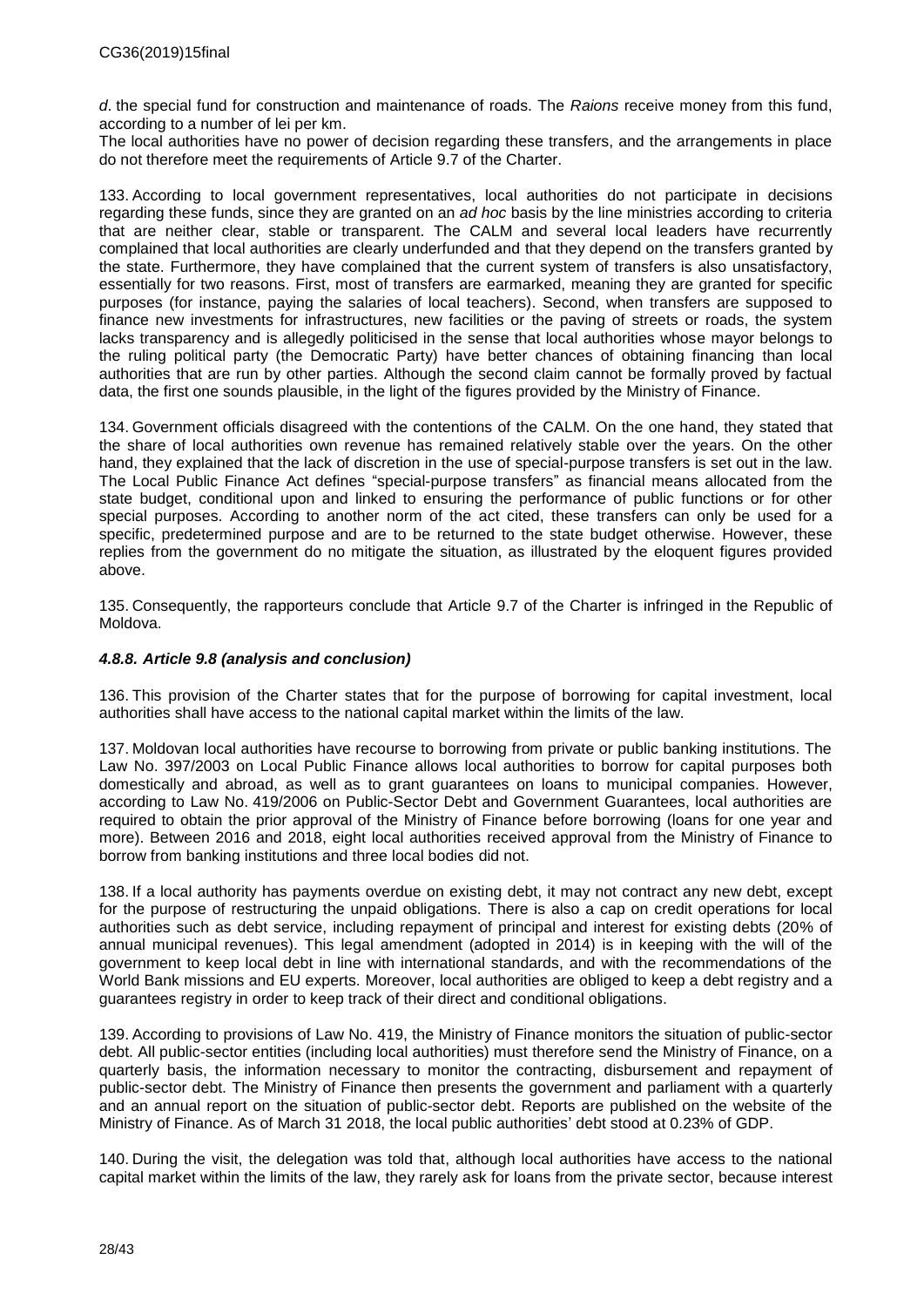rates in the country are very high (between 10% and 20%), and consequently are dissuasive. At the same time, banking institutions are well aware of the financial situation of most Moldovan local authorities, and know that their cash-flow capacity and their room for manoeuvre in paying off loans is very limited. The national capital market is therefore an infrequent source of funding for local authorities in Moldova.

141. Therefore, and in the light of the country's economic situation, the rapporteurs are of the opinion that Article 9.8 is respected in the Republic of Moldova.

### <span id="page-28-0"></span>*4.9. Article 10: Local authorities' right to associate (analysis paragraph by paragraph)*

#### **Article 10 – Local authorities' right to associate**

- 1 Local authorities shall be entitled, in exercising their powers, to co-operate and, within the framework of the law, to form consortia with other local authorities in order to carry out tasks of common interest.
- 2 The entitlement of local authorities to belong to an association for the protection and promotion of their common interests and to belong to an international association of local authorities shall be recognised in each State.
- 3 Local authorities shall be entitled, under such conditions as may be provided for by the law, to co-operate with their counterparts in other States.

#### <span id="page-28-1"></span>*4.9.1. Article 10.1 (analysis and conclusion)*

142. This provision of the Charter deals with intermunicipal co-operation and provides that local authorities shall be entitled, in exercising their powers, to co-operate and, within the framework of the law, to form consortia with other local authorities in order to carry out tasks of common interest. In the Republic of Moldova, the right of local authorities to associate among themselves and to form common platforms and structures for the joint provision of local services is fully recognised in the domestic legal system. In this sense, local governments (towns/cities) can freely form consortia and associate to provide common services. This is mostly used in the field of communal services (water supply, waste management, road maintenance, etc.). The legal basis for intermunicipal co-operation is the Law No. 436/2006 on Local Public Administration. Article 14 thereof regulates the powers of local councils and stipulates that local authorities can, within the conditions set by law, "form an association with other local public authorities, including from abroad, to conduct works, and to provide services of public interest, to promote the interest of local public authorities, as well as to co-operate with businesses and NGOs from the country and abroad to implement action and works of common interest".

143. Article 5 of Law No. 435/2006, on administrative decentralisation, also provides that local authorities can co-operate in the implementation of their competences, by setting up joint services and works. In this sense, the towns/cities usually establish joint municipal enterprises or joint stock companies, where all participating municipalities are founders.

144. While intermunicipal co-operation is indeed a reality in Moldova and there are a number of joint projects, it is not very developed in comparison with European standards. Intermunicipal co-operation appears to be facing some problems, among which stands a partisan conception of politics. The delegation was informed that in many cases mayors are not willing to co-operate with neighbouring cities if they are run by a different political party. The Ministry of Agriculture and Regional Development actively encourages local authorities to co-operate with each other and to create intermunicipal corporations. Furthermore, the model regulation on municipal companies was amended recently by the government to allow several municipalities to found joint municipal corporations.

145. Consequently, Article 10.1 of the Charter is respected in the Republic of Moldova.

#### <span id="page-28-2"></span>*4.9.2. Article 10.2 (analysis and conclusion)*

146. "The entitlement of local authorities to belong to an association for the protection and promotion of their common interests and to belong to an international association of local authorities shall be recognised in each State".

147. In the Republic of Moldova, local authorities are entitled to set up associations for the protection and promotion of their common interest, and to join or withdraw from existing associations. Moldovan local authorities are also free to join international associations of local authorities. In the country there is one comprehensive association of local authorities, the *Congresul autoritatilor locale si regionale din Moldova* (CALM) which stands literally for "Congress Local and Regional Authorities of Moldova".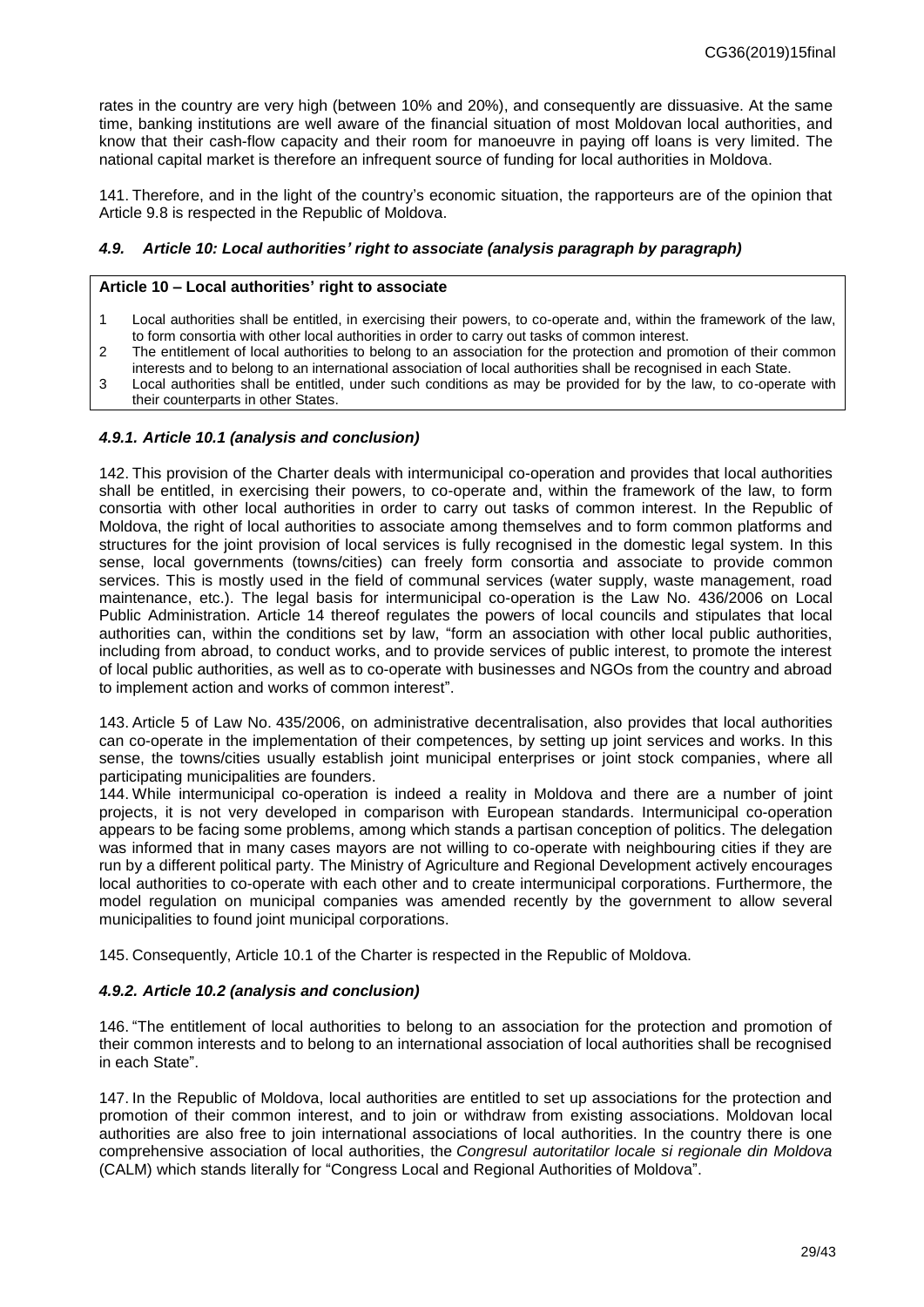148. Based on the principle of voluntary membership, the CALM was founded in the 90s and its members currently include about 800 local authorities of first and second level, out of the current 898 entities. The CALM is far and above the most important national association that defends and represents the interests of local authorities. It is supposed to act as a local intermediary in dialogue with the government and lobbies in favour of local interests. Apart from its purely representative tasks, the CALM carries out different activities of common interest and provides assistance and help to local governments, such as legal and fiscal advice and technical support.

149. in addition to the CALM, other networks or co-operative schemes exist among local authorities in the country, with varying degrees of formality and relevance, such as the Association of District Councils or the Association of City Mayors, but their social and political relevance is much more limited. The delegation also held meetings with these associations and networks (see the programme of the visit in the appendix).

150. Consequently, Article 10.2 of the Charter is respected in the Republic of Moldova.

### <span id="page-29-0"></span>*4.9.3. Article 10.3 (analysis and conclusion)*

151. This provision of the Charter deals with transfrontier co-operation, and provides that local authorities shall be entitled, under such conditions as may be provided for by law, to co-operate with their counterparts in other states. The possibility for Moldovan local authorities to co-operate with their counterparts in other states is recognised in Moldovan legislation on local government. Namely, Article 14.1 of Law No. 436/2006 on Local Public Administration enables co-operation with municipalities abroad: local councils can establish co-operation projects, including cross-border ones and town twinnings with other towns abroad*.* In practice, there are many projects and activities involving cross-border co-operation, especially in the framework of cross-border co-operation programmes supported by the EU (Moldova, Ukraine, Romania). According to Romanian legislation, municipalities can finance joint projects with municipalities in Moldova using their local budgets. This is another way to realise for cross-border cooperation between municipalities, which is fostered by the common heritage of these two countries.

152. As noted above, the Republic of Moldova has signed and ratified the European Outline Convention on Transfrontier Co-operation between Territorial Communities or Authorities; the Additional Protocol to the European Outline Convention on Transfrontier Co-operation between Territorial Communities or Authorities; and Protocol No. 2 to the European Outline Convention on Transfrontier Co-operation between Territorial Communities or Authorities concerning interterritorial co-operation. However, it has not yet signed Protocol No. 3 to the European Outline Convention on Transfrontier Co-operation between Territorial Communities or Authorities concerning Euroregional Co-operation Groupings (ECG).

153. Consequently, Article 10.3 of the Charter is also respected in the Republic of Moldova.

### <span id="page-29-1"></span>*4.10. Article 11: Legal protection of local self-government (analysis and conclusion)*

### **Article 11 – Legal protection of local self-government**

Local authorities shall have the right of recourse to a judicial remedy in order to secure free exercise of their powers and respect for such principles of local self-government as are enshrined in the constitution or domestic legislation.

154. The analysis of the legal protection of local self-government in the Republic of Moldova should consider two different aspects: regular access to ordinary courts and access to the Constitutional Court to defend the principle of local self-government. Concerning the first aspect, Moldovan local authorities do enjoy *locus standi* to go to courts in order to defend their rights, property or interests, just as any other legal person may. Therefore, towns, villages, municipalities and *Raioane* can have access to the regular courts, where they can defend their interests and rights. In this matter, the delegation did not hear any complaints from local leaders and representatives.

155. The Constitutional Court is regulated by Article 134 *et seq.* of the constitution, which describes the Constitutional Court as the "sole authority of constitutional jurisdiction in the Republic of Moldova". Among other functions, it exercises the review of constitutionality of laws and decisions of the parliament, presidential decrees and decisions and ordinances of the government. The Moldovan Constitutional Court follows the so-called "Kelsenian" type of constitutional jurisdiction, that carries out a concentrated and abstract control of constitutionality of laws and regulations, and can ensure that the legal order contains only rules that respect the constitution.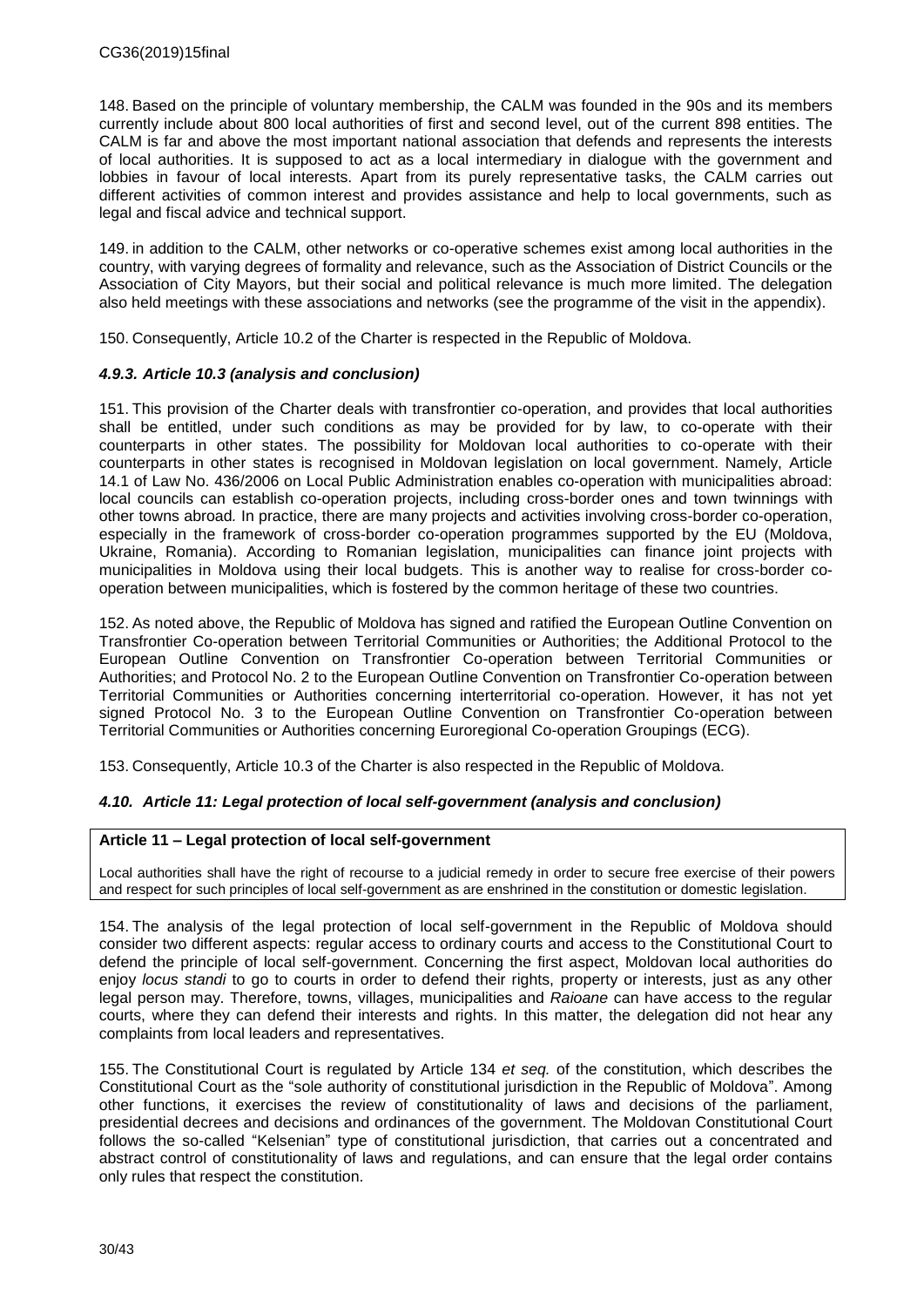156. At present, Moldovan local authorities are also authorised to appeal to the Constitutional Court if they think that the constitutional and legal principle of local self-government has been neglected, disregarded or violated by a piece of legislation or by a governmental regulation. This has been possible since 2016, thanks to an amendment to Article 25 of the Act governing the Constitutional Court of the Republic of Moldova (Law No. 24). Concretely, this amendment has been in force since 15 April 2016.

157. The system now allows any individual council of the administrative territorial units of first and second levels, and that of the People's Assembly of Gagauzia (*Gagauz Yeri*) to sue in the Constitutional Court on questions of local autonomy, to trigger a control of unconstitutionality by the Constitutional Court. Any such council is entitled to address the Constitutional Court as regards laws and regulations issued by the parliament or by the government even if it is not the only addressee of the legal measure in question. For this reason the legal amendment referred to above deserves a very positive assessment, especially considering that in most European countries single local entities are barred from this possibility.

158. This does not mean that prior to 2016 the Constitutional Court could not adjudicate proceedings where a violation of the principle local autonomy was at stake. In reality, the Constitutional Court has issued a handful or rulings in this manner, because individual members of parliament or parliamentary groups have always been allowed to file appeals in the Constitutional Court, a possibility that some have used to challenge pieces of legislation. The paradox is that, since the 2016 amendment, no local authority has yet used the possibility of suing in the Constitutional Court. That is, since 2016, the local authorities have filed no appeals in the Constitutional Court, and at the time of the monitoring visit no cases triggered by a local authority council were pending in the Constitutional Court. Therefore, all the case law of the Constitutional Court on local autonomy corresponds to claims triggered by plaintiffs other than local authorities, namely members of parliament. In some cases these rulings were rendered in the context of questions of unconstitutionality.

159. In the cases that were brought to the Constitutional Court, the main contention was not that the Charter had been violated, but that Article 109 or 112 of the constitution had been breached (or Article 111 if the controversy concerned the ATU of Gagauzia). It is considered that the Charter cannot be violated independently from the principle of local autonomy that is embodied in those constitutional provisions. This is connected with the issue of the value of the Charter in the Moldovan legal order, a question that was addressed at point 3.3, above. The Charter is an international treaty that has been ratified by Moldova and is an integral part of the domestic legal system. Under domestic constitutional law, the direct and invocable supremacy of international law over national legislation is only recognised in the field of human rights: for instance, in a case of contradiction, international conventions such as the European Convention on Human Rights should prevail. Thus, international treaties per se do not have supremacy over the Moldovan Constitution. International treaties have an infra-constitutional nature, but also supra-legal authority.

160. Thus, the Constitutional Court can check whether the laws and regulations governing local authorities contravene the constitution and the principle of local autonomy enshrined in it (and in the Charter, by extension), and in connection with Article 8 of the constitution, which governs the observance of international treaties. Thus the Constitutional Court has issued a number of rulings were the principle of local autonomy or that of decentralisation were at stake. The case law is not very abundant and the issues of local autonomy have been mainly included in the *obiter dicta*, rather than in the *ratio decidendi* of the rulings. With these limitations, it is worthwhile to mention the following cases and rulings:

- **-** Ruling 19/2013 on incompatibilities of local elected officials, and 36/1998 on local autonomy: in these decisions the Constitutional Court declared that local public administration plays an important role for the development of administrative territorial units and in ensuring the workflow of public services. Consequently, they are to be seen as a basis of the constitutional system and they are safeguarded as such;
- **-** Ruling 99/2004: the Constitutional Court elaborated on the particular features of administrative decentralisation;
- **-** Ruling 2/2014, on budgetary autonomy (amount of local taxes);
- **-** Rulings 36/1998, 13/2002, in which the Constitutional Court elaborates on the meaning and content of local autonomy, and the need to protect it;
- **-** Ruling 89/2017, in which the Constitutional Court analyses one of the most controversial aspects of the current landscape of Moldovan local democracy, namely the possibility for a court to suspend a mayor who is the object of a criminal investigation open by the prosecutor (*dossar penale*). The Constitutional Court analysed the constitutionality of this suspension, carefully examined the law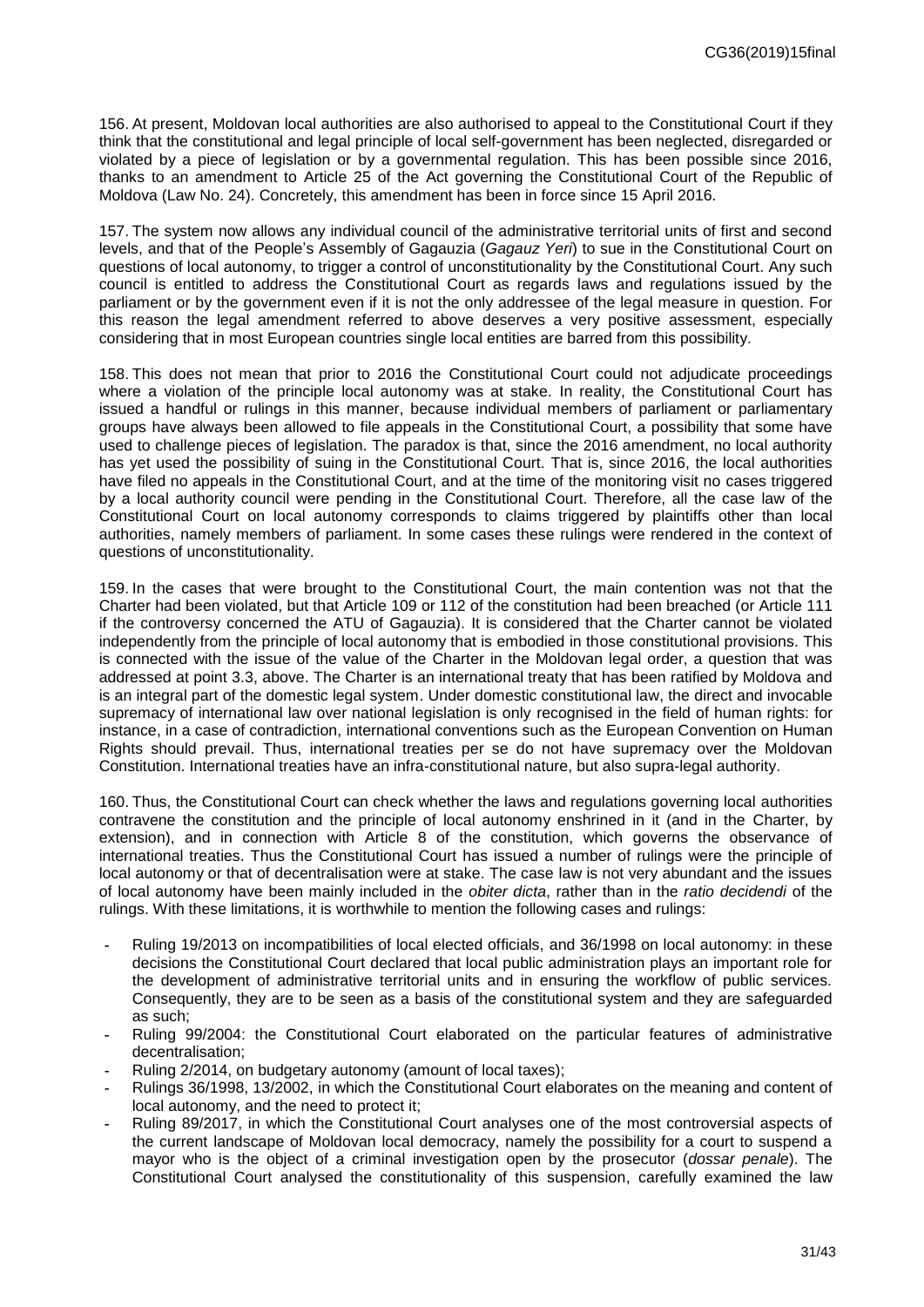concerning the suspension, and concluded that the suspension of a mayor who is subject to a criminal investigation does not violate the constitution because it is a proportionate, justified measure, which is not of a punitive character but a preventive one;

**-** Ruling JCCM M 13/2002 on the constitutionality of local referendums to recall a mayor. The court held that, given that under the constitution the mayor is elected by the citizens, it is for them (the local community), who are the competent subjects, by law, to decide the revocation of the mayor.

161. In the light of the precedent, the rapporteurs consider that the requirements of Article 11 of the Charter are met in the Republic of Moldova.

### <span id="page-31-0"></span>**5. ANALYSIS OF THE SITUATION OF REGIONAL DEMOCRACY IN THE LIGHT OF THE REFERENCE FRAMEWORK FOR REGIONAL DEMOCRACY**

### <span id="page-31-1"></span>*5.1. Antecedents: main developments concerning regional democracy*

162. In the Republic of Moldova, the word "region" is used in two contexts. There are six regions for economic development purposes (North, Centre, South, Chișinău, the ATU of Gagauzia and the Transnistrian region of Moldova). These are strictly territorial delimitations of the country for the design and implementation of regional development plans and projects. Therefore, they are not administrative entities on their own and they will not be discussed in this report. In the second context, the word "region" is used to identify Gagauzia, which under Moldovan legislation is an "autonomous territorial unit" and can be depicted as a genuine region, which constitutes, in fact, the only one in the country.

163. After the collapse of Soviet Union and the declaration of independence of the Republic of Moldova, two serious territorial conflicts emerged in the young republic: that of Gagauzia and that of the Transnistrian region of Moldova (the Eastern banks of the Dniester River), both declaring independence in 1991. The second conflict still remains unresolved, with a self-proclaimed independent country, almost unrecognised internationally, but constituting a territory that is out of the control of the Chișinău authorities. For this reason, we will not address this topic in this report. Gagauzia (in Gagauz: *Gagauz Yeri*) also declared independence on 19 August 1991. After several political moves, the region was re-incorporated into the country in 1994 and the Parliament of the Republic of Moldova adopted the Special Legal Status of Gagauzia Act. Therefore, the present political arrangements in Gagauzia constitute a political compromise intended to resolv a delicate territorial situation. The status of Gagauzia and the political arrangements for its autonomy have been – and to a certain extent, continue to be – a matter of much political controversy and discussion. Gagauzia is now an "autonomous territorial unit" (ATU) with three official languages: Romanian, Gagauz and Russian. The majority of its inhabitants are of Gagauz ethnic origin.

### <span id="page-31-2"></span>*5.2. Constitutional scheme for regional democracy*

164. The existence and autonomy of the ATU of Gagauzia is explicitly recognised in the Article 111 of the Moldovan Constitution, a long provision formed by seven indents. Article 111.1 identifies Gagauzia as an "an autonomous territorial unit having a special status and representing a form of self-determination of the Gagauzian people". Although it is said that it "constitutes an integral and inalienable part of the Republic of Moldova", the constitution expressly provides that Gagauzia "shall resolve its political, economic and cultural issues independently, within the limits of its competence, pursuant to the provisions of the Constitution of the Republic of Moldova, in the interest of the whole of society".

165. The organic, structural and functional dimension of the regional autonomy of Gagauzia are regulated in a specific statute, which has the nature of an organic law: this organic law can only been amended by a vote of three fifths of the elected members of the Moldovan Parliament. For its part, the Special Legal Status of Gagauzia Act provides that Gagauzia (*Gagauz Yeri*) is an autonomous territorial entity with a special status that, as a form of self-determination of Gagauzians, is an integral part of the Republic of Moldova (Article 1.1). Article 1.2 of the special status of Gagauzia also proclaims the autonomy of this territory: "Gagauzia resolves independently, in interests of its entire population, issues of political, economic and cultural development, within the limits of its competence". The regional autonomy of Gagauzia is a very special one and has a strong political component, since the present arrangements do not mean that the Gagauzian people have given up their right to self-determination. This is explicitly recognised at Article 1.4 of the Special Legal Status of Gagauzia Act, according to which, "in case of a change to the status of the Republic of Moldova as an independent state, the people of Gagauzia have the right to external self-determination".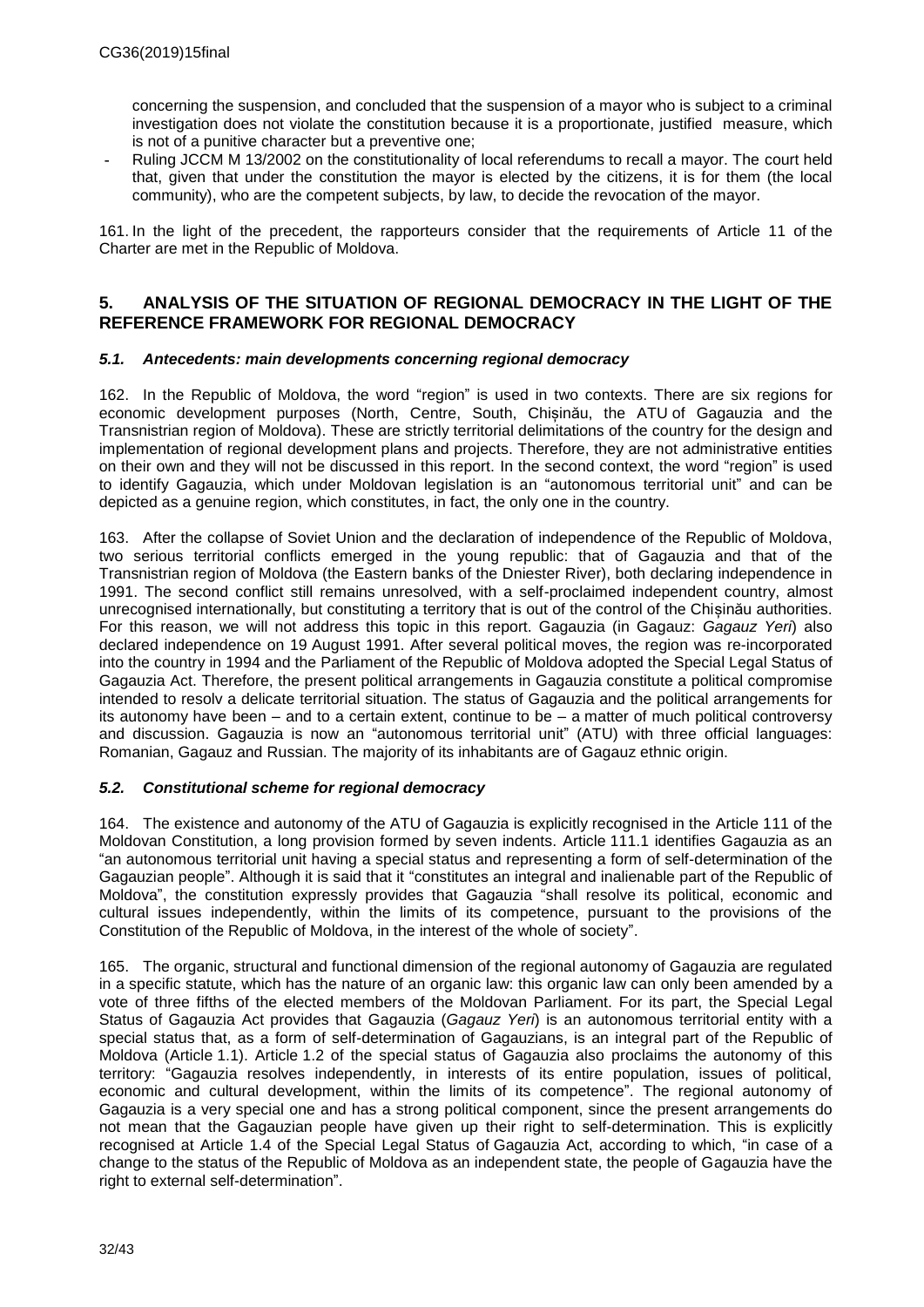166. Under Article 2 of the Special Legal Status of Gagauzia Act, "Gagauzia is governed on the basis of the Constitution of the Republic of Moldova, the current law and other laws of the Republic of Moldova (with exceptions provided by this act), Regulations of Gagauzia and normative acts of the People's Assembly (*Halc Toplușu*) of Gagauzia, which comply with the constitution and legislation of the Republic of Moldova". Therefore, the autonomy of Gagauzia is recognised, proclaimed and protected by the constitution, and by the Organic Law on the Special Legal Status of Gagauzia, which can only be modified according to strict procedures and parliamentary majorities. The constitutional court has ruled that the Special Legal Status of Gagauzia Act has the same legal power as any other organic law. Therefore many ulterior organic laws have altered the competences of Gagauzia, something which is unsatisfactory from the perspective of regional democracy. Another important legal rule is the Legal Code of Gagauzia, which is a piece or regional legislation supplementing the provisions included in the Special Legal Status of Gagauzia Act.

### <span id="page-32-0"></span>*5.3. Internal organisation*

167. Article 111.3 of the constitution provides that, "within the autonomous territorial unit of Gagauzia, representatives and executive bodies shall function according to the law". The status of Gagauzia regulates these two types of bodies (while the judicial power is fully a matter of national competence). There is a representative body, called the People's Assembly (*Halc Toplușu*) of Gagauzia. Its members are elected every four years by the inhabitants of the region in direct elections. The People's Assembly is endowed by legislative powers within its own jurisdiction and has some additional special powers. For instance, if the state-level rules interfere with the jurisdiction of Gagauzia, it has the right of appeal to the Constitutional Court of Moldova.

168. The head of the executive power is the governor, or Bashkan, of Gagauzia (Gagauz: *Başkan*), who is also elected democratically every four years. On 23 March 2015, Irina Vlah was elected as the new Bashkan of Gagauzia, with whom the delegation met during its visit.

#### <span id="page-32-1"></span>*5.4. Analysis of the situation of regional democracy on an article-by-article basis, from the perspective of the Council of Europe Reference Framework for Regional Democracy*

#### <span id="page-32-2"></span>*5.4.1. Regional competences*

169. The competences of the ATU of Gagauzia are not regulated by the constitution, but by the Special Legal Status of Gagauzia Act. They may be sorted into legislative and executive ones. Concerning the first, the People's Assembly is endowed by legislative powers within its own jurisdiction. According to the status of Gagauzia, this includes laws on education, culture, environmental protection, local development, budgetary and taxation issues, social security and questions of territorial administration. In addition, the People's Assembly has the power to participate in the formulation of Moldova's internal and foreign policy.

170. Concerning executive powers, the Government of Gagauzia implements and enforces regional laws and regulations, plus those competences that are recognised to the region either by the status of Gagauzia or by general Moldovan legislation (for instance, health care). Gagauzia has its own official banner and coat of arms. Gagauzia enjoys both administrative resources and financial tools to implement its selfgovernment.

171. Gagauzian authorities told the delegation that they were in general satisfied with their statutory competences. They do not demand more competences, but they want the competences that are already recognised be effectively implemented, which is not systematically the case.

172. The competences of Gagauzia largely comply with the requirements of the Reference Framework for Regional Democracy. However, it should be noted that there is some lack of clear delineation of Gagauzia's competences. The law on special legal status of Gagauzia is vague and this leads to many laws adopted by Gagauzia being challenged in courts and cancelled. This is a source of political tension between Comrat and Chişinău.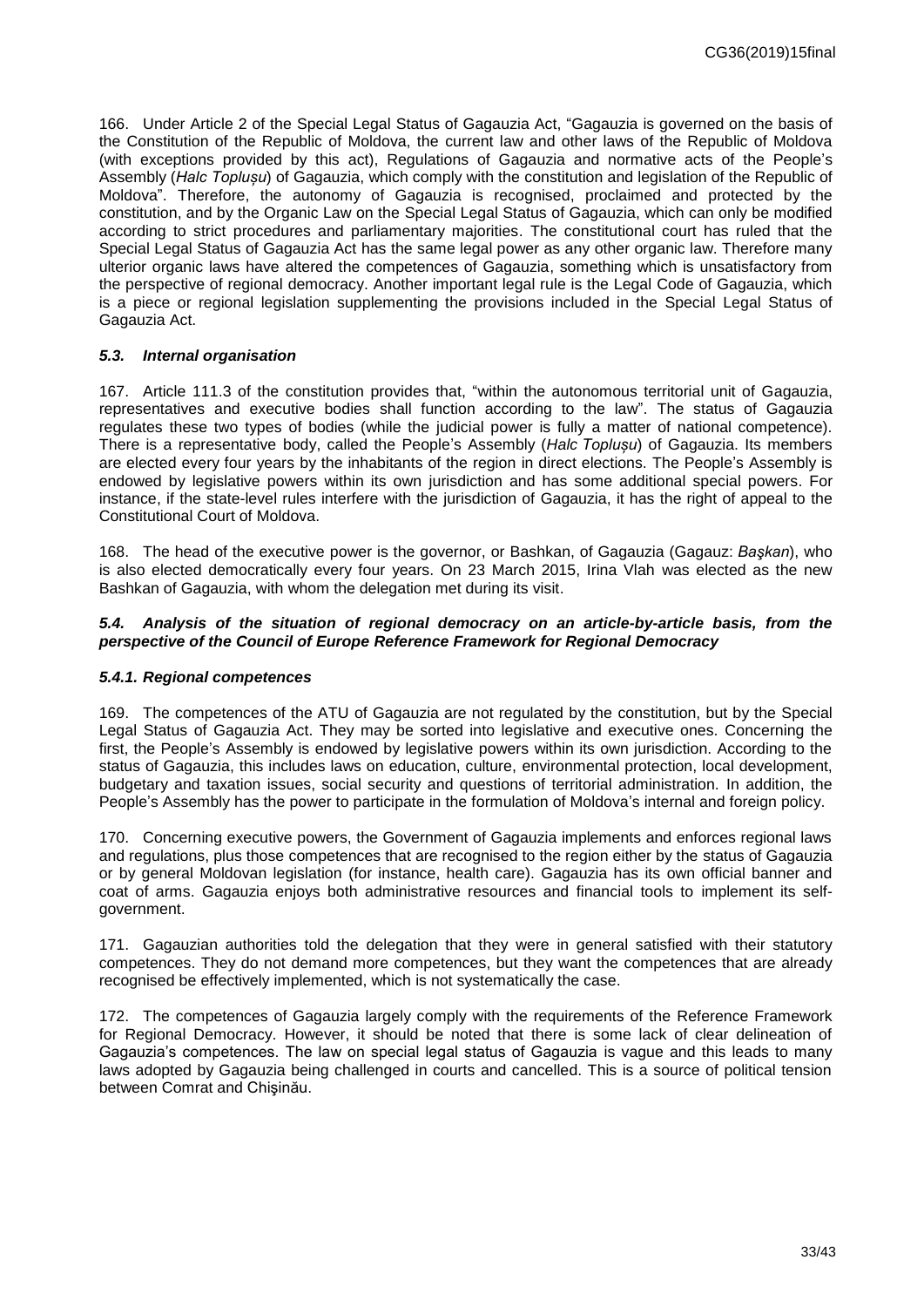### *5.4.2. Relations with other sub-national territorial authorities*

173. Within the ATU of Gagauzia there are three cities (one with municipality status) and 23 communes. There are also three districts (*Raioane*). The most important city is Comrat, which is the capital of the region.

174. As part of its autonomy, the ATU of Gagauzia also has competences in local government matters. Therefore, the natural intermediary of the local authorities in Gagauzia, in day-to-day operations, is not the central government but the regional government. For instance, in most cases of new investments and projects, the mayors of local authorities located in Gagauzia (26 in number) have to contact the regional executive, and not the line ministries in Chișinău. Moreover, the regional government regularly transfers 50% of the regional total budget for investments to the local governments located in the region. According to the Bashkan, dialogue and co-operation with these local authorities is positive, and in practice the Gagauzian local authorities enjoy more autonomy and freedom than in the rest of the country.

175. In this respect it should be pointed out that the local political landscape of Gagauzia is slightly different from the rest of the country. While in the rest of the country the majority of mayors are now affiliated with the Democratic Party, there are no mayors of the Democratic Party or of the Socialist Party in Gagauzia. Therefore, the regional government and the local authorities enjoy excellent political accord.

176. In this respect, this aspect of the Reference Framework for Regional Democracy is complied with by the ATU of Gagauzia.

### <span id="page-33-0"></span>*5.4.3. Involvement in the state decision-making process*

177. As stated above*,* the People's Assembly has a special power that is not always recognised in many regional realities: that of participating in the internal and foreign policy of the Republic of Moldova. This means that the legislative body of the ATU of Gagauzia has a say in the formulation and decision-making about mattes of general and national interest. However, and according to our interlocutors, this is a legal provision that is not fully implemented in practice. There are other mechanisms that ensure the effective involvement and participation of Gagauzia in state-level decision-making procedures. To begin with, the Bashkan has an office and staff located in close proximity with the government, as it is located in the same government building used by several ministries. The sense of physical proximity between the Chișinău and Comrat executives is therefore very strong. The Bashkan is an *ex officio* member of the Government of Moldova, meaning that she has the right to participate in all the meetings of the central government. She can take the floor in discussions and has the right to vote.

178. Another interesting mechanism to ensure the involvement of Gagauzia in state decision-making is the official working group on Gagauzia, an inter-parliamentary committee, set up in early 2016 and formed by members of the Moldovan Parliament and of the People's Assembly of Gagauzia. This group may adopt legislative initiatives to ensure the efficient exercise of Gagauzia's autonomous powers or to strengthen the status of Gagauzia within the Republic of Moldova. These proposals, once approved by the People's Assembly of Gagauzia, are later forwarded to the National Parliament of Moldova, for discussion and eventually for approval. According to the interlocutors the delegation met, the dialogue established within the group has significantly improved relations between Chișinău and Comrat. In July 2016 the group approved 21 decisions, focusing on the implementation of the socio-economic competencies of Gagauzia (for instance, the establishment of an Agency for Regional Development in Gagauzia, and the promotion of a four-year Programme on Socio-Economic Development for the region). The group also voted to recommend an amendment to Article 27 of the Special Legal Status of Gagauzia Act, with the aim of ensuring that no modification in this act can be made without the prior, express consent of the Gagauzia People's Assembly. However, this draft Act is still being discussed in the Parliament and its fate is unclear.

179. During the consultation procedure, the government underlined that the strengthening of the direct, systematic and institutionalised dialogue between the central and local public administration, including ATU of Gagauzia, is one of the main objectives of governance.

180. However, the Gagauzian authorities made several complaints on the situation of interterritorial dialogue not directly related to the existence of the working group and other means of interterritorial dialogue. First, they complained that the state authorities regularly adopt laws and regulations without taking into consideration the interests of Gagauzia, and that there is no consultation with the Gagauzian authorities in a number of legislative or regulatory initiatives that directly or indirectly affect the interests or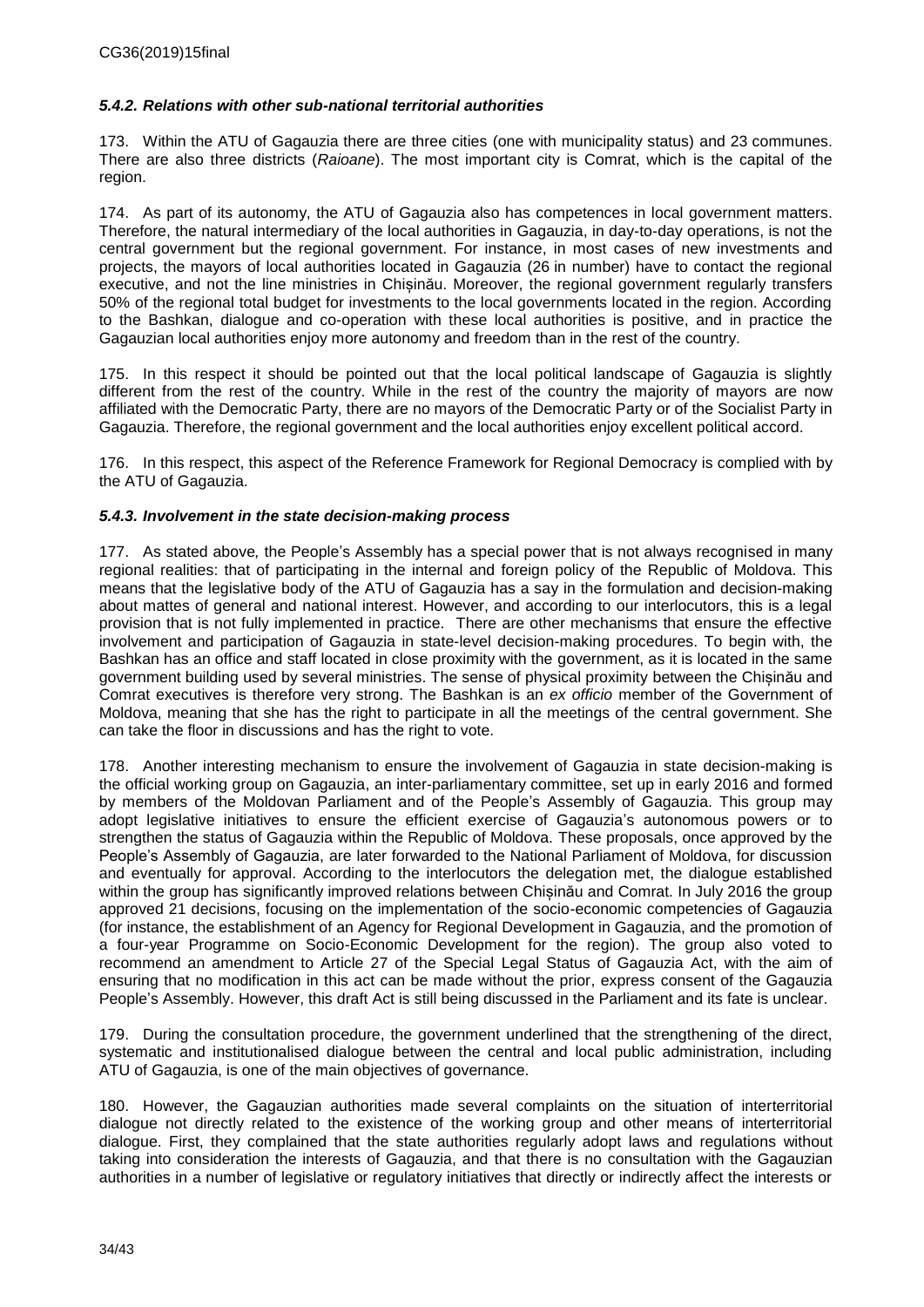the competences of Gagauzia. They complained also that the legislative proposals are sent to the Gagauzian authorities at very short notice, sometimes even the very same day when the government regulation or decision is supposed to be adopted in the Council of Ministers, which in practice excludes any meaningful consultation. Finally, they complained that the vast majority of the initiatives adopted by the working group are severely amended in parliament, despite assurances that they would not be modified in parliament. Some other legal initiatives have been sent back by the President of the Republic, and they remain stalled in parliament.

181. In the light of these points, the delegation considers that this feature of the regional autonomy of Gagauzia complies with the requirements of the Reference Framework for Regional Democracy, although there is clearly room for improvement.

#### *5.4.4. Supervision of regional authorities by State authorities*

182. Article 111.6 of the constitution provides that "the government, under the terms of the law, exercises control over the observance of the legislation of the Republic of Moldova within the autonomous territorial unit of Gagauzia."

183. There are different means by which state authorities control the activities of the regional bodies. On the one hand, the anti-corruption office is entitled to conduct investigations on the authorities of the regional administration. The same applies to the public prosecutor. On the other hand, the national Court of Accounts also has jurisdiction to control the financial activity of the regional bodies, in the same way as it has been presented above in connection with the local authorities. Apart from this more or less extraordinary means or control, Gagauzian authorities and bodies are not regularly supervised or monitored by central authorities, and the regional authorities are autonomous in their day-to-day activities, budgetary and financial decisions, and normative and regulatory acts.

184. The form of control most criticised by the Gagauzian representatives is the fact that the central government can seek the annulment of the laws approved by the People's Assembly of Gagauzia if the State authorities consider that the Gagauzian legislature has exceeded its powers. It is for the territorial office of the State Chancellery to challenge the concerned local law or decision in the courts of general jurisdiction.

185. In the light of these points, this element of regional democracy in Moldova complies with the Reference Framework for Regional Democracy.

#### <span id="page-34-0"></span>*5.4.5. Protection of regional self-government*

186. As noted above, the regional autonomy of the ATU of Gagauzia is proclaimed and protected by the constitution. Therefore, all the political powers of the Republic of Moldova have a duty to respect that autonomy. In case of conflicts, the Constitutional Court plays a key role in the protection of the regional autonomy of Gagauzia. In this sense, when the state authorities adopt laws or regulation that, in the view of Gagauzian authorities undermine regional competences or powers, they have the right to appeal in the Constitutional Court. The *locus standi* in those cases belongs to the regional assembly, not to the Bashkan*.*

187. Different examples of current conflicts were provided by Gagauzian representatives. The first is in the area of environmental protection: the Moldovan Parliament has enacted legislation setting up a national environment agency, while Gagauzia has full competences on environmental protection. Consequently, Gagauzian authorities claim that this legislation impinges on their exclusive regional competences in this matter. The second is that, according to law, Gagauzia should have its own tax administration, but the central government has established a single and unique tax administration for the whole country, therefore centralising this key financial administration. Finally, they complained that the police force depends exclusively on Chișinău, while under the law there should be a double dependency for the police working in Gagauzia (Chișinău and Comrat).

188. Consequently, Moldovan legislation provides for an effective legal procedure and right to recourse in favour of Gagauzia in seeking to protect its autonomy from undue and unconstitutional encroachments by the central government or legislature.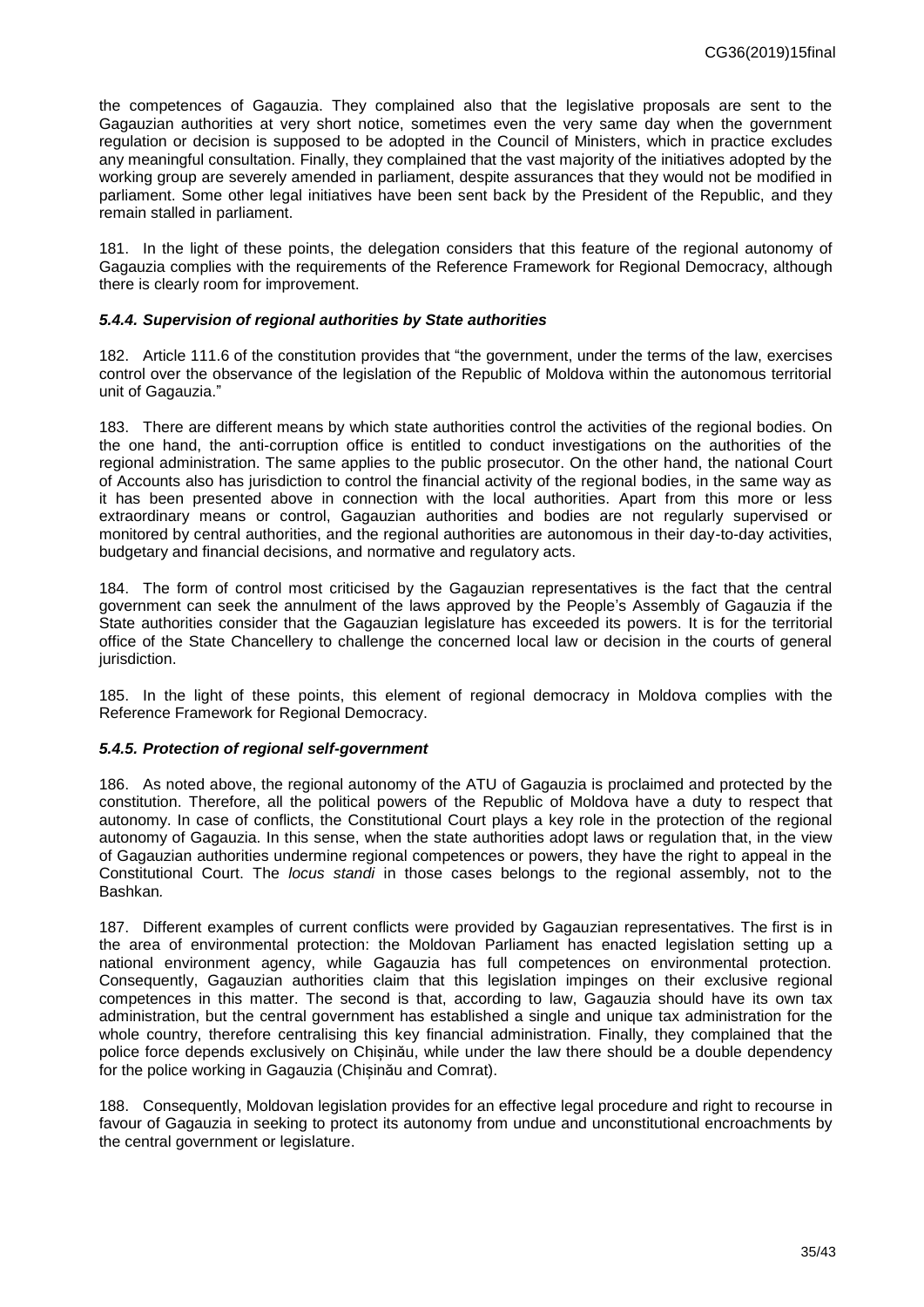189. Therefore, the rapporteurs consider that this feature of regional government complies with the requirements of the Reference Framework for Regional Democracy.

### *5.4.6. Right of association*

190. The right of association of the ATU of Gagauzia with other regions is not explicitly recognised in Moldovan legislation due to the fact that there are no other regions in the country. Therefore, this provision of the Reference Framework for Regional Democracy is redundant or not applicable.

### <span id="page-35-0"></span>*5.4.7. External relations. Transfrontier co-operation*

191. As noted above, Gagauzia has statutory powers to participate in the foreign policy of the Republic of Moldova. Furthermore, the Gagauzian people retain the right to self-determination if the country experiences a significant geopolitical transformation, contrary to the present status quo. The region is also endowed with the power to carry out transfrontier co-operation projects and initiatives.

192. Consequently, the requirements of the Reference Framework for Regional Democracy are respected, in this respect.

### <span id="page-35-1"></span>*5.4.8. Regional finances*

193. Article 111.5 of the constitution provides that, "the budget of the autonomous territorial unit of Gagauzia shall be drawn up in conformity with the terms established by the Special Legal Status of Gagauzia Act."

194. The People's Assembly of the ATU independently discusses and approves the regional budget every year, on the proposal of the Executive Committee. According to the information collected by the delegation, the proportion of the own resources in the regional budget of Gagauzia has increased in recent years. In 2015, the proportion of own resources accounted for only 30% of the whole revenue, while this proportion has now reached 50%. The remaining 50% is made up of transfers granted by the central government, from the state budget. In terms of expenses, the most important chapters are education and health care (salaries of teachers and doctors). Other important shares of expenditures are culture, sport and social security.

195. Once, the budget is approved, the regional authorities enjoy full discretion and autonomy to use their own resources in the projects and infrastructures of their choice.

196. In consequence, in that respect, the requirements of the Reference Framework for Regional Democracy are complied with.

### <span id="page-35-2"></span>**6. OTHER MATTERS RELATED TO THE FUNCTIONING OF LOCAL AND REGIONAL SELF-GOVERNMENT**

197. This part of the report is dedicated to discussing different situations and developments that, strictly speaking, do not fall under the scope of the Charter, but are relevant for the political dimension of local democracy in the country.

#### **Poor level of local democracy and unsatisfactory political climate**

198. The rapporteurs observed once more that the level, depth and extent of local democracy and local autonomy is far from satisfactory in relation to common European standards. Although the democratic process is ensured at the voting level for the designation of local representatives, the vitality and strength of local self-government has not experienced significant improvements since the last monitoring visit in 2012, and the institutional vitality of local democracy may be assessed as low and poor. In addition, the general climate of local politics seems seriously embittered, with recurrent and almost unanimous claims of political harassment and undue pressure from the central government, formulated by the CALM and notable local elected representatives.

199. A central piece in this charged political climate is represented by the recurrent and apparently arbitrary use of criminal files (*dossar penale*) opened by the public prosecutors (who depend on the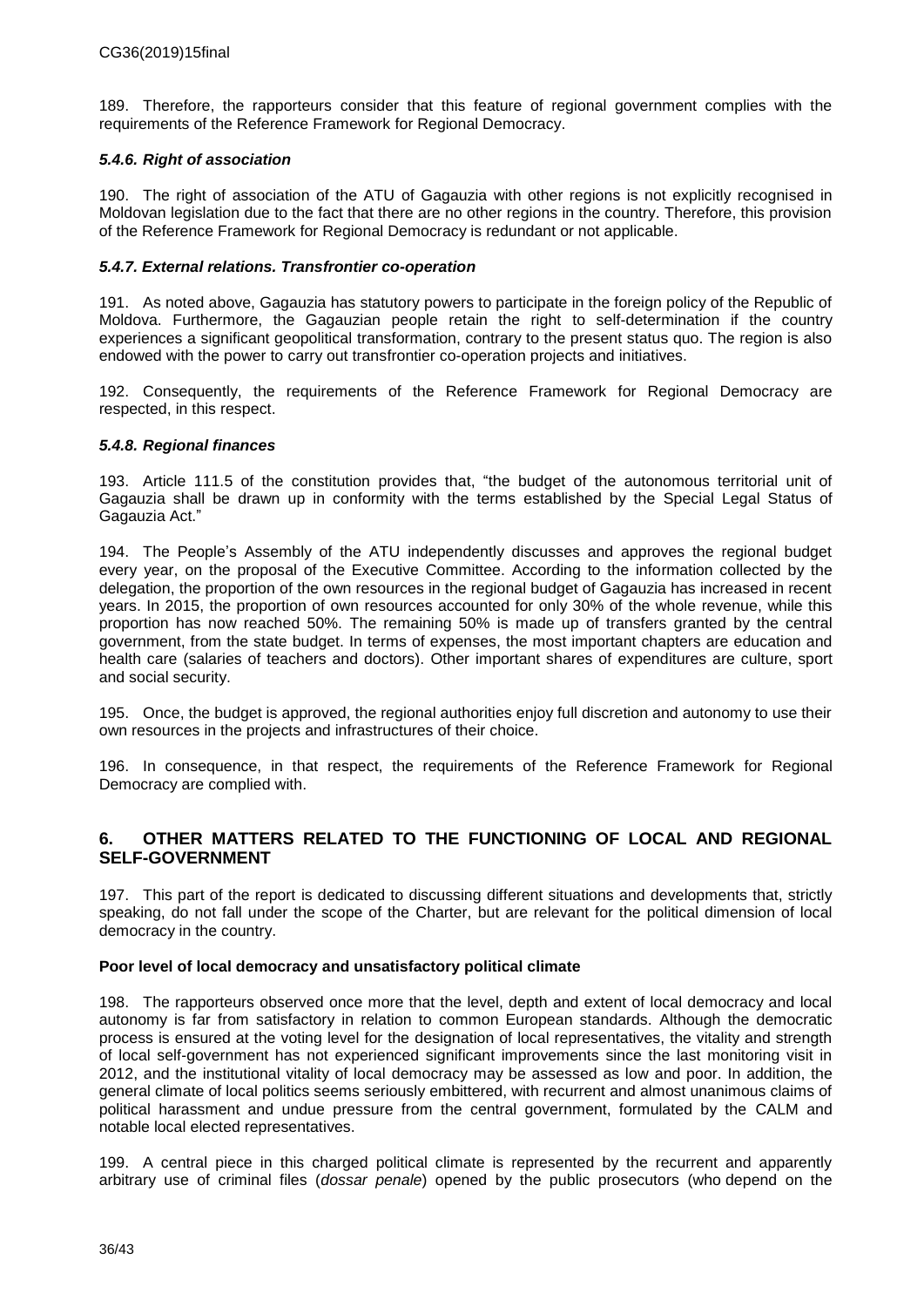government) against mayors and other local leaders. Once again, almost all our interlocutors at local level were subject to one or several investigations opened against them, sometimes for irrelevant charges (like cutting protected trees) or for failing to take action in areas for which they lack the necessary managerial and human resources (like not adequately protecting molested children). As pointed out in the adopted report on the last fact-finding mission (CG34(2018)09final), the consequences of this situation are very serious from the perspective of the functioning of local democracy. Indeed, the prosecutors are exerting, *de facto*, a very strong influence on the functioning of local governments. Moreover, many local leaders are dissuaded from remaining in local political life, and young people in particular are discouraged from engaging in local politics. Many people decline to run as candidates in local elections, and in many places there is only one candidate for local elections.

200. Another element of this embittered political climate is the fact that many mayors and presidents of district councils have changed their political affiliation since the local elections held in 2015. According to data provided by the CALM, in those elections the Democratic Party of Moldova, which currently forms the central government, obtained 287 mayoral positions, while in June 2018 this figure had increased significantly, to reach more than 600. The same pattern can be noted in respect to district councils, where this party obtained 17 positions as presidents of the district councils, while today it runs 28 such districts. According to the CALM, this pattern of mayors changing their political affiliation is due to political threats and undue pressure exerted by the central government. Government officials denied those allegations and ensured the delegation that these moves were based on purely personal decisions.

### **The governance of the municipality of Chișinău**

201. In recent years, Chișinău has been the centre of media and political attention, including from the Congress, because of events involving the mayoral position. These events were discussed extensively in the reports produced following the two fact-finding visits carried out in Chișinău in 2017. During this monitoring visit, the delegation learned that Mr Dorin CHIRTOACĂ (mayor of Chișinău since 2007 and who had been arrested and prosecuted on criminal charges) had resigned from his position of Mayor of Chișinău and new local elections were called in May 2018. The elections were held on 3 June 2018 and Mr Andrei NĂSTASE, the leader of the Dignity and Truth party, won the elections. The delegation held a meeting with him shortly after his victory. A mission of international observers from the Congress went to Moldova to observe the elections and there were also local observers. No fraud was reported.

202. However, and short after the end of the monitoring visit (19 June 2018) a first instance judge, apparently without receiving any challenges to the validity of the elections from any candidate, declared the elections null and void, on the ground that Mr NĂSTASE, on election day, had made use of his Facebook account, calling on people to go to vote (without saying for whom to vote) and that this behaviour could have influenced the results of the vote. According to the interlocutors of the rapporteurs, not only the candidates in local elections, but also most politicians regularly call on people to go to vote, without mentioning for whom to vote, in order to increase participation. This is apparently not against the law. On the 21 June 2018, the Court of Appeal of Chișinău confirmed and upheld the decision of the court of first instance, and consequently the confirmed the declaration of nullity of the elections. There is still room for an appeal in the Supreme Court.

203. Consequently, the elected mayor, Mr NĂSTASE, has so far been unable to start his mandate. These facts have triggered much political controversy not only in Moldova (with frequent demonstrations in Chișinău), but also internationally (for instance, on 28 June 2018 the EU warned Moldova over the invalidated mayoral election). Meanwhile, and since the house arrest of Mr CHIRTOACĂ in May 2017, the City of Chișinău has been run by acting, non-elected mayors, who have been taking decisions with the same extent and scope as if they were real elected mayors.

204. The situation is obviously very serious and the Moldovan authorities should be required to take urgent action to restore the institutional normality in the City Hall of the country's capital city. Respect for democratic principles itself is at risk and this anomalous situation might have tremendous repercussions for the international reputation of the country.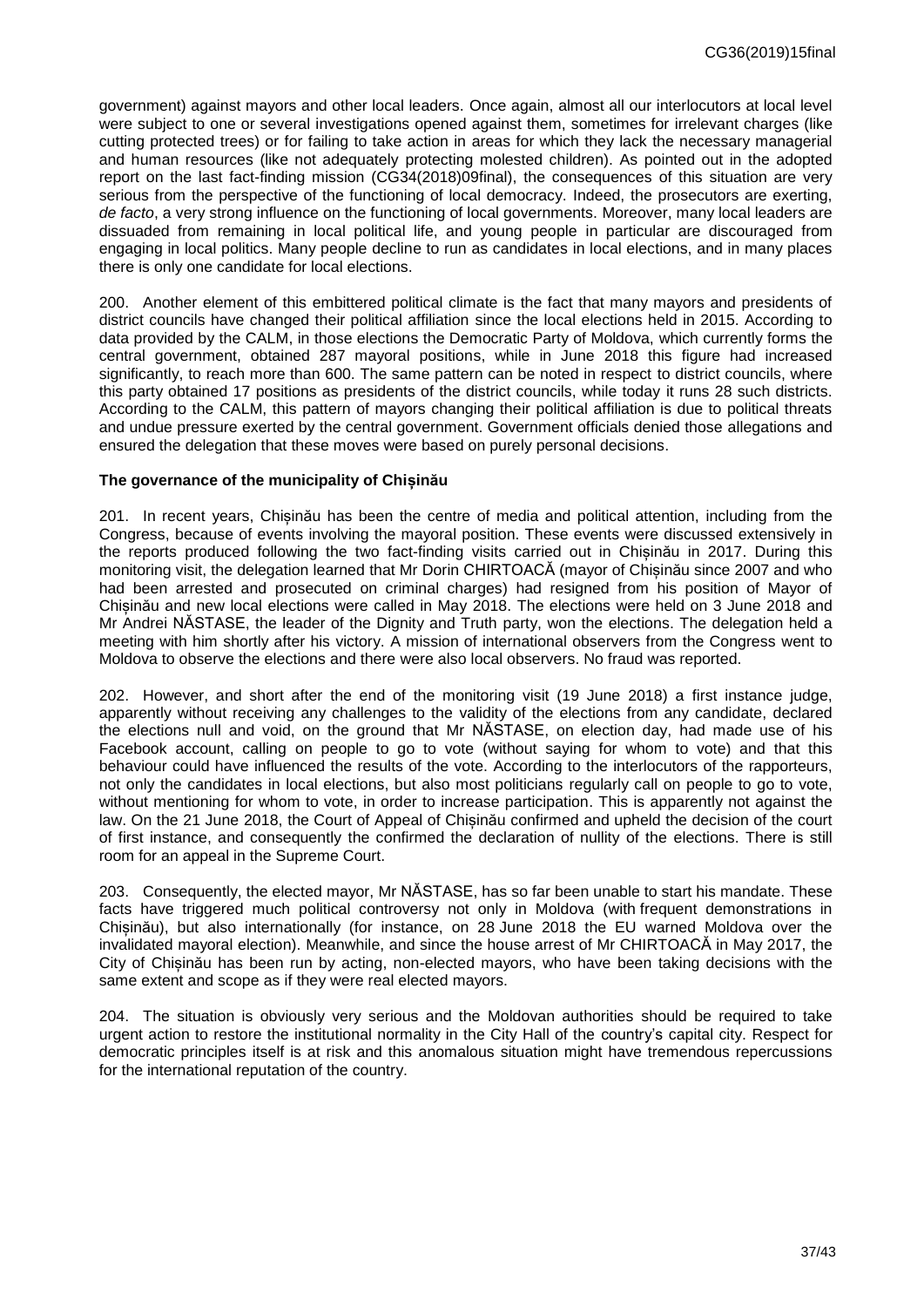# <span id="page-37-0"></span>**7. CONCLUSIONS**

205. In the last 25 years, taking into account its point of departure, the Republic of Moldova has made a significant effort in the field of decentralisation. Among those efforts stand the full ratification of the Charter; a comprehensive change of the domestic legal order aimed at the inception of an autonomous local level of government; territorial reforms at different stages; devolution of competences to local authorities, coupled with a degree of mild fiscal decentralisation, etc.

206. The Charter is considered a binding and operational rule, and the case law of the Constitutional Court ensures its applicability. Moreover, every local authority now has the right to litigate in the Constitutional Court to protect local autonomy.

207. Concerning regional democracy, the present arrangements for the ATU of Gagauzia represent a workable political compromise between Chișinău and Comrat that is working well in general terms, although there are also points of political tension, and that combines the unitary nature of the country with the desire for autonomy, devolution and self-determination of the Gagauzian people. The current arrangements and the situation of regional devolution in the ATU of Gagauzia satisfy the requirements of the Reference Framework for Regional Democracy, although improvements could be made on number of issues, such as the full deployment of Gagauzia's competencies and more fiscal devolution.

208. Despite the clear improvements achieved in the field of local democracy since the declaration of independence, the present situation of local self-government deserves an overall negative assessment, owing to the many infringements and points of non-compliance with the Charter which have been presented throughout this report.

209. Local authorities are endowed with a modest remit of self-government. State intervention in local affairs seems to be more invasive, frequent and discretional than the law would normally allow for.

210. The financial autonomy enjoyed by the local authorities is very limited and the situation of local finances is extremely poor both in terms of the proportion of own revenue, and of the proportion and importance of local spending in total public expenditure.

211. There is a system of financial equalisation in place aimed at reducing economic disparities between the richer and the poorer local authorities, but it falls short of ensuring its objectives.

212. There is no institutionalised, honest and fruitful pattern of dialogue and negotiation between the central government and the local authorities.

213. Intermunicipal co-operation seems to be underdeveloped.

214. The political context for the exercise of mayoral functions is negatively affected by the intensive practice of bringing criminal prosecutions against mayors and other local representatives (*dossar penale*). Some of these criminal charges seem to be brought for unreasonable or insignificant reasons, which sometimes are connected with the lack of resources for local authorities to discharge their competences.

215. The salaries and remunerations of local government employees are clearly insufficient, and prevent local authorities from hiring and retaining a capable and qualified staff.

216. The remunerations of mayors are far from decent or sufficient, and constitute an important factor for deterring young and qualified people from engaging in local politics.

217. Local politics as a whole seem to be pervaded by negative elements and influences, ranging from the lack of incentives for potential young politicians, widespread political pressure, or at least the appearance thereof, and the extended feeling of over-politisation, in a partisan sense of the word, of the whole landscape of local life.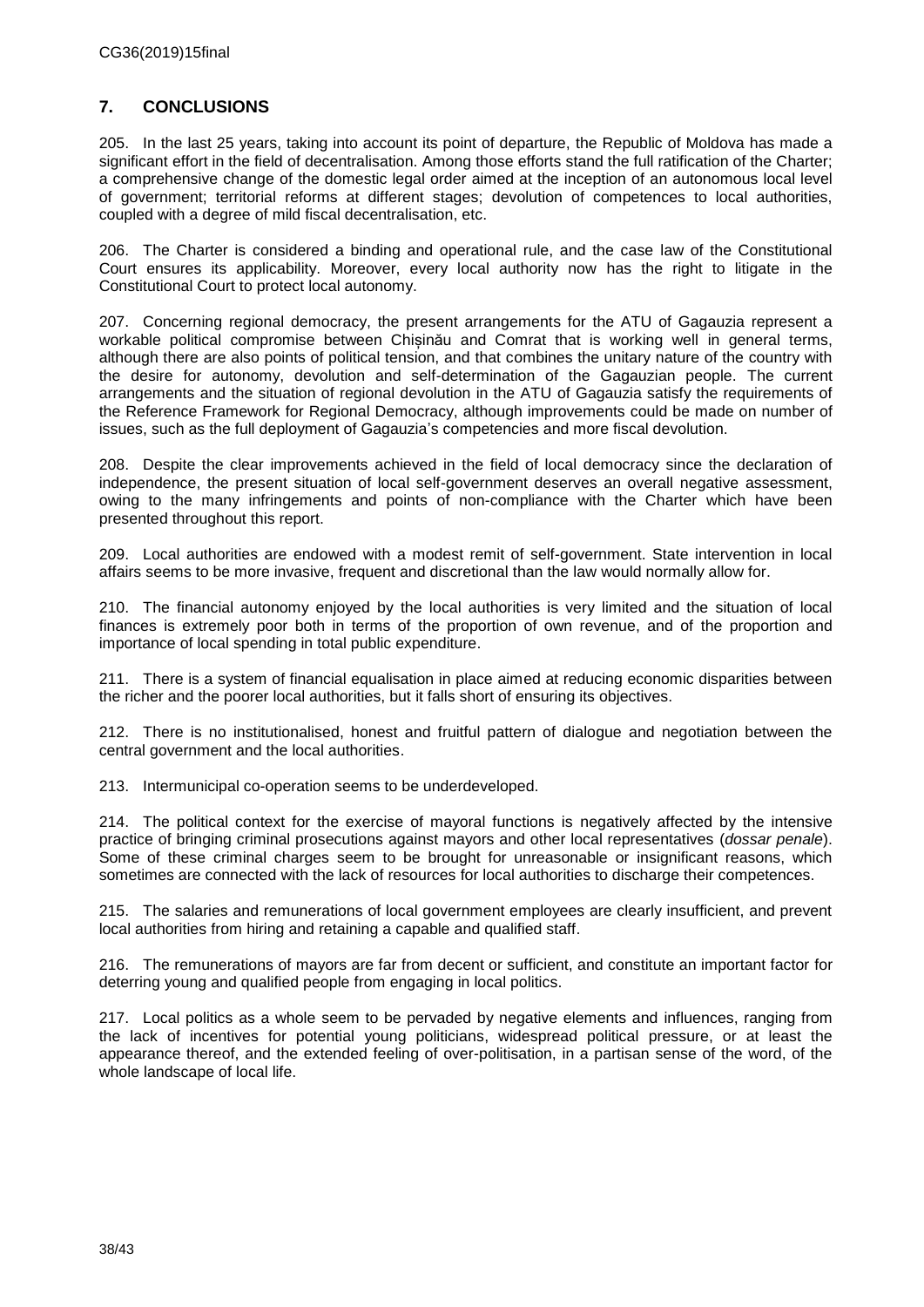### **APPENDIX**

### **CONGRESS MONITORING VISIT TO THE REPUBLIC OF MOLDOVA Chișinău, Drăsliceni (13-15 June 2018)**

### **FINAL PROGRAMME**

### **Congress delegation**

### **Rapporteurs:**

| Ms Gunn Marit HELGESEN       | Rapporteur on regional democracy<br>Vice-President of the Congress<br>President of the Chamber of Regions, EPP/CCE <sup>8</sup><br>Mayor of Telemark, Norway |
|------------------------------|--------------------------------------------------------------------------------------------------------------------------------------------------------------|
| Mr Marc COOLS                | Rapporteur on local democracy<br>Chamber of Local Authorities, ILDG <sup>9</sup><br>First Deputy Mayor, Uccle, Belgium                                       |
| <b>Congress secretariat:</b> |                                                                                                                                                              |
| Ms Stéphanie POIREL          | Secretary to the Monitoring Committee of the Congress<br>of Local and Regional Authorities of the Council of<br>Europe                                       |
| Ms Alessandra D'ARRIGO       | Assistant to the Monitoring Committee of the Congress<br>of Local and Regional Authorities of the Council of<br>Europe                                       |
| Expert:                      |                                                                                                                                                              |
| Prof. Angel M. MORENO MOLINA | Expert, Chair of the Group of Independent Experts on                                                                                                         |

**Interpreters:** (provided by the Council of Europe)

Mr Serge BUFTEAC Mr Alexandru MELENCIUC

l

The working language of the meetings was English. Interpretation from and into Romanian was provided.

the European Charter of Local Self-Government

<sup>8.</sup> EPP/CCE: European People's Party Group of the Congress.

<sup>9.</sup> ILDG: Independent Liberal Democrat Group in the Congress.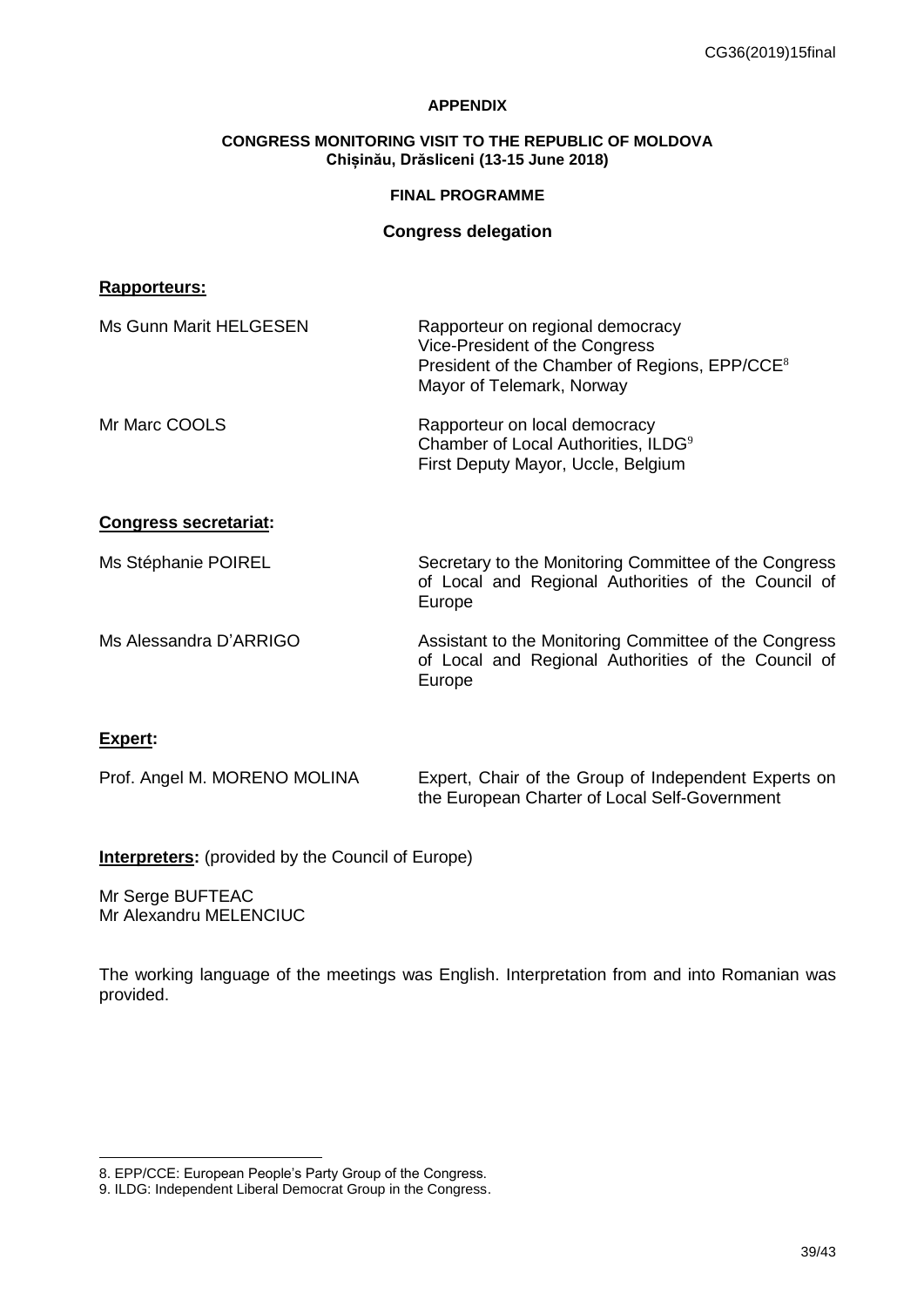#### **Wednesday 13 June 2018 Chișinău**

 **Joint meeting with the National Delegation, the Congress of Local Authorities of Moldova (CALM) and expert:**

**National Delegation of Moldova to the Congress and members of the CALM**

**Ms Tatiana BADAN**, Mayor of Selemet, *Raion* Cimislia, President of the CALM, Head of Delegation

**Ms Iraida BINZARI**, Head of Falesti District, Full Member of the Congress

**Mr Dorin CHIRTOACA**, Vice-President of the Congress, Full Member of the Congress

**Mr Constantin COJOCARI**, Mayor of Edineţ, Full Member of the Congress

**Mr Gheorghe RAILEANU**, Mayor of Cimislia, Full Member of the Congress

**Ms Valentina CASIAN**, Mayor of Straseni, Alternate Member of the Congress

**Ms Violeta CRUDU**, Mayor of Cruzesti Village, Alternate Member of the Congress

**Mr Grigore POLICINSCHI**, President of the Region of Dubasari, Alternate Member of the Congress

**Mr Vasile ROMANIUC**, Head of Ocnita District, Alternate Member of the Congress

**Mr Alexandr TARNAVSKI**, Deputy Head of the popular Assembly of the Autonomous Territorial Unit of Gagauzia, Alternate Member of the Congress

#### **Independent expert**

#### **Mr Ion BESCHIERU**

 **Joint meeting with the Union of the** *Raion* **Councils (UCRM) and the Association of City Mayors**

**Mr Veaceslav BURLACU**, President of the Union of the *Raion* Councils

**Mr Alexandru BOTNARI**, President of the Association of City Mayors, Mayor of Hîncești

**Mr Petru COZLAN**, Mayor of Cățeleni, President of *Raional* Association of Mayors

**Ms Eugenia PLACINTA**, Assistant to the President of the Association of City Mayors

**State Chancellery**

**Ms Cristina LESNIC**, Deputy Prime Minister

**Mr Adrian ERMURACHI**, Deputy Secretary General of the Government

**Ms Uliana STICI**, Main Consultant, Public Administration Department

**Mr Iurie CIOCAN**, Chairman of the Central Election Commission of Moldova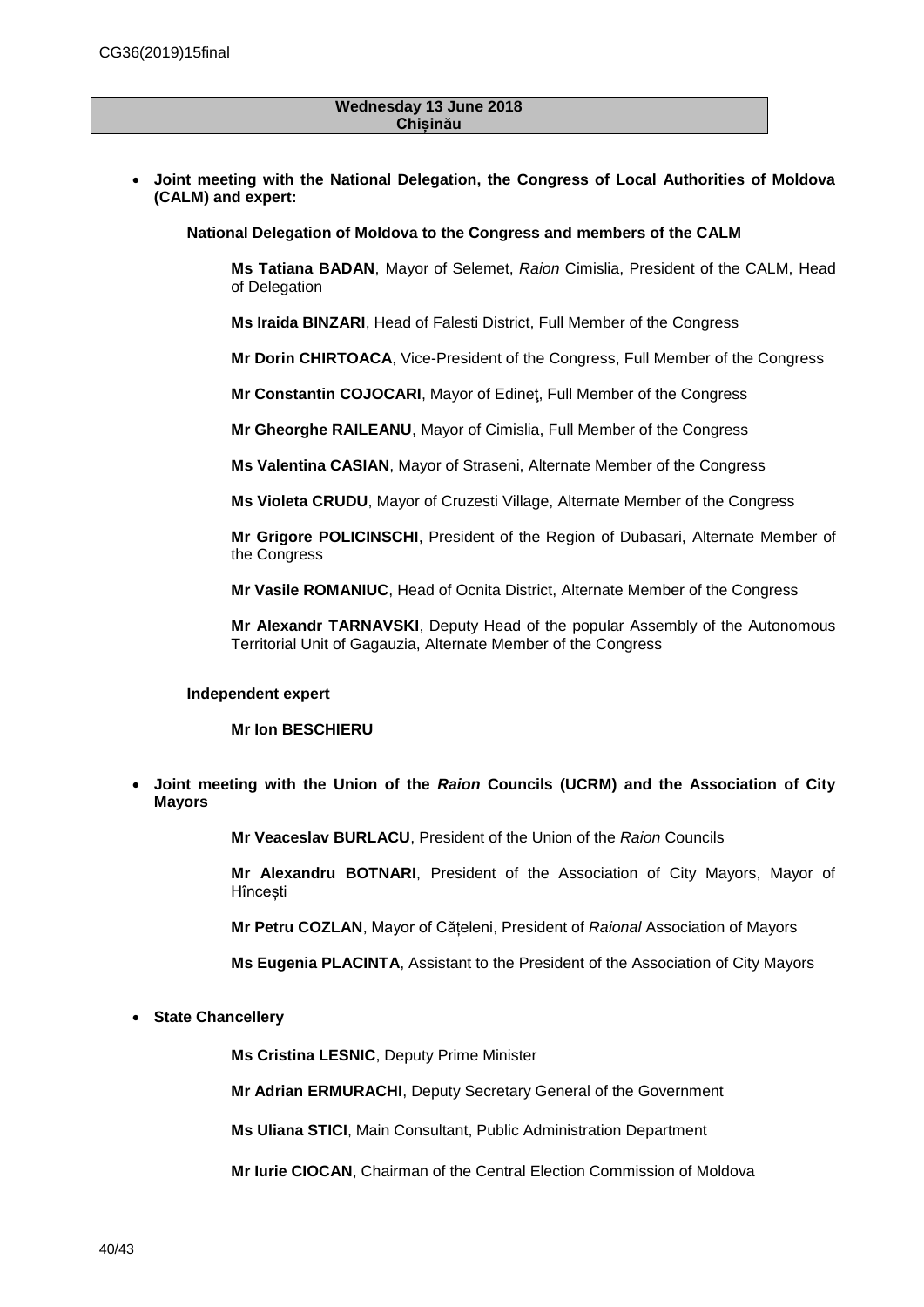### **Authorities of the Autonomous Territorial Unit of Gagauzia**

**Ms Irina VLAH**, Governor (Bashkan) of Gagauzia

**Mr Vadim CEBAN**, First Deputy, President of Executive Committee

### **Ombudsman**

**Ms Svetlana RUSU**, Head of the Investigation and Monitoring Division in the Office of the People's Advocate

| Thursday 14 June 2018 |  |
|-----------------------|--|
|                       |  |
| Chisinău              |  |
|                       |  |
|                       |  |

**Chișinău City Hall** 

**Mr Andrei NĂSTASE**, Mayor of Chișinău

**Constitutional Court**

**Mr Aurel BAIESU**, Constitutional Judge

**Mr Teodor PAPUC**, Deputy Head of the Secretariat

**Court of Accounts**

**Mr Veaceslav UNTILA,** President

**Ms Tamara ANDRUSCA,** Member

**Mr Petru ROTARU**, Member

**Ministry of Agriculture, Regional Development and Environment**

**Mr Liviu VOLCONOVICI**, Minister

**Ms Galina PETRACHI**, Head of Policies and Programmes for Rural Development Department

**Mr Igor MALAI**, Head of Policies for Regional Development Department

**Ms Olga SERBINOS**, Head of Territorial Planning Department

**City Hall of Drăsliceni**

**Mr Petru BUZU**, Mayor of Drăsliceni

#### **Friday 15 June 2018 Chișinău**